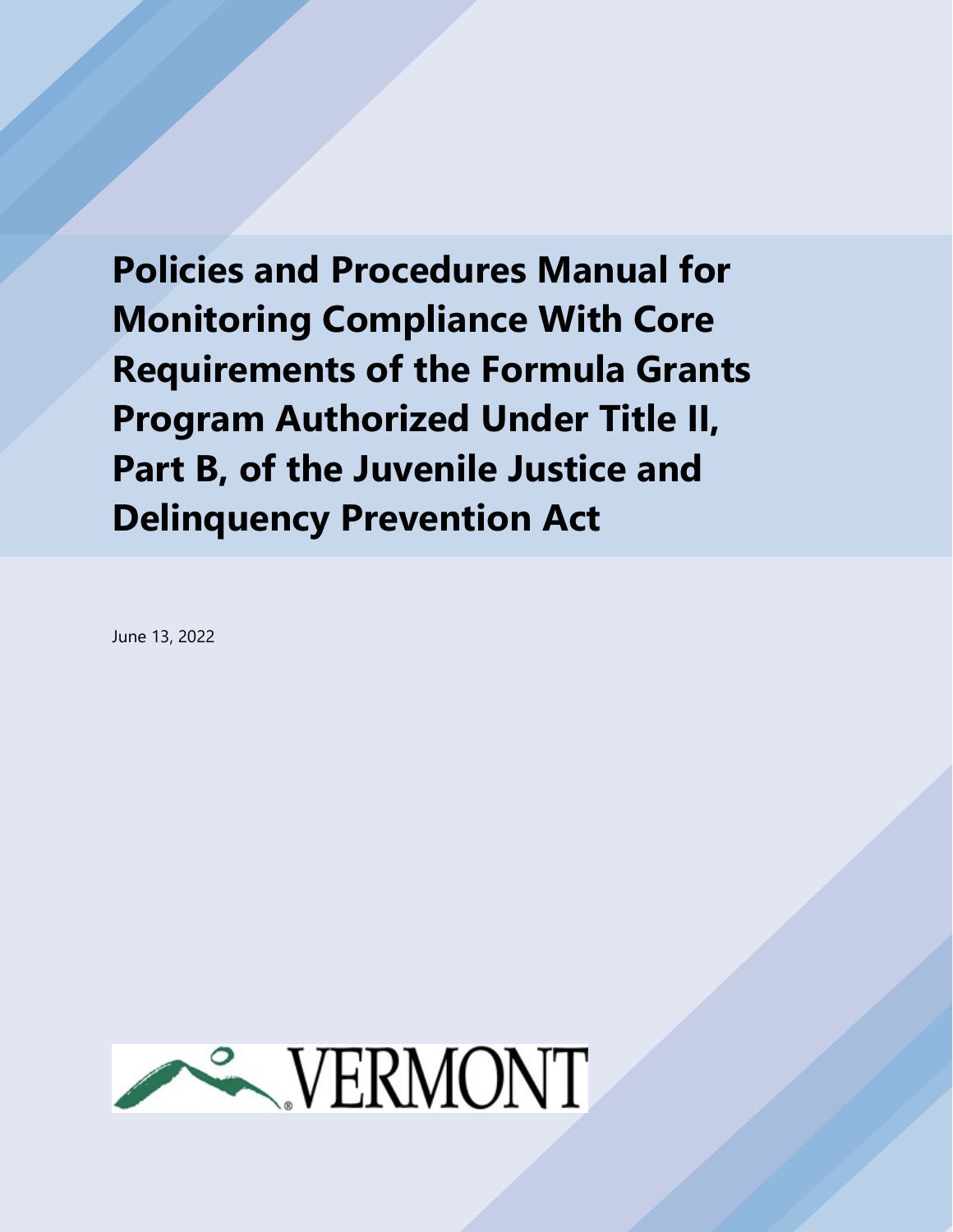**Policies and Procedures Manual for Monitoring Compliance With Core Requirements of the Formula Grants Program Authorized Under Title II, Part B, of the Juvenile Justice and Delinquency Prevention Act**

June 13, 2022

*This document addresses the core requirements found in 34 U.S.C. §§ 11133(a)(11), (12), and (13). The racial and ethnic disparities core requirement found at 34 U.S.C. § 11133(a)(15) is not discussed in this document because Vermont does not monitor individual facilities for compliance with racial and ethnic disparities requirements. The Department for Children and Families is the Designated State Agency (DSA) for Vermont.* 

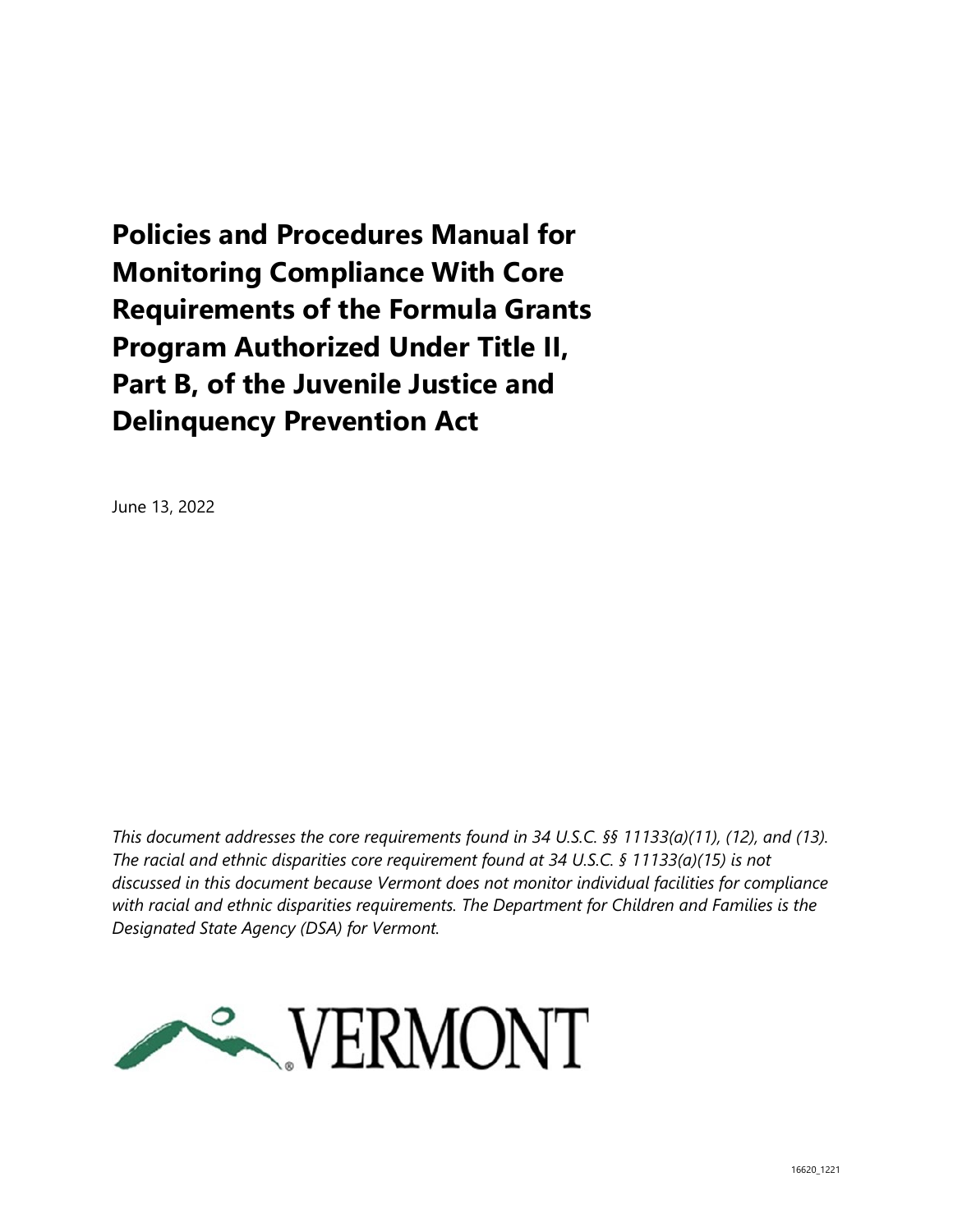# **TABLE OF CONTENTS**

| Appendix B - Site Visit Worksheet <b>must be a strategied as a strategied of the Visit Worksheet</b> must be a strategi |  |
|-------------------------------------------------------------------------------------------------------------------------|--|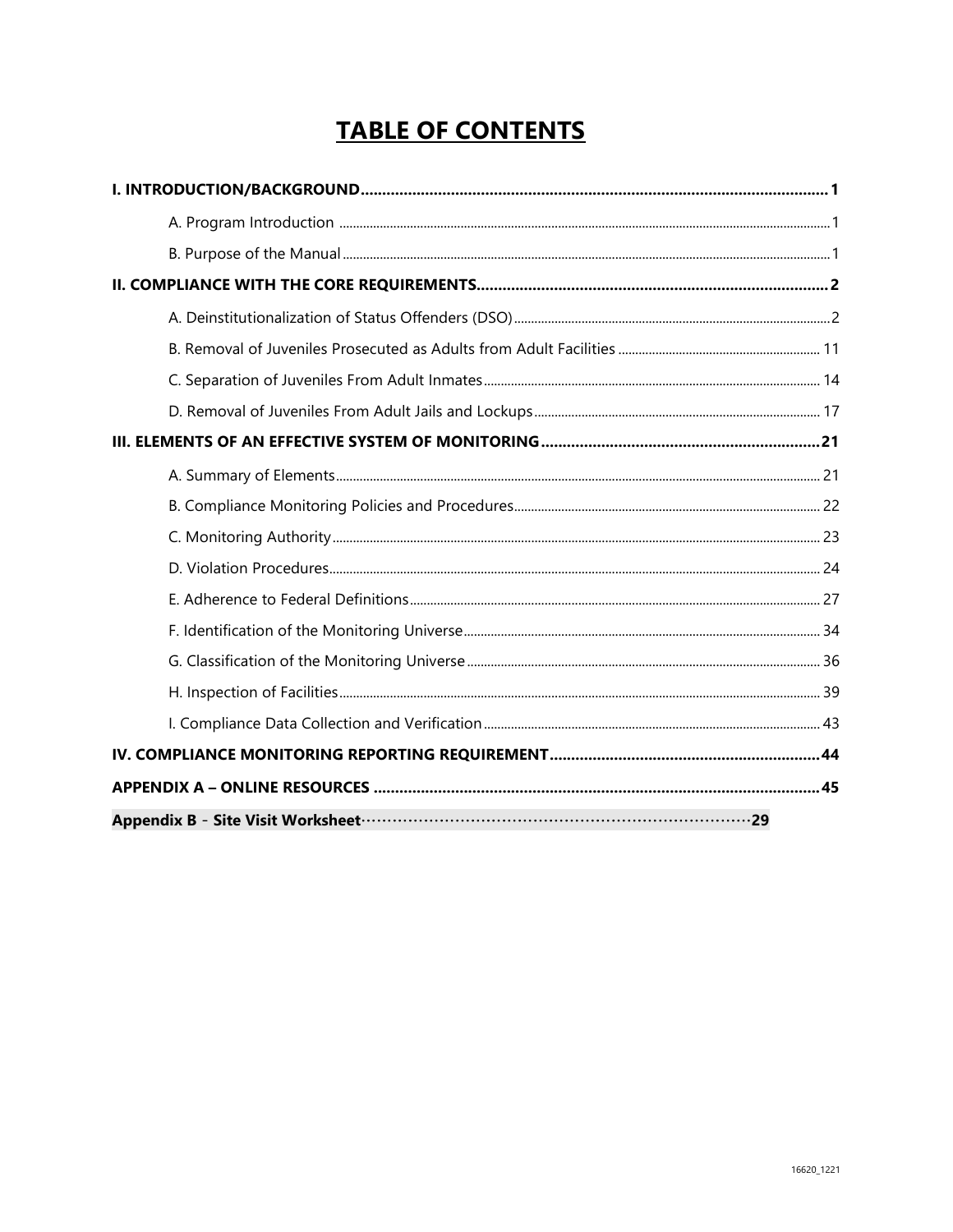# <span id="page-3-0"></span>**I. INTRODUCTION/BACKGROUND**

## <span id="page-3-1"></span>**A. Program Introduction**

Title II, Part B, of the [Juvenile Justice and Delinquency Prevention Act](https://ojjdp.ojp.gov/about/legislation) (JJDPA or the "Act"), as amended by the Juvenile Justice Reform Act (JJRA) of 2018, sets out detailed requirements that a state must satisfy in order to be eligible to receive funding under the Act's Formula Grants Program, including the submission of a state plan that satisfies the requirements set forth at 34 U.S.C. § 11133(a)(1)-(33). Under the Act, "[i]n accordance with regulations which the Administrator shall prescribe, such plan shall," among other things—

…provide for an effective system of monitoring jails, lock-ups, detention facilities, and correctional facilities to ensure that the core requirements are met, and for annual reporting of the results of such monitoring to the Administrator[.] [34 U.S.C. § 11133(a)(14)]

Under the JJRA, all states must convene a State Advisory Group (SAG) comprised of individuals who are appointed by the Governor and have knowledge in delinquency prevention and juvenile justice. The Children and Family Council for Prevention Programs (CFCPP) is the state advisory board in Vermont, as required by 33 V.S.A. § 3302 and 34 U.S.C. § 11133 [Sec. 223 of the JJRA]. The CFCPP utilizes its JJRA Title II formula grant to fund the salary of a part-time Compliance Monitor.

At a minimum, every three years, the Compliance Monitor conducts site visits at all secure detention facilities, secure correctional facilities, adult jails, and adult lockups in the state. At these inspections, the Compliance Monitor reviews the core requirements of the JJRA with the facility staff. The Compliance Monitor collects and reviews holding logs from secure facilities and provides training and technical assistance on compliance with the core requirements of the JJRA. The Compliance Monitor monitors violations of these core requirements are reported to the Office of Juvenile Justice and Delinquency Prevention (OJJDP) along with Vermont's compliance manual and other documents required for grant review. This manual discusses Vermont's plan for compliance with the JJRA.

## <span id="page-3-2"></span>**B. Purpose of the Manual**

The purpose of this manual is to inform OJJDP about the core requirements that Vermont addresses under the JJDPA. This manual addresses the core requirements found in 34 U.S.C. §§ 11133(a)(11), (12), and (13). The racial and ethnic disparities core requirement found at 34 U.S.C. § 11133(a)(15), is not discussed in this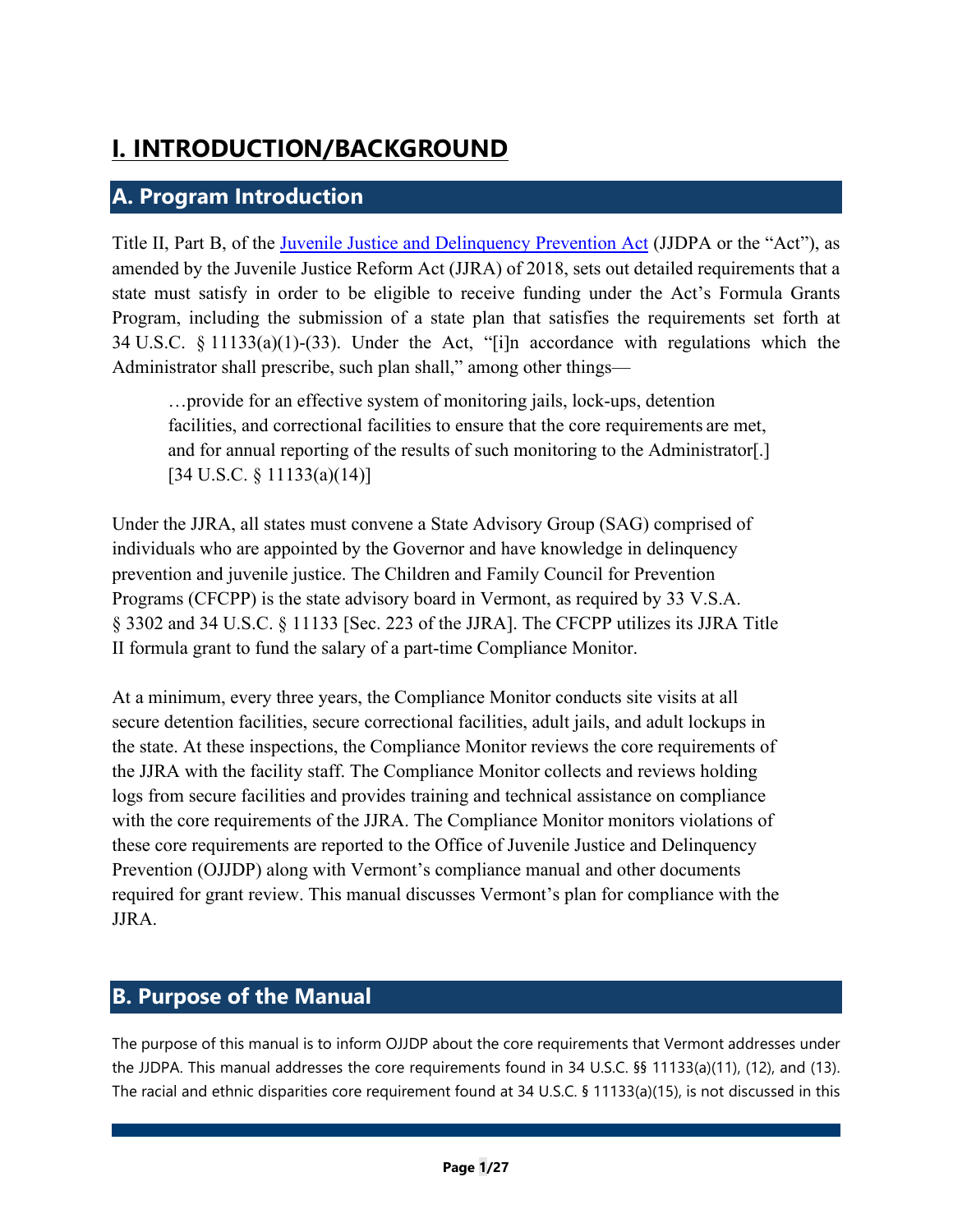manual because Vermont does not monitor individual facilities for compliance with racial and ethnic disparities. All references made to "core requirements" in this manual pertain to requirements found in 34 U.S.C. § 11133(a)(11), (12), and (13). This manual explains how Vermont demonstrates compliance with the core requirements.

## <span id="page-4-0"></span>**II. COMPLIANCE WITH THE CORE REQUIREMENTS**

This section describes the core requirements at 34 U.S.C. § 11133(a)(11), (12), and (13).

In the following tables, the direct statutory and regulatory references are in the left-hand column. The righthand column explains Vermont's plan to meet the core requirement.

## <span id="page-4-1"></span>**A. Deinstitutionalization of Status Offenders (DSO)**

Pursuant to [34 U.S.C. § 11133\(a\)\(11\)\(A\),](https://ojjdp.ojp.gov/sites/g/files/xyckuh176/files/media/document/JJDPA-of-1974-as-Amended-12-21-18.pdf#page=25) juveniles who are charged with or who have committed an offense that would not be criminal if committed by an adult (status offenders), or juveniles who are not charged with any offense and are unauthorized immigrants or are alleged to be dependent, neglected or abused (non-offenders), shall not be placed in secure detention facilities or secure correctional facilities. Compliance with the DSO requirement has been achieved when a state can demonstrate that no such juveniles were placed in secure detention and correctional facilities, or when the state's DSO rate falls below the established threshold.

### **SUMMARY OF REQUIREMENT STATE'S PLAN TO ADDRESS REQUIREMENT**

Our Compliance Monitor (CM) provides training about the DSO requirement to law enforcement. The CM provides officers with holding logs, so that they can record when a juvenile is detained. The logs detail the juvenile's most serious charge, date, time in/time out, and race/ethnicity. Our CM reviews holding logs from every applicable police department and court facility in the state to ensure that no juvenile is detained in violation with the JJRA. During site visits, the CM provides training on detainment of juveniles and the DSO requirement.

Vermont's CM previously monitored the State's only secure detention facility for juveniles, Woodside Juvenile Rehabilitation Center, until its closure in 2020. The CM closely monitored the facility for any violations of the DSO requirement. Our CM is prepared to monitor any future secure detention facility for juveniles in the same manner. Vermont will ensure that the policies of any new secure juvenile detention or correctional facility will prohibit any youth from being held if they are not a delinquent, absent applicable exceptions.

Vermont law (33 V.S.A. § 5291) (a) requires a recommendation from DCF for placement in a secure facility.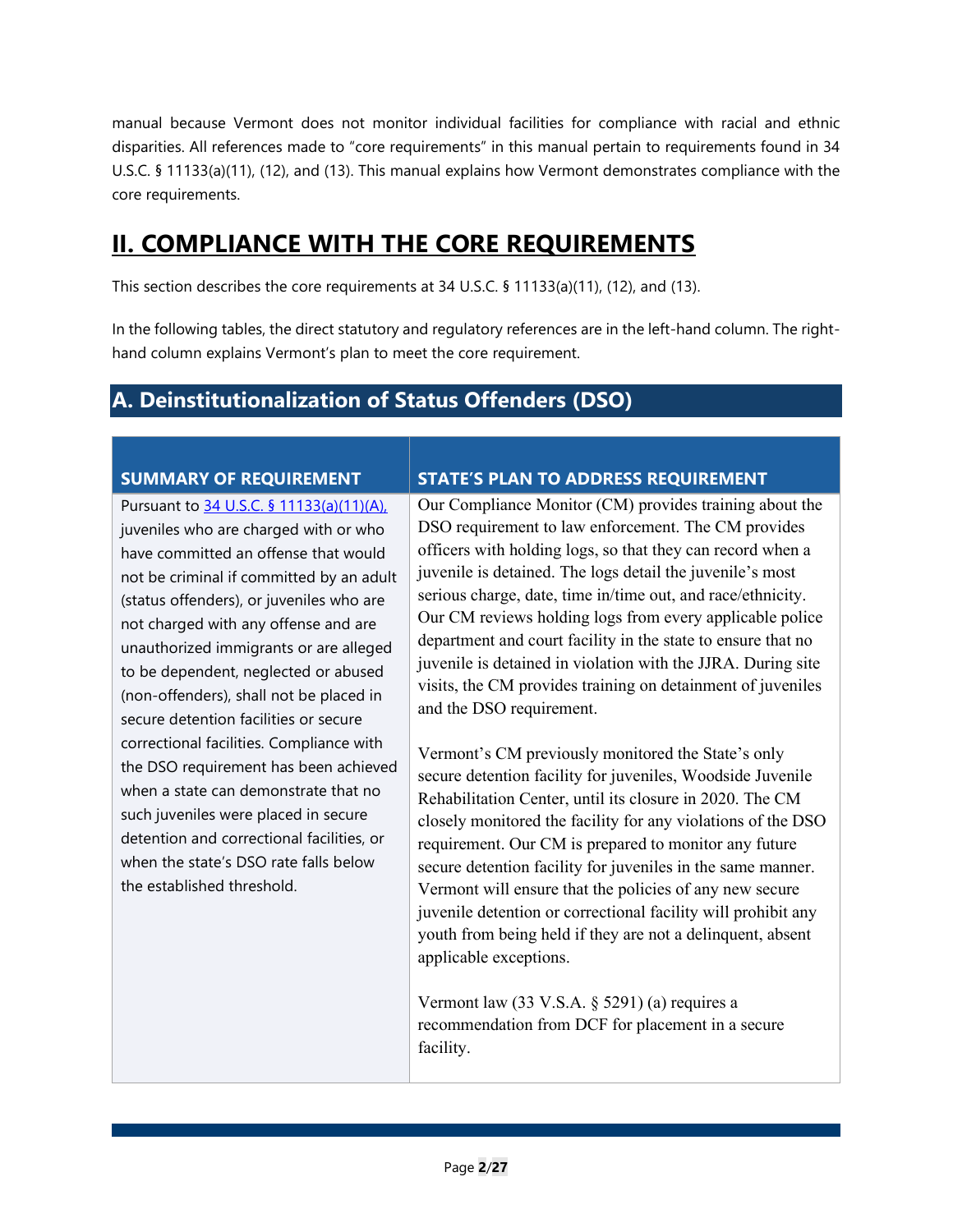| <b>SUMMARY OF REQUIREMENT</b> | <b>STATE'S PLAN TO ADDRESS REQUIREMENT</b>                                                                                                                                                                                                                                                                                                                                                                                                                                                                                                                                                                                                                                                                             |
|-------------------------------|------------------------------------------------------------------------------------------------------------------------------------------------------------------------------------------------------------------------------------------------------------------------------------------------------------------------------------------------------------------------------------------------------------------------------------------------------------------------------------------------------------------------------------------------------------------------------------------------------------------------------------------------------------------------------------------------------------------------|
|                               | 33 V.S.A. § 5291) (a) Prior to disposition, the court shall<br>have the sole authority to place a child who is in the custody<br>of the Department in a secure facility used for the detention<br>or treatment of delinquent children until the Commissioner<br>determines that a suitable placement is available for the<br>child. The court shall not order placement in a secure<br>facility without a recommendation from the Department<br>that placement in a secure facility is necessary. The court<br>order shall include a finding that no other suitable<br>placement is available, and the child presents a risk of<br>injury to himself or herself, to others, or to property.                            |
|                               | One important aspect of DSO relates to the child welfare<br>and juvenile justice system in Vermont. The Family<br>Services Division (FSD) of Vermont's Department for<br>Children and Families (DCF) is responsible for youth<br>involved with the child-welfare and juvenile-justice systems<br>in the state.                                                                                                                                                                                                                                                                                                                                                                                                         |
|                               | Juvenile status offenders in Vermont are not charged as<br>delinquents. Instead, they are a part of our child welfare<br>system. Vermont law (33 V.S.A. § 5102(3)) classifies a<br>juvenile status offender as a "child in need of care or<br>supervision (CHINS)," which means a child who:                                                                                                                                                                                                                                                                                                                                                                                                                           |
|                               | (A) has been abandoned or abused by the child's<br>parent, guardian, or custodian. A person is<br>considered to have abandoned a child if the person<br>is unwilling to have physical custody of the child;<br>unable, unwilling, or has failed to make appropriate<br>arrangements for the child's care; unable to have<br>physical custody of the child and has not arranged<br>or cannot arrange for the safe and appropriate care<br>of the child; or has left the child with a care<br>provider and the care provider is unwilling or<br>unable to provide care or support for the child, the<br>whereabouts of the person are unknown, and<br>reasonable efforts to locate the person have been<br>unsuccessful. |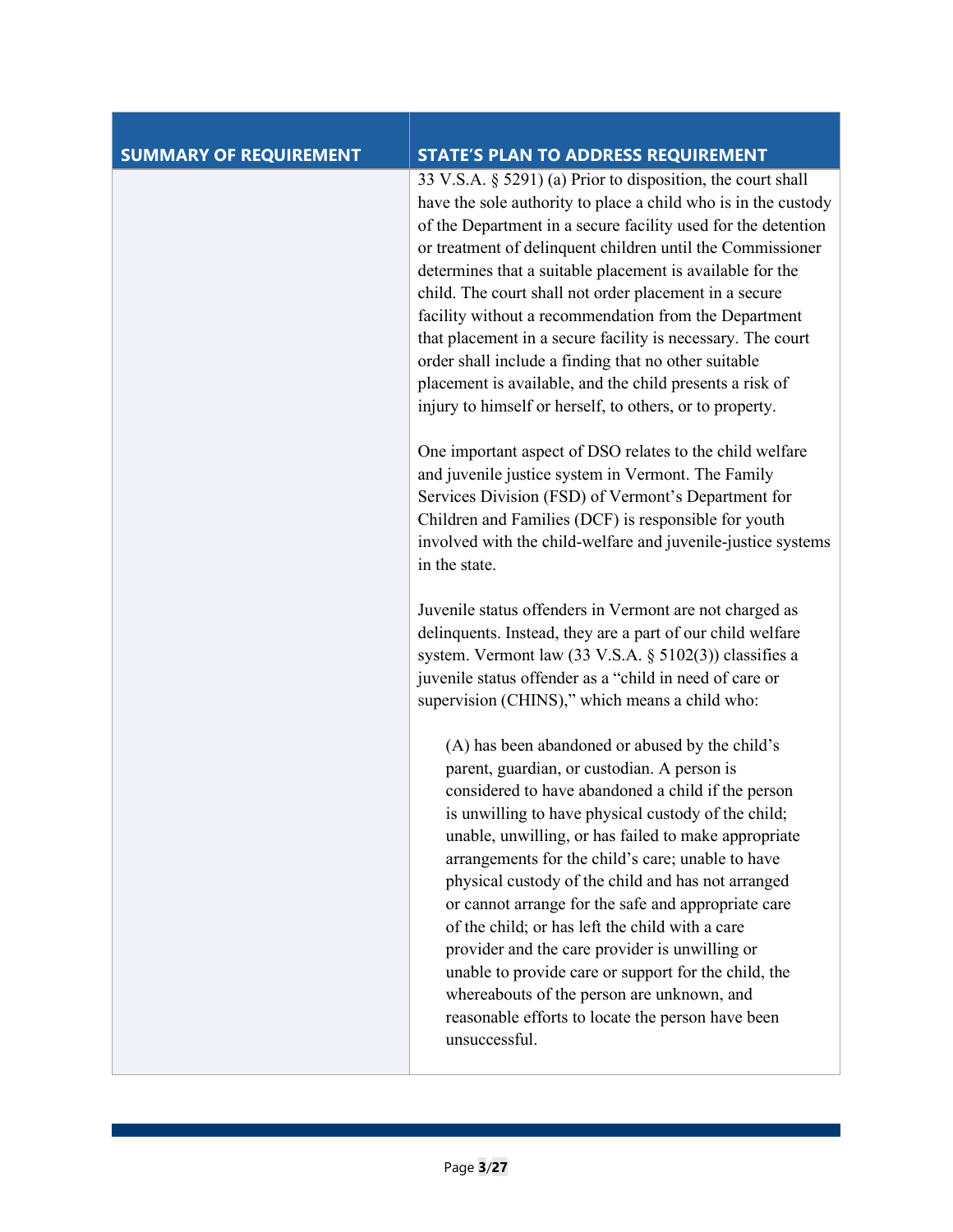| <b>SUMMARY OF REQUIREMENT</b> | <b>STATE'S PLAN TO ADDRESS REQUIREMENT</b>                                                                                                                                                                                                                                                                                                                                                                                                                                                                                                                                                                                                                                                                                                                                                                                                                                                                                                                                |
|-------------------------------|---------------------------------------------------------------------------------------------------------------------------------------------------------------------------------------------------------------------------------------------------------------------------------------------------------------------------------------------------------------------------------------------------------------------------------------------------------------------------------------------------------------------------------------------------------------------------------------------------------------------------------------------------------------------------------------------------------------------------------------------------------------------------------------------------------------------------------------------------------------------------------------------------------------------------------------------------------------------------|
|                               | (B) is without proper parental care or subsistence,<br>education, medical, or other care necessary for his<br>or her well-being;                                                                                                                                                                                                                                                                                                                                                                                                                                                                                                                                                                                                                                                                                                                                                                                                                                          |
|                               | (C) is without or beyond the control of his or her<br>parent, guardian, or custodian; or                                                                                                                                                                                                                                                                                                                                                                                                                                                                                                                                                                                                                                                                                                                                                                                                                                                                                  |
|                               | (D) is habitually and without justification truant<br>from compulsory school attendance.                                                                                                                                                                                                                                                                                                                                                                                                                                                                                                                                                                                                                                                                                                                                                                                                                                                                                  |
|                               | Thus, juveniles who are runaways, abandoned, truant,<br>homeless, victims of sex trafficking, etc., are held as a<br>CHINS C or D, meaning they are held solely for the<br>purpose of returning them to their parent or guardian or<br>pending their transfer to the custody of Vermont's child<br>welfare agency.                                                                                                                                                                                                                                                                                                                                                                                                                                                                                                                                                                                                                                                        |
|                               | A youth is not detained or confined under the JJDPA<br>regulations (28 C.F.R. $\S$ 31.304 (b)) if law enforcement<br>holds the youth solely to return him to his parent or<br>guardian or pending his transfer to the custody of a child<br>welfare or social service agency. While FSD expects that<br>law enforcement will not hold these youth in secure<br>facilities any longer than necessary, law enforcement may<br>hold these youth for as long as it takes until they are<br>released to a parent, guardian, or FSD worker. Law<br>enforcement note on the holding log whether a juvenile is<br>an accused delinquent or a child in need of care or<br>supervision, such as a status offender, and to whom the<br>child was released, e.g., a parent. If a CHINS youth was<br>detained until a FSD worker arrived, Vermont's CM can<br>use DCF's internal database to confirm that the youth was<br>indeed a nonoffender and thus not confined as a delinquent. |
|                               | If a status offender or a non-offender is placed at a (future)<br>juvenile detention facility, then the CM would record that as<br>a violation of DSO.<br>Vermont law restricts the use of adult facilities except for<br>youth who have a charge filed in the criminal division, or<br>who has been sentenced as an adult. Status offenders, non-                                                                                                                                                                                                                                                                                                                                                                                                                                                                                                                                                                                                                        |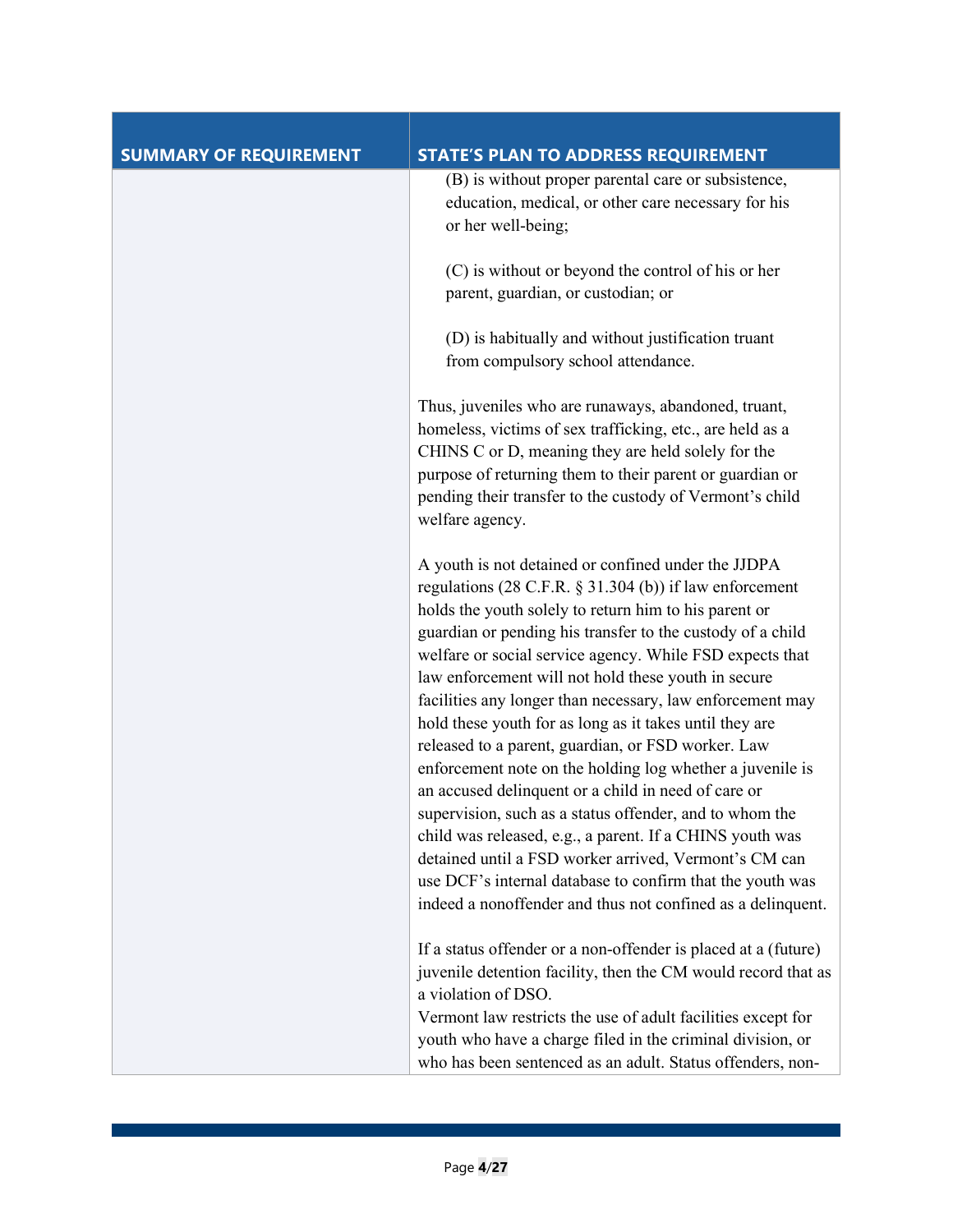| <b>SUMMARY OF REQUIREMENT</b>                                                                                                                                                                                                                                                                                                                                                                                                                                                                                                                                                                                  | <b>STATE'S PLAN TO ADDRESS REQUIREMENT</b>                                                                                                                                                                                                                                                                                                                                                                                                                                                                                                                                                                                                                                                                                                                                                                                                                                                                                                                                                                                                                                                               |
|----------------------------------------------------------------------------------------------------------------------------------------------------------------------------------------------------------------------------------------------------------------------------------------------------------------------------------------------------------------------------------------------------------------------------------------------------------------------------------------------------------------------------------------------------------------------------------------------------------------|----------------------------------------------------------------------------------------------------------------------------------------------------------------------------------------------------------------------------------------------------------------------------------------------------------------------------------------------------------------------------------------------------------------------------------------------------------------------------------------------------------------------------------------------------------------------------------------------------------------------------------------------------------------------------------------------------------------------------------------------------------------------------------------------------------------------------------------------------------------------------------------------------------------------------------------------------------------------------------------------------------------------------------------------------------------------------------------------------------|
|                                                                                                                                                                                                                                                                                                                                                                                                                                                                                                                                                                                                                | offenders and delinquents are not permitted placement at an<br>adult facility because of this law.                                                                                                                                                                                                                                                                                                                                                                                                                                                                                                                                                                                                                                                                                                                                                                                                                                                                                                                                                                                                       |
|                                                                                                                                                                                                                                                                                                                                                                                                                                                                                                                                                                                                                | 33 V.S.A. $\S$ 5293 (1) A minor who is under the age of 18<br>who has been arrested shall not be placed in a facility for<br>adult offenders unless a felony charge has been filed in the<br>Criminal Division of the Superior Court or the Criminal<br>Division of the Superior Court has exercised jurisdiction<br>over the matter and the State's Attorney has determined that<br>a felony charge will be filed without delay. A minor who is<br>eligible for release under 13 V.S.A. chapter 229 shall be<br>released.                                                                                                                                                                                                                                                                                                                                                                                                                                                                                                                                                                               |
|                                                                                                                                                                                                                                                                                                                                                                                                                                                                                                                                                                                                                | Vermont's CM receives prompt notifications for each<br>juvenile that is placed at a DOC facility. In addition, the<br>CM receives annual overviews of any juvenile under the<br>age of 19 held at an adult facility from the Department of<br>Corrections.                                                                                                                                                                                                                                                                                                                                                                                                                                                                                                                                                                                                                                                                                                                                                                                                                                               |
| YOUTH HANDGUN SAFETY<br><b>EXCEPTION</b> – Under $\frac{34 \text{ U.S.C. } \frac{5}{24}}{24 \text{ U.S. C. } \frac{5}{24}}$<br>11133(a)(11)(A)(i)(l), the DSO<br>requirement does not apply to juveniles<br>charged with or found to have<br>committed a violation of the Youth<br>Handgun Safety Act (18 U.S.C. § 922(x)),<br>or a similar state law, which prohibits a<br>person younger than 18 from<br>possessing a handgun. Such juveniles<br>may be placed in secure detention or<br>secure correctional facilities without<br>resulting in an instance of<br>noncompliance with the DSO<br>requirement. | <b>STATE'S PLAN TO USE EXCEPTION -</b><br>Per state statute below, Vermont can charge youth under the<br>age of 16 if they possess a handgun without parental<br>consent. As a delinquent, the juvenile would be eligible for<br>placement in a secure detention or correctional facility<br>without a DSO violation. However, Vermont does not<br>currently have a secure juvenile facility. Previously, the CM<br>would have reviewed the charges of juveniles held at the<br>facility and note these youth as delinquents. The CM will<br>monitor any future secure juvenile facility in the same<br>manner.<br>13 V.S.A. § 4008. Possession of firearms by children<br>A child under the age of 16 years shall not, without the<br>consent of his or her parents or guardian, have in his or her<br>possession or control a pistol or revolver constructed or<br>designed for the use of gunpowder or other explosive<br>substance with leaden ball or shot. A child who violates a<br>provision of this section shall be deemed a delinquent child<br>under the provisions of 33 V.S.A. chapter 52. |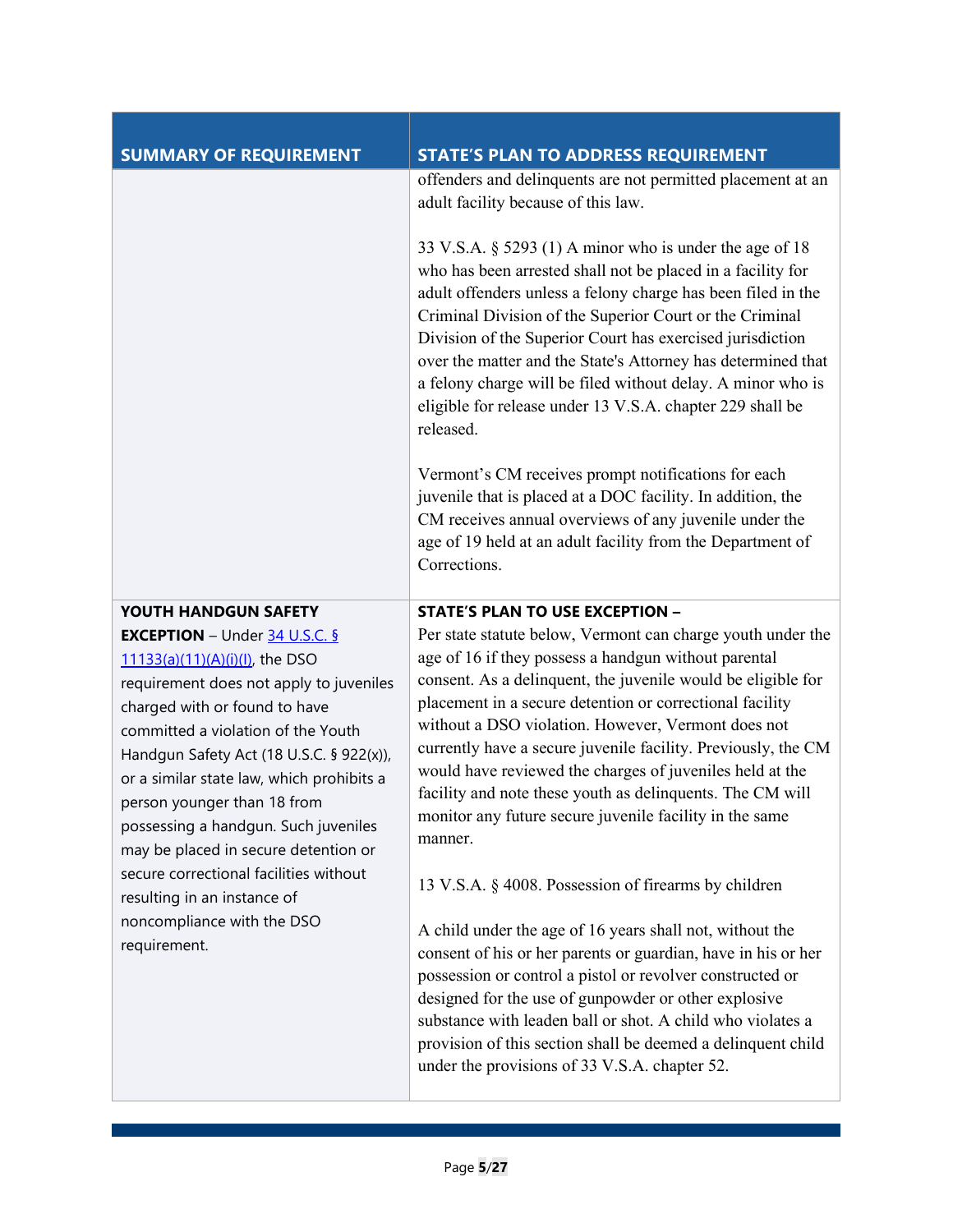#### **VALID COURT ORDER EXCEPTION** –

The Valid Court Order (VCO) exception at [34 U.S.C. § 11133\(a\)\(11\)\(A\)\(i\)\(II\)](https://ojjdp.ojp.gov/sites/g/files/xyckuh176/files/media/document/JJDPA-of-1974-as-Amended-12-21-18.pdf#page=26) provides that accused or adjudicated status offenders, and juveniles found to have violated a valid court order based on their status as a juvenile, may be placed in a secure juvenile detention or correctional facility. A juvenile who has committed a violation of a court order that is not related to his status as a juvenile (i.e., an offense with which an adult may be charged, such as failure to appear) is neither a status offender nor nonoffender and the DSO requirement does not apply (see Section III.E. Adherence to Federal Definitions for the definition of "valid court order"). To demonstrate compliance with the statutory requirements governing the VCO exception, states must have a process in place to verify whether court orders used to place status offenders in juvenile detention centers (including juveniles who violate valid court orders related to their status as a juvenile), meet the following requirements (as set forth at [34 U.S.C. § 11133\(a\)\(23\)\):](https://ojjdp.ojp.gov/sites/g/files/xyckuh176/files/media/document/JJDPA-of-1974-as-Amended-12-21-18.pdf#page=29)

- a. An appropriate public agency shall be promptly notified that the status offender is held in custody for violating a valid court order.
- b. An authorized representative of that agency shall interview within 24 hours, in person, the status offender who is being held.
- c. Within 48 hours during which the status offender is held:

#### **STATE'S PLAN TO USE EXCEPTION** –

There is no secure juvenile facility in Vermont that can be used for placement. Vermont did not utilize this exception when the former secure juvenile facility was operating and will not when a future facility is built; this provision is nonapplicable.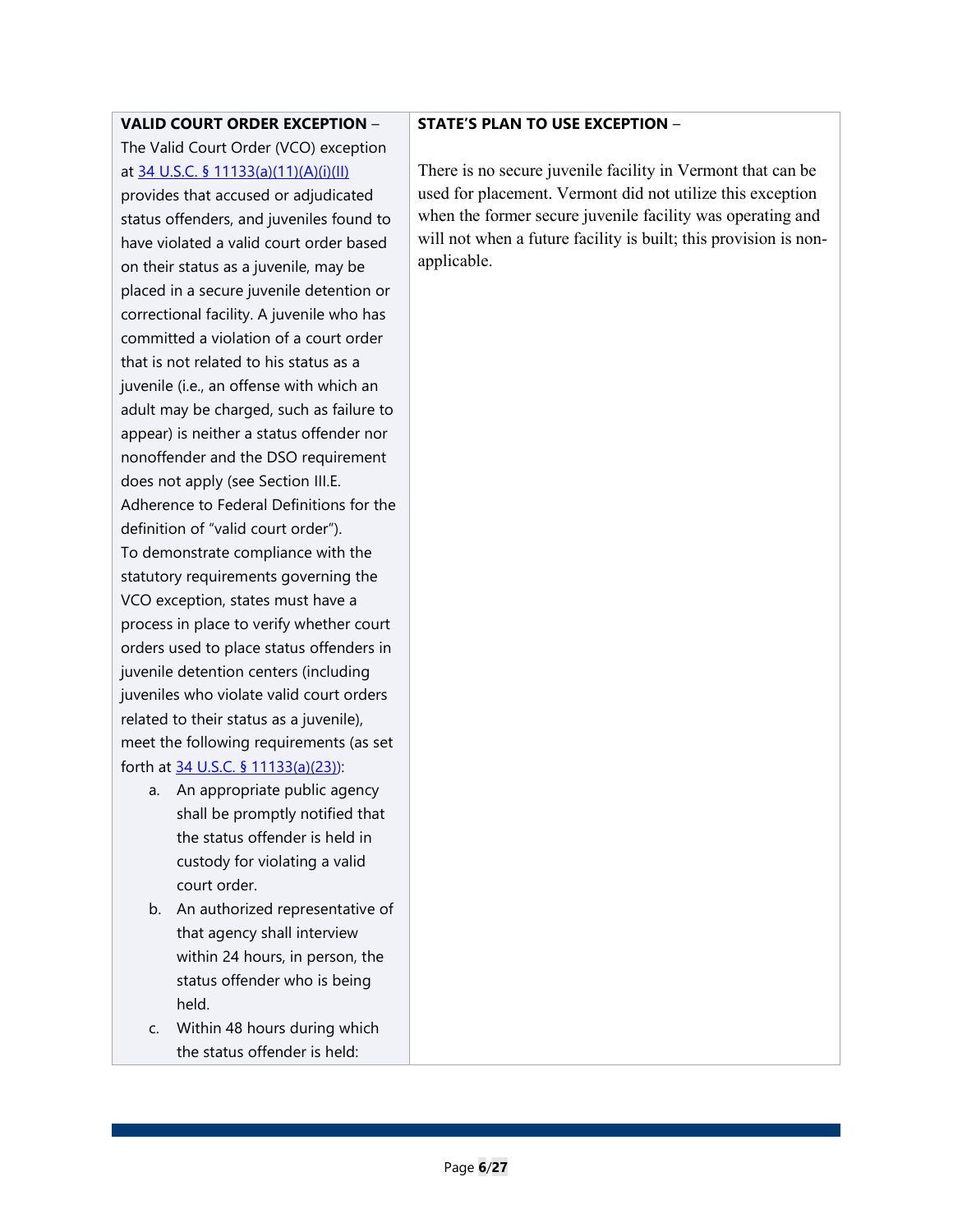| <b>SUMMARY OF REQUIREMENT</b> | <b>STATE'S PLAN TO ADDRESS REQUIREMENT</b> |
|-------------------------------|--------------------------------------------|
| The agency representative     |                                            |
| shall submit an assessment    |                                            |
| to the court that issued the  |                                            |
| order regarding the           |                                            |
| immediate needs of the        |                                            |
| status offender.              |                                            |
| The court shall conduct a     |                                            |
| hearing to determine          |                                            |
| whether (1) there is          |                                            |
| reasonable cause to believe   |                                            |
| that the status offender      |                                            |
| violated the order and (2)    |                                            |
| the appropriate placement     |                                            |
| of the status offender        |                                            |
| pending disposition of the    |                                            |
| alleged violation.            |                                            |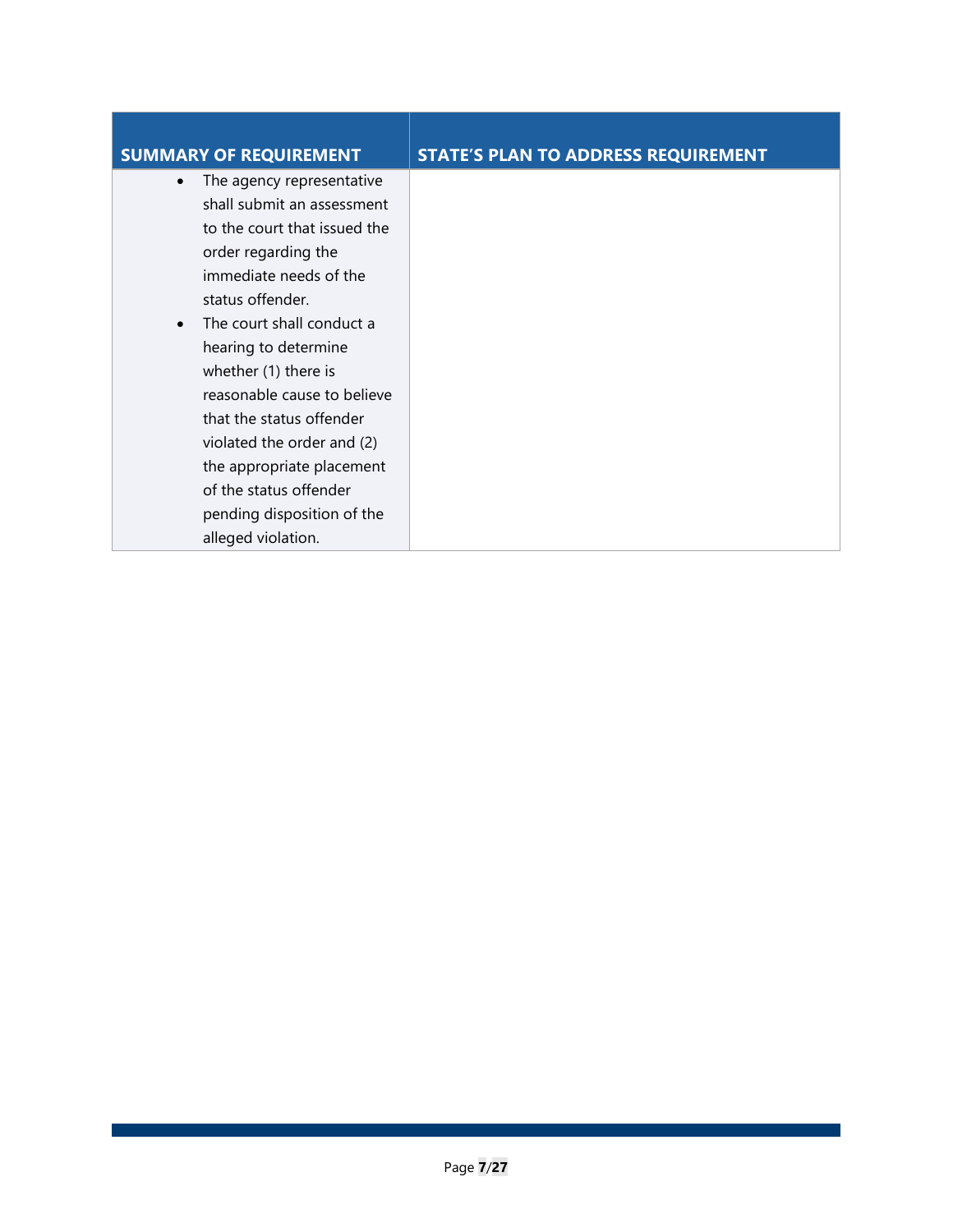- If the court determines that the status offender should be placed in a secure detention facility or correctional facility for violating the court order, (1) the court must issue a written order that:
	- $\checkmark$  Identifies the valid court order that has been violated;
	- $\checkmark$  Specifies the factual basis for determining that there is reasonable cause to believe that the status offender has violated such order;
	- $\checkmark$  Includes findings of fact to support a determination that there is no appropriate less restrictive alternative available to placing the status offender in such a facility, with due consideration to the best interest of the juvenile;
	- $\checkmark$  Specifies the length of time, not to exceed 7 days, that the status offender may remain in a secure detention facility or correctional facility, and includes a plan for the status offender's release from such facility; and
	- $\checkmark$  May not be renewed or extended; and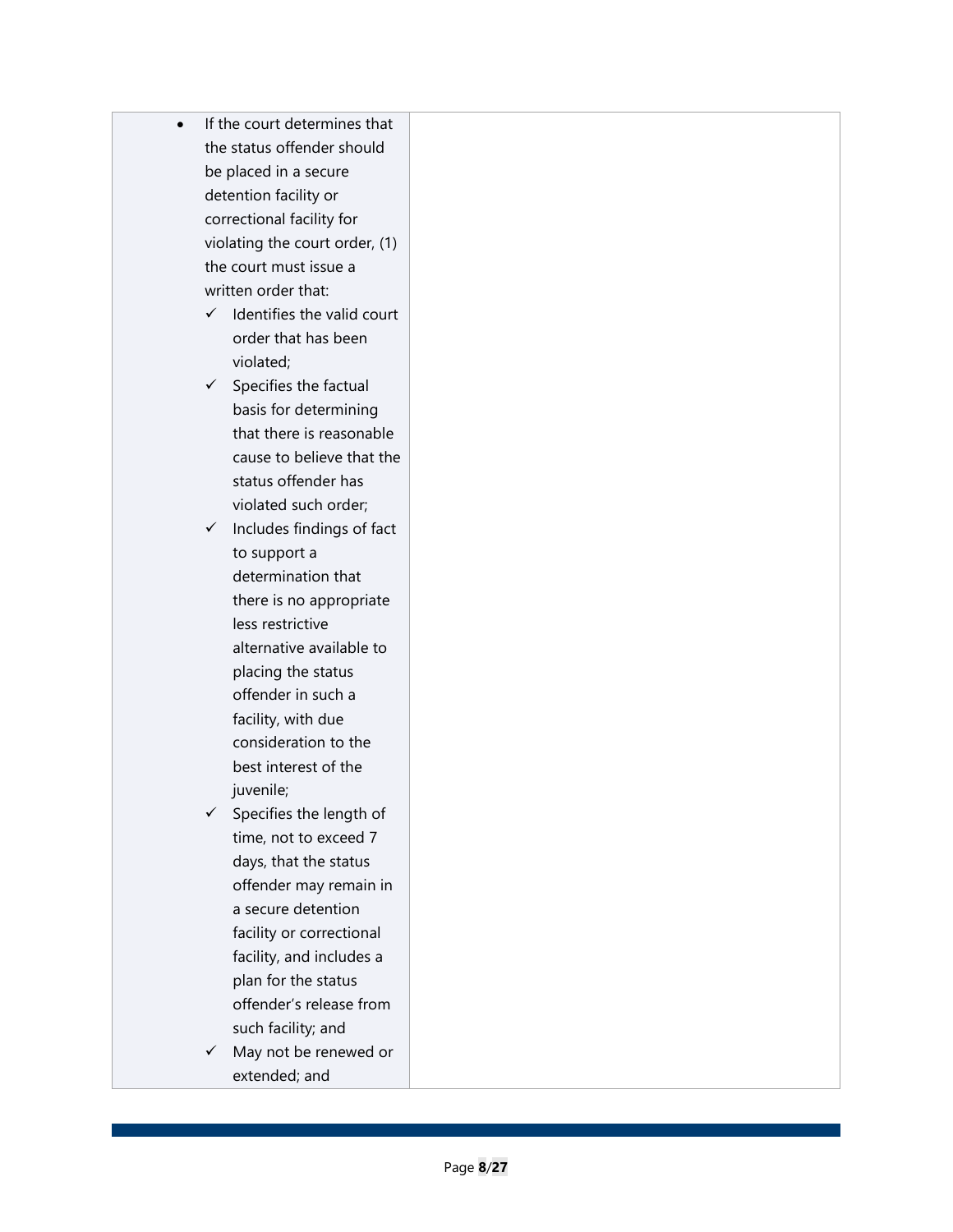(2) The court may not issue a second or subsequent order described [in the first bullet] relating to a status offender unless the status offender violates a valid court order after the date on which the court issued the first court order.

d. There are procedures in place to ensure that any status offender held in a secure detention facility or correctional facility pursuant to a [valid] court order [described in this section] does not remain in custody longer than 7 days or the length of time authorized by the court, whichever is shorter.

### **SUMMARY OF REQUIREMENT STATE'S PLAN TO ADDRESS REQUIREMENT**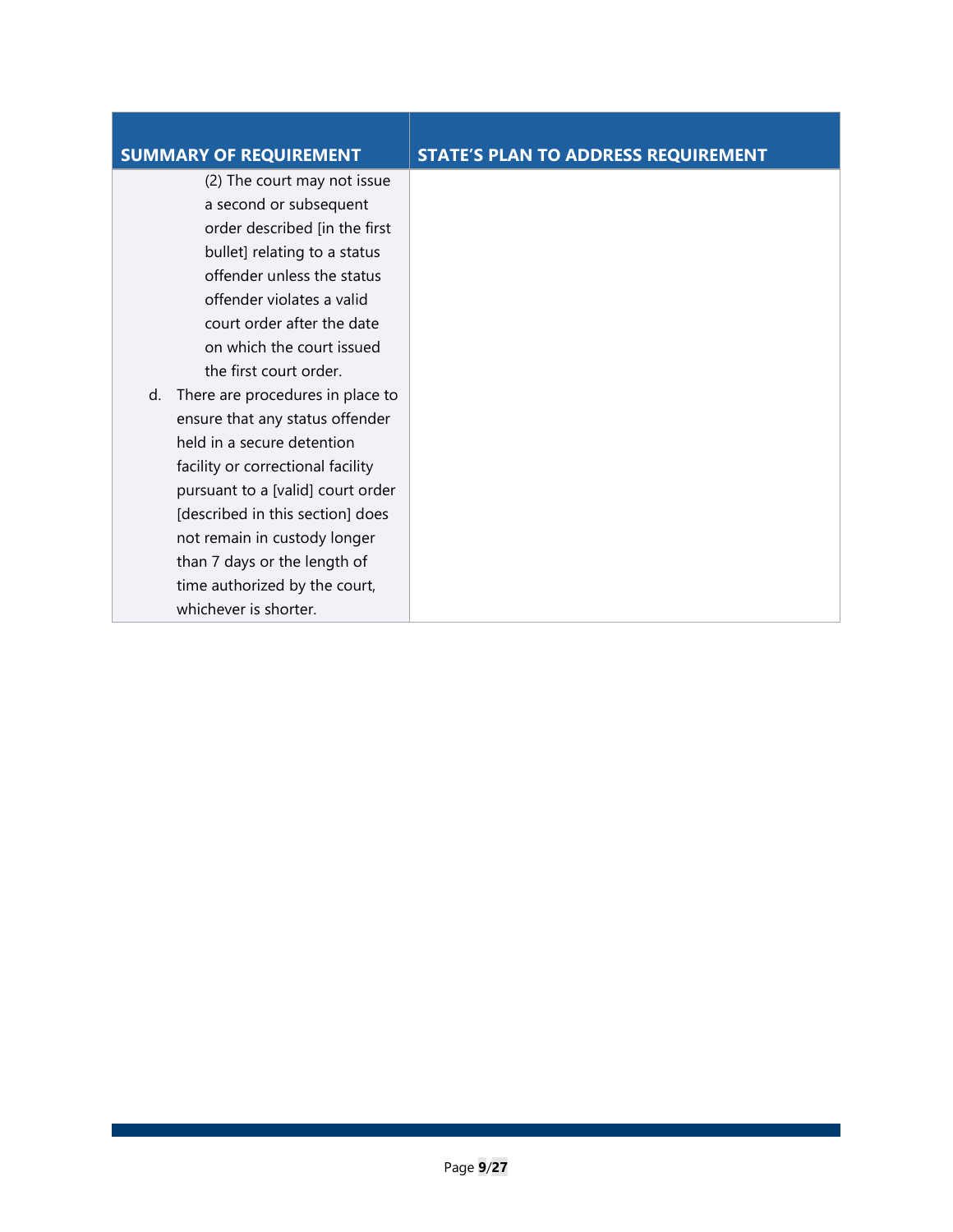**INTERSTATE COMPACT ON** 

**JUVENILES EXCEPTION** – Pursuant to the DSO requirement at [34 U.S.C. §](https://ojjdp.ojp.gov/sites/g/files/xyckuh176/files/media/document/JJDPA-of-1974-as-Amended-12-21-18.pdf#page=26)  [11133\(a\)\(11\)\(A\)\(i\)\(III\),](https://ojjdp.ojp.gov/sites/g/files/xyckuh176/files/media/document/JJDPA-of-1974-as-Amended-12-21-18.pdf#page=26) status offenders may be held in accordance with the Interstate Compact on Juveniles, as the state has enacted it. States must verify that all status offenders subject to an out-of-state placement were held pursuant to the Compact. Where the interstate placement of status offenders was not in accordance with the Compact, the state in which the juvenile is placed must report the placement as an instance of noncompliance.

### **SUMMARY OF REQUIREMENT STATE'S PLAN TO ADDRESS REQUIREMENT**

#### **STATE'S PLAN TO USE EXCEPTION** –

Vermont is a party to the Interstate Compact on Juveniles (ICJ),  $33 \text{ V.S.A.}$  §§ 5721-5733. The State will use the ICJ exception to the JJRA when a new secure juvenile facility is built.

Previously, the CM consulted with the ICJ Compact Administrator if any DSO violations were found at the previous secure juvenile facility. The ICJ Compact Administrator maintains records of any juveniles held pursuant to the Interstate Compact on Juveniles. The Compact Administrator would inform the CM if any of the DSO violations are subject to the ICJ exception so those violation are not reported to the OJJDP. Going forward, any new future secure juvenile facility would be monitored in the same fashion.

The Interstate Compact for Juveniles guides our policy on this work:

[Interstate Commission for Juveniles \(juvenilecompact.org\)](https://www.juvenilecompact.org/) 

Our policy for working with the compact may be found here:

[https://dcf.vermont.gov/sites/dcf/files/FSD/Policies/182.pdf.](https://dcf.vermont.gov/sites/dcf/files/FSD/Policies/182.pdf)

If an ICJ youth is at a jail or lockup for adults before being transferred to a secure juvenile facility, the youth may have been detained at the jail or lockup for adults. The CM reviews charges on the holding log to ensure that any ICJ status offenders transferred to a juvenile facility are not held for longer than six hours.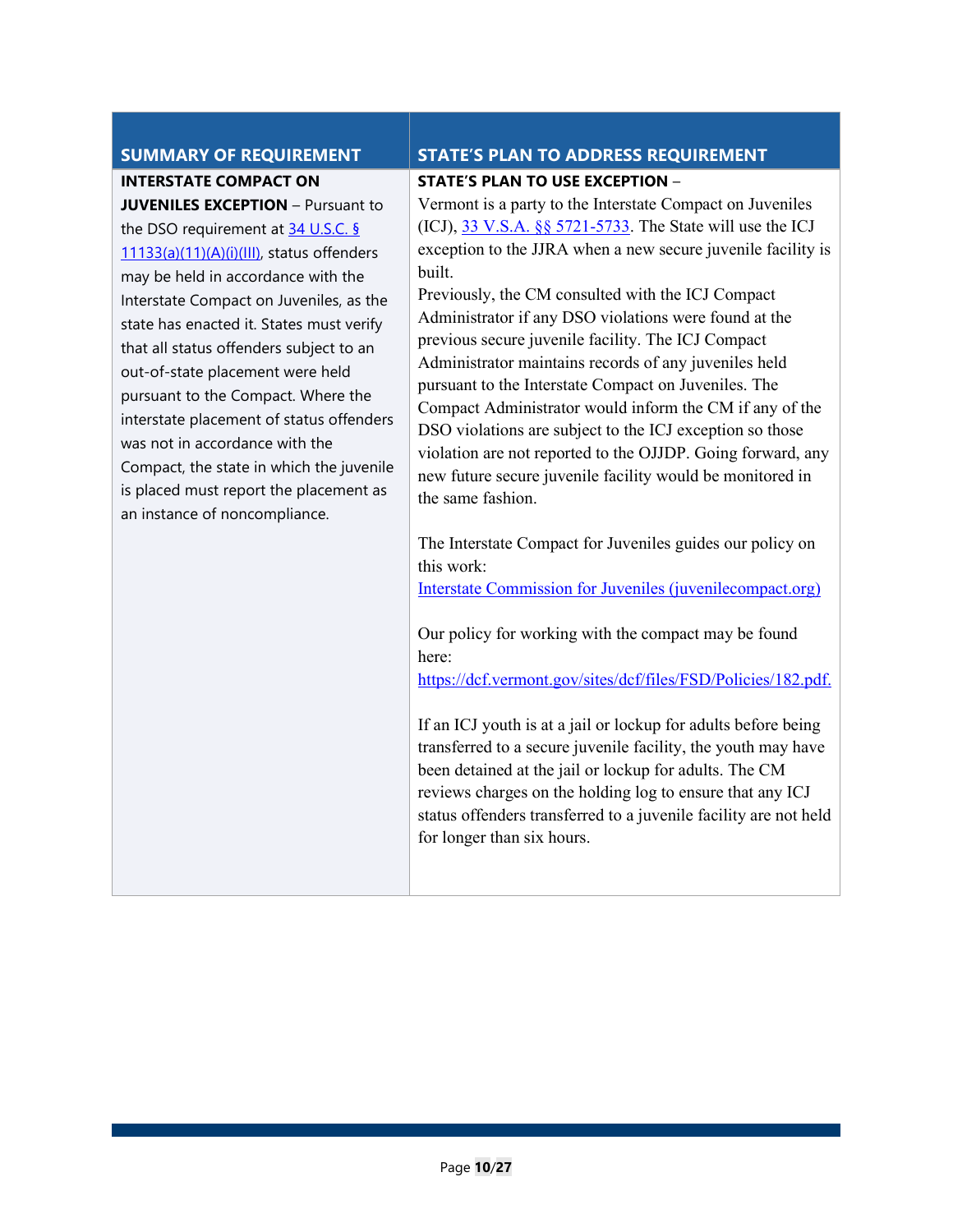## <span id="page-13-0"></span>**B. Removal of Juveniles Prosecuted as Adults from Adult Facilities[1](#page-13-1)**

|                                                                                                                                                                                                                                                                     | <b>STATE'S PLAN TO ADDRESS</b>                                                                                                                                                                                                                                                                                                                                                                                                                                                                                                                                                                                                                                                                                                                                                                                                                                                                                                                                                                                                                          |
|---------------------------------------------------------------------------------------------------------------------------------------------------------------------------------------------------------------------------------------------------------------------|---------------------------------------------------------------------------------------------------------------------------------------------------------------------------------------------------------------------------------------------------------------------------------------------------------------------------------------------------------------------------------------------------------------------------------------------------------------------------------------------------------------------------------------------------------------------------------------------------------------------------------------------------------------------------------------------------------------------------------------------------------------------------------------------------------------------------------------------------------------------------------------------------------------------------------------------------------------------------------------------------------------------------------------------------------|
| <b>SUMMARY OF REQUIREMENT</b>                                                                                                                                                                                                                                       | <b>REQUIREMENT</b>                                                                                                                                                                                                                                                                                                                                                                                                                                                                                                                                                                                                                                                                                                                                                                                                                                                                                                                                                                                                                                      |
| Under Section 223(a)(11)(B), on or after December 21,<br>2021, a juvenile who is charged as an adult cannot be<br>detained in an adult jail or lockup or have sight or<br>sound contact with adult inmates in a secure adult<br>facility, except as provided below. | Our CM visits secured facilities in the state to<br>ensure that separation is obtained for detained<br>juveniles. As part of the routine procedure for<br>each facility visit, our CM discusses the<br>Separation requirement and requests a copy of<br>the law enforcement agency's juvenile policy<br>to ensure that this requirement is understood.                                                                                                                                                                                                                                                                                                                                                                                                                                                                                                                                                                                                                                                                                                  |
|                                                                                                                                                                                                                                                                     | This federal requirement impacts all states,<br>but Vermont is particularly vulnerable due to<br>its limited access to juvenile detention. Many<br>states circumvent this need by housing youths<br>within a juvenile detention center until they<br>are sentenced in an adult (criminal) court.<br>Historically, youth who are charged or<br>convicted as adults in Vermont have not been<br>placed in a secure adult facility. In fact, these<br>youth were almost exclusively placed at<br>Woodside Rehabilitation Center, until the<br>facility closed in October of 2020. DCF<br>previously reserved two beds in the former<br>secure juvenile facility (Woodside) for youth<br>who were convicted or charged as adults.<br>Currently, the Department of Corrections<br>(DOC) can utilize DCF's contract with a<br>juvenile facility in New Hampshire, Sununu<br>Youth Services Center (SYSC) for youth who<br>are charged or convicted as an adult and under<br>the age of 18, instead of placing these youth at<br>an adult facility in Vermont. |
|                                                                                                                                                                                                                                                                     | Vermont has relatively few juveniles annually<br>who would need to be detained on criminal<br>charges, but each instance of a juvenile being<br>held in an adult correctional facility without<br>an interest of justice hearings will now result<br>in a new federal violation being incurred<br>every 30 days.                                                                                                                                                                                                                                                                                                                                                                                                                                                                                                                                                                                                                                                                                                                                        |
|                                                                                                                                                                                                                                                                     | DCF Family Services Division has been<br>working diligently with members of the                                                                                                                                                                                                                                                                                                                                                                                                                                                                                                                                                                                                                                                                                                                                                                                                                                                                                                                                                                         |

<span id="page-13-1"></span><sup>&</sup>lt;sup>1</sup> This section of the manual references a provision of the Act that was codified at 34 U.S.C. § 11133(a)(11)(B). OJJDP refers to the requirement described in that provision as the "Section 223(a)(11)(B)" requirement.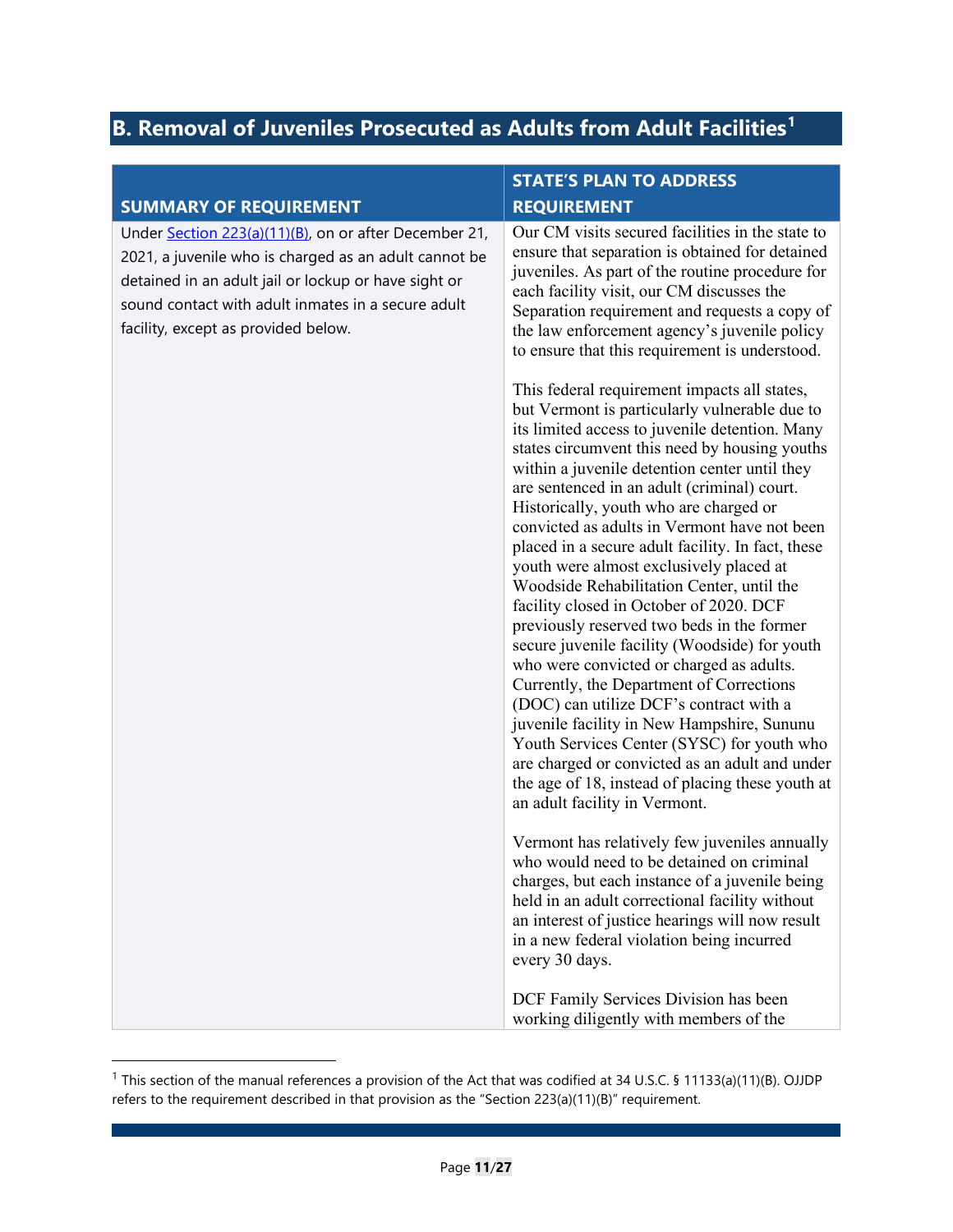|                                                                                                                    | <b>STATE'S PLAN TO ADDRESS</b>                                                                                                                                                                                                                                                                                                                                                                                                                                                                                                                                                                                                                                                                                                                                                                                                                           |
|--------------------------------------------------------------------------------------------------------------------|----------------------------------------------------------------------------------------------------------------------------------------------------------------------------------------------------------------------------------------------------------------------------------------------------------------------------------------------------------------------------------------------------------------------------------------------------------------------------------------------------------------------------------------------------------------------------------------------------------------------------------------------------------------------------------------------------------------------------------------------------------------------------------------------------------------------------------------------------------|
| <b>SUMMARY OF REQUIREMENT</b>                                                                                      | <b>REQUIREMENT</b>                                                                                                                                                                                                                                                                                                                                                                                                                                                                                                                                                                                                                                                                                                                                                                                                                                       |
|                                                                                                                    | Juvenile Jurisdiction Stakeholders group<br>(JJSG); which include the Chief Superior<br>Judge, representation from the Juvenile Public<br>Defenders office, Department of State's<br>Attorneys & Sheriffs, Department of<br>Corrections, DCF, Vermont Network Against<br>Domestic and Sexual Violence, and Vermont<br>Center for Crime Victim Services. The JJSG<br>found consensus in supporting adding<br>language to Vermont statute which gives the<br>courts jurisdiction to hold hearings and<br>provide clarity regarding expected timeliness.<br>As of June 1st, 2022, S.224 An act relating to<br>juvenile proceedings, has been signed into<br>law.<br>The relevant language in this legislation,<br>S.224 provides jurisdiction over interest of<br>justice hearings.                                                                         |
|                                                                                                                    | *** Interests of Justice Hearing *** Sec.<br>17.33 V.S.A. § 5294 is added to read:                                                                                                                                                                                                                                                                                                                                                                                                                                                                                                                                                                                                                                                                                                                                                                       |
|                                                                                                                    | § 5294. INTERESTS OF JUSTICE<br>HEARING Not later than the next business<br>day after a juvenile who is awaiting trial or<br>other legal process and who is treated as an<br>adult for prosecution in the Criminal Division<br>is taken into custody, the court shall hold a<br>hearing and determine whether to issue a<br>written order, pursuant to 34 U.S.C.<br>$\S$ 11133(a)(11)(B), that it is in the interests of<br>justice to hold the juvenile in a jail or other<br>secure facility for adults owned or operated<br>by the Department of Corrections and, if such<br>an order is issued, whether to allow sight or<br>sound contact with adult inmates. Hearings<br>held and orders issued pursuant to this section<br>shall conform with the requirements of 34<br>U.S.C. $\S$ 11133(a)(11)(B), including the<br>criteria set forth therein. |
| A juvenile charged as an adult may be detained in an<br>adult jail or lockup if one of the exceptions at 34 U.S.C. | Our CM reviews juvenile holding logs for<br>youth charged as adults and those juveniles                                                                                                                                                                                                                                                                                                                                                                                                                                                                                                                                                                                                                                                                                                                                                                  |
|                                                                                                                    | detained for six-hours or less are included in                                                                                                                                                                                                                                                                                                                                                                                                                                                                                                                                                                                                                                                                                                                                                                                                           |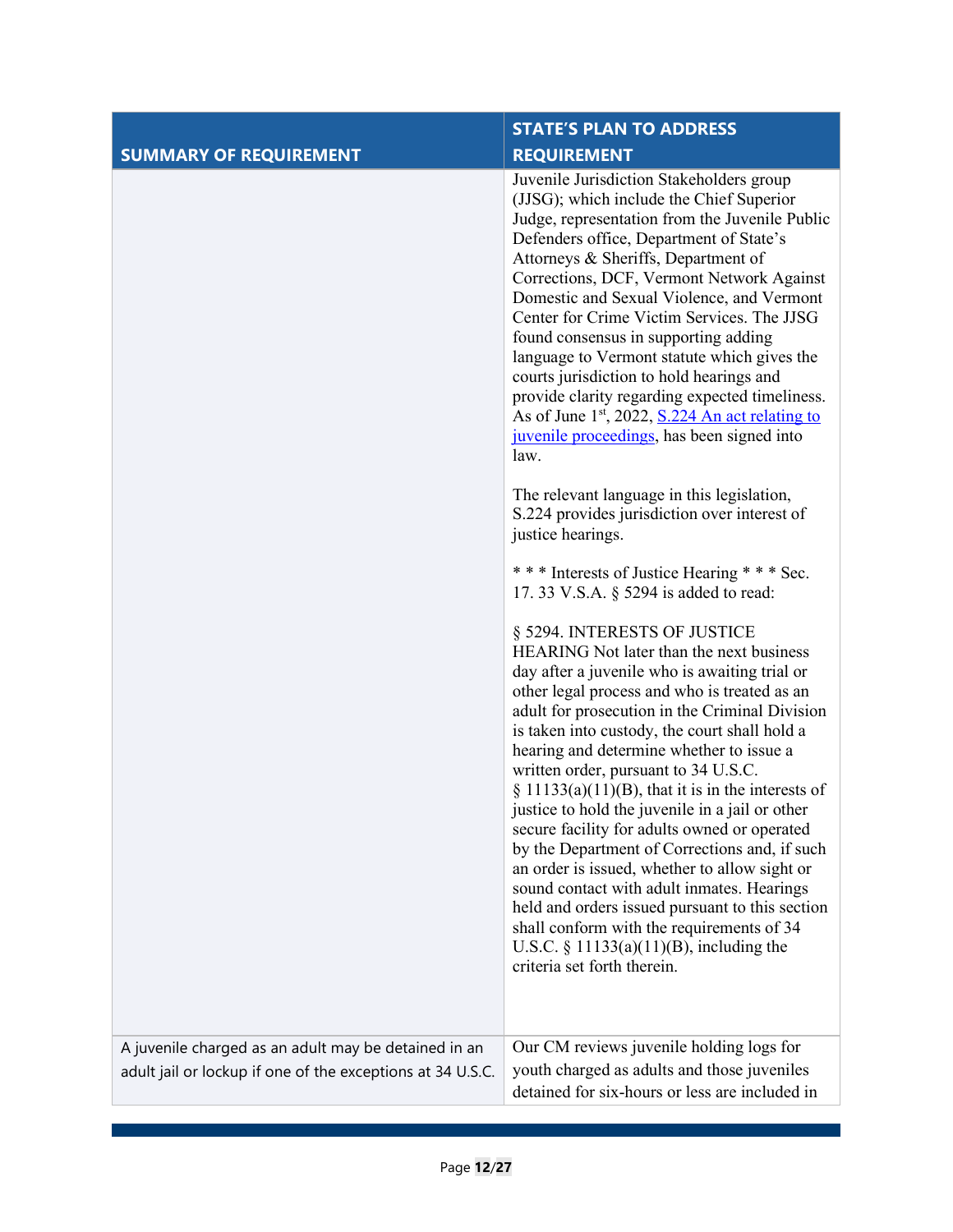### **SUMMARY OF REQUIREMENT**

§ 11133(a)(13) applies (Six-Hour Exception, Rural Exception, Travel Conditions Exception, and Conditions of Safety Exception). See Section II.D. Removal of Juveniles From Adult Jails and Lockups.

In addition, a court may determine after a hearing, and in writing, that it is in the interest of justice to permit a juvenile to be detained in a jail or lockup for adults or have sight or sound contact with adult inmates in a secure facility. If the court makes an initial determination that it is in the interest of justice to detain a juvenile under those circumstances, the court must hold a hearing at least every 30 days (at least every 45 days in a rural jurisdiction) to review whether it is still in the interest of justice to continue to detain the juvenile in an adult jail or lockup or such that he had contact with adult inmates in a secure facility. In determining whether it is in the interest of justice to detain (or continue to detain) a juvenile, the court must consider:

- 1. the age of the juvenile;
- 2. the physical and mental maturity of the juvenile;
- 3. the present mental state of the juvenile, including whether the juvenile presents an imminent risk of harm to the juvenile;
- 4. the nature and circumstances of the alleged offense;
- 5. the juvenile's history of prior delinquent acts;
- 6. the relative ability of the available adult and juvenile detention facilities to not only meet the specific needs of the juvenile but also to protect the safety of the public as well as other detained youth; and
- 7. any other relevant factor(s)

The maximum amount of time that a juvenile charged as an adult may be detained in an adult jail or lockup

### **STATE'S PLAN TO ADDRESS REQUIREMENT**

the exception and are not reported as violations. Vermont does not currently utilize the rural exception however we have applied for this approval at this time. We do not use the travel conditions exception, or the conditions of safety exception.

As stated above, Vermont has just passed legislation in accordance with the Interest of Justice exception to the DSO requirement.

Vermont's adult facilities are managed by the Department of Corrections (DOC). Our CM works with our Department of Corrections to receive notifications for each juvenile that is placed at a DOC facility. Our CM maintains records of those juveniles who should have an Interest of Justice (IOJ) hearing to verify if those youth are held in accordance with this requirement. The CM has access to the Judiciary's portal to receive written documentation of the hearing and uses that database to monitor and track hearings for all juveniles (<19) who have been placed at one of the facilities. In turn, the CM maintains internal records of these youth including: DOB, charge, arrest date and time, date and time of arrival at the facility, the facility name, IOJ court hearing, date of the hearing, any applicable juvenile waiver, date and time of release from the facility, gender/race, and confirmation of the required elements to be considered in the hearing.

Under Vermont state statute 33 V.S.A. § 5293  $(2)(B)(c)$ , youth sentenced under the age of 16 are prohibited from placement at an adult facility, regardless of if they are charged as an adult.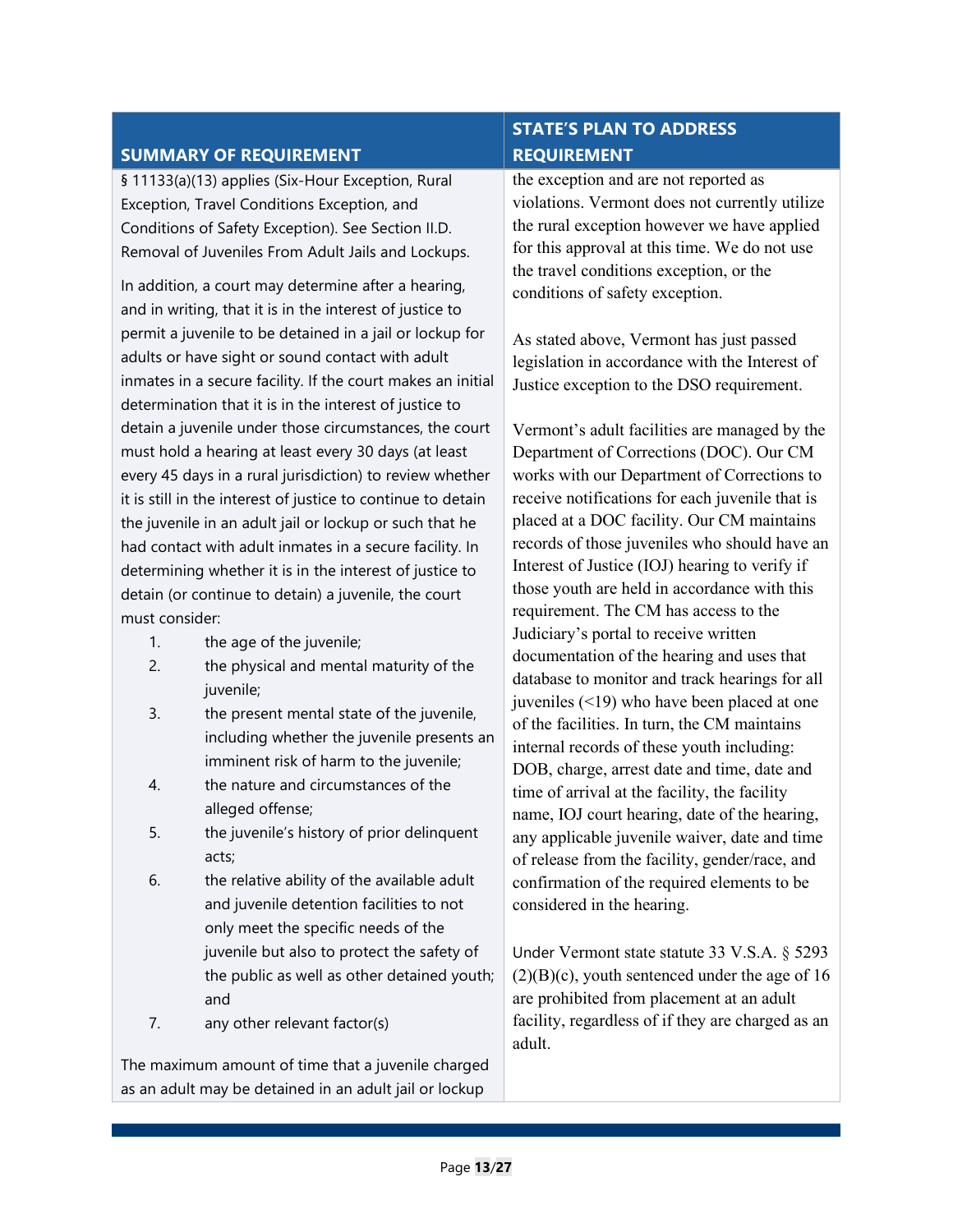| <b>SUMMARY OF REQUIREMENT</b>                                                                                                                                                                                                                  | <b>STATE'S PLAN TO ADDRESS</b><br><b>REQUIREMENT</b>                                                                                                                                                                                                                                                                                                                                                                                                        |
|------------------------------------------------------------------------------------------------------------------------------------------------------------------------------------------------------------------------------------------------|-------------------------------------------------------------------------------------------------------------------------------------------------------------------------------------------------------------------------------------------------------------------------------------------------------------------------------------------------------------------------------------------------------------------------------------------------------------|
| or have sight or sound contact with adult inmates in a<br>secure facility is 180 days, unless the court determines,<br>in writing, that there is good cause for such an<br>extension, or the juvenile expressly waives this 180-<br>day limit. | 33 V.S.A. § 5293 (2)(B)(c) Placement of<br>minors under 16. The Commissioner of<br>Corrections shall not place a minor under the<br>age of 16 who has been sentenced to a term of<br>imprisonment in a correctional facility that is<br>used to house adult offenders.                                                                                                                                                                                      |
|                                                                                                                                                                                                                                                | For youth who are under the age of 18, DOC<br>will maintain sight and sound separation with<br>adult inmates regardless of the interest of<br>justice hearing, due to requirements of the<br>Prison Rape Elimination Act (PREA). Youth<br>who are 18 years of age and charged as adults<br>are not covered by PREA and may have sight<br>and sound contact with adult inmates if the<br>court determines that it is in the interest of<br>justice to do so. |
|                                                                                                                                                                                                                                                | Our CM maintains records of those juveniles<br>who should have an IOJ hearing to verify if<br>those youth are held in accordance with this<br>requirement.                                                                                                                                                                                                                                                                                                  |

<span id="page-16-0"></span>

| <b>C. Separation of Juveniles From Adult Inmates</b> |  |  |
|------------------------------------------------------|--|--|
|                                                      |  |  |

| <b>SUMMARY OF REQUIREMENT</b>                                                                                                                                                                                                                                                     | <b>STATE'S PLAN TO ADDRESS</b><br><b>REQUIREMENT</b>                                                                                                                                       |
|-----------------------------------------------------------------------------------------------------------------------------------------------------------------------------------------------------------------------------------------------------------------------------------|--------------------------------------------------------------------------------------------------------------------------------------------------------------------------------------------|
| Pursuant to 34 U.S.C. § 11133(a)(12), juveniles alleged<br>to be or found to be delinquent, status offenders, and<br>juveniles who are not charged with an offense and<br>who are unauthorized immigrants or alleged to be<br>dependent, neglected, or abused may not be detained | Our CM provides technical training during<br>site visits on the Separation Requirement as<br>provided by 34 U.S.C. 11103(25):<br>The juvenile must not have any physical, clear            |
| or confined in any institution in which they have sight<br>or sound contact with adult inmates.                                                                                                                                                                                   | visual, or verbal contact with adult inmates<br>that is not brief and inadvertent.                                                                                                         |
| In order to comply with the separation requirement,<br>states must also have in effect a policy that requires<br>individuals who work with both juveniles and adult                                                                                                               | Separation must be achieved architecturally or<br>through policies and procedures in all secure<br>areas of the facility, which include:<br>admissions, sleeping, shower and toilet areas. |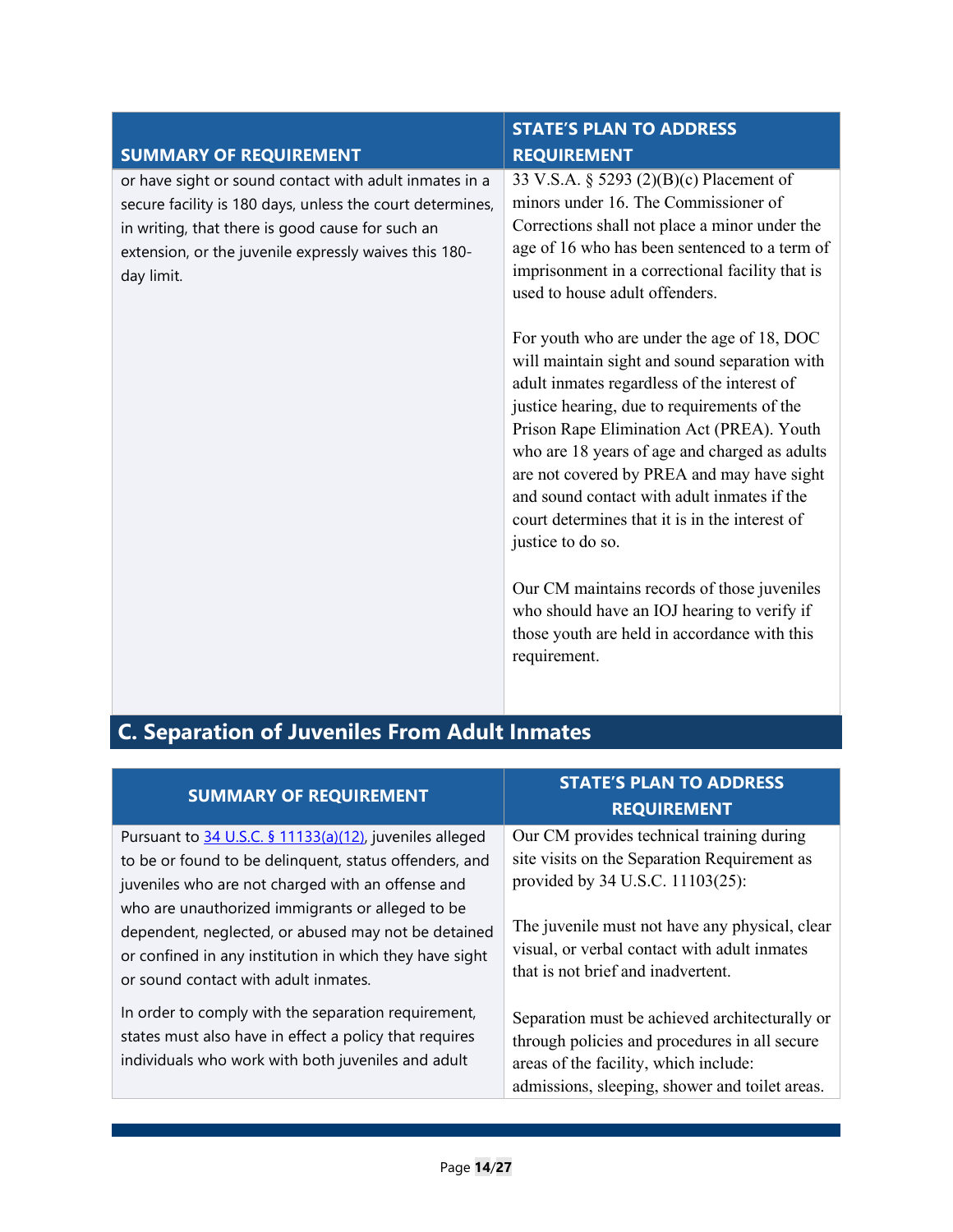| <b>SUMMARY OF REQUIREMENT</b>                                                                              | <b>STATE'S PLAN TO ADDRESS</b>                                                                                                                                                                                                                                                                                                                                                                                                                                                                                                                                                                                                                                                                                                                                                                                                                                                                                                                                                                                                                                                                                                                                                                                                                                                                                                                                                                                                                                                                                                                                                                                                                                           |
|------------------------------------------------------------------------------------------------------------|--------------------------------------------------------------------------------------------------------------------------------------------------------------------------------------------------------------------------------------------------------------------------------------------------------------------------------------------------------------------------------------------------------------------------------------------------------------------------------------------------------------------------------------------------------------------------------------------------------------------------------------------------------------------------------------------------------------------------------------------------------------------------------------------------------------------------------------------------------------------------------------------------------------------------------------------------------------------------------------------------------------------------------------------------------------------------------------------------------------------------------------------------------------------------------------------------------------------------------------------------------------------------------------------------------------------------------------------------------------------------------------------------------------------------------------------------------------------------------------------------------------------------------------------------------------------------------------------------------------------------------------------------------------------------|
|                                                                                                            | <b>REQUIREMENT</b>                                                                                                                                                                                                                                                                                                                                                                                                                                                                                                                                                                                                                                                                                                                                                                                                                                                                                                                                                                                                                                                                                                                                                                                                                                                                                                                                                                                                                                                                                                                                                                                                                                                       |
| inmates, including in collocated facilities, to have been<br>trained and certified to work with juveniles. | Brief and accidental contact between juveniles<br>and incarcerated adults in secure areas of the<br>facility that are dedicated to use by juvenile<br>offenders, and which are nonresidential would<br>not require a facility or state to report a<br>violation. Those areas include dining,<br>recreational, educational, vocational, health<br>care, sally ports or other entry areas and<br>passageways (hallways). Any contact in a<br>dedicated juvenile area, including any<br>residential area of a secure facility, between<br>juveniles in a secure custody status and<br>incarcerated adults would be a violation.<br>As part of the facility site visit, the CM<br>examines any area where a juvenile might be<br>held to determine if separation would be<br>achieved. The CM enters any holding cell or<br>area to determine if the juvenile would have<br>any contact with adult inmates, as provided by<br>34 U.S.C. 11103(26):<br>(A) an individual who has (i) reached the<br>full age of criminal responsibility<br>under applicable State law and (ii) has<br>been arrested and is in custody for or<br>awaiting trial on a criminal charge, or<br>is convicted of a criminal offense; and<br>(B) does not include an individual<br>who (i) at the time of the offense, was<br>younger than the maximum age at<br>which a youth can be held in a<br>juvenile facility under applicable<br>State law and (ii) was committed to<br>the care and custody and supervision,<br>including post-placement or parole<br>supervision, of a juvenile correctional<br>agency by a court of competent<br>jurisdiction or by operation of<br>applicable state law. |
|                                                                                                            |                                                                                                                                                                                                                                                                                                                                                                                                                                                                                                                                                                                                                                                                                                                                                                                                                                                                                                                                                                                                                                                                                                                                                                                                                                                                                                                                                                                                                                                                                                                                                                                                                                                                          |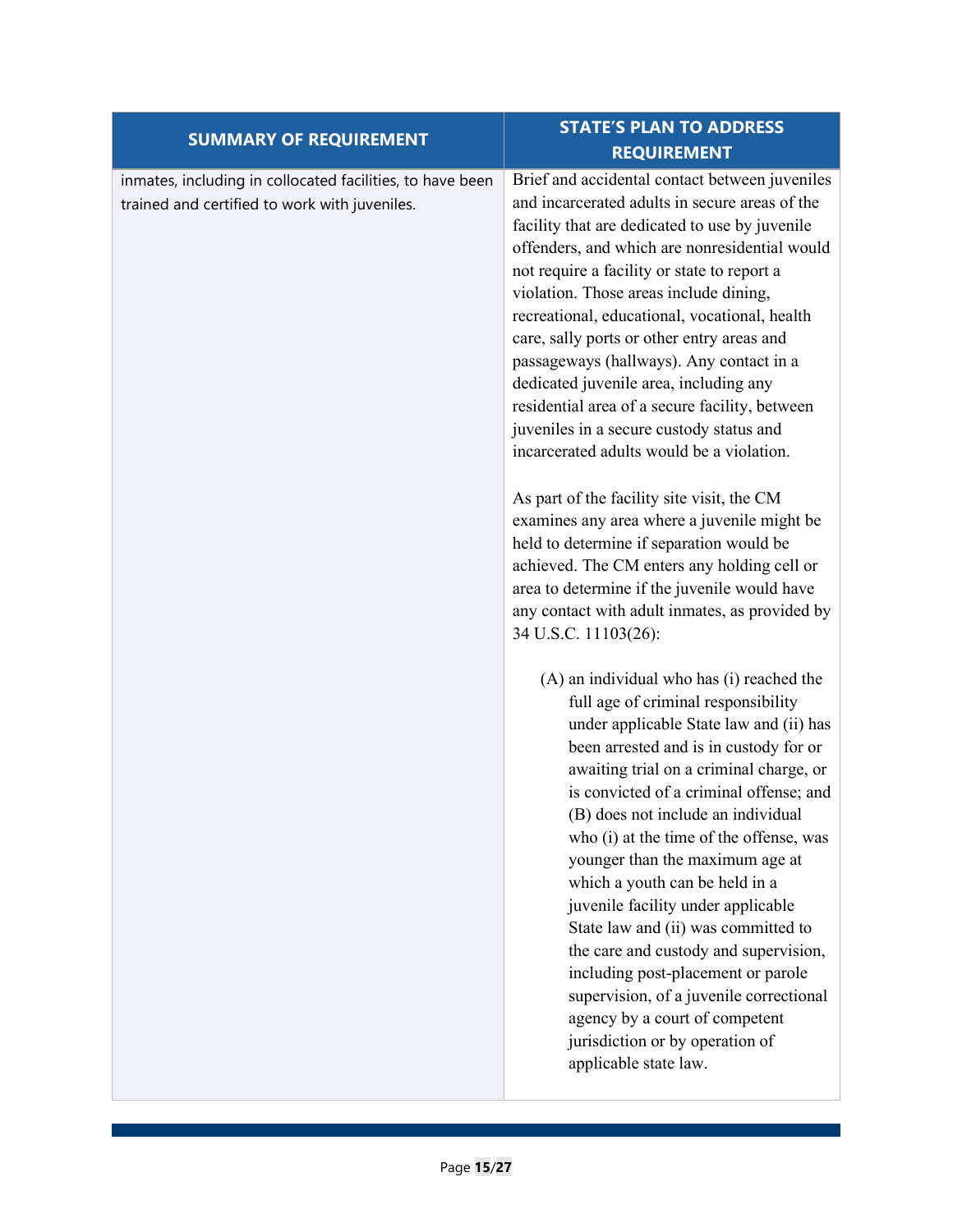| <b>SUMMARY OF REQUIREMENT</b>                                                                                                                                                                                                                                                                                                                                                                                                                                                                                                                                                                                                                                                                                                                                                                                            | <b>STATE'S PLAN TO ADDRESS</b><br><b>REQUIREMENT</b>                                                                                                                                                                                                                                                                                                                                                                                                                                                                                                                                                                                                                                                                                                                                                                                                                                                                                                                           |
|--------------------------------------------------------------------------------------------------------------------------------------------------------------------------------------------------------------------------------------------------------------------------------------------------------------------------------------------------------------------------------------------------------------------------------------------------------------------------------------------------------------------------------------------------------------------------------------------------------------------------------------------------------------------------------------------------------------------------------------------------------------------------------------------------------------------------|--------------------------------------------------------------------------------------------------------------------------------------------------------------------------------------------------------------------------------------------------------------------------------------------------------------------------------------------------------------------------------------------------------------------------------------------------------------------------------------------------------------------------------------------------------------------------------------------------------------------------------------------------------------------------------------------------------------------------------------------------------------------------------------------------------------------------------------------------------------------------------------------------------------------------------------------------------------------------------|
| JUVENILES WHO ARE TRANSFERRED, CERTIFIED,<br>OR WAIVED TO CRIMINAL COURT - Juveniles who<br>have been transferred, certified, or waived to criminal<br>court, and are therefore charged as adults, may not be<br>detained in an adult jail or lockup or have sight or<br>sound contact with adult inmates in a secure facility,<br>unless it is pursuant to one of the exceptions at 34<br>U.S.C. § $11133(a)(13)(B)$ .<br>However, a court may determine that it would be in<br>the interest of justice to do so consistent with 34<br>U.S.C. § 11133(a)(11)(B). See Section 223(a)(11)(B)<br>above, which applies to juveniles charged as adults. If<br>a juvenile who has been charged as an adult has been<br>convicted and sentenced for the criminal offense,<br>however, Section 223(a)(11)(B) no longer applies. | Under 33 V.S.A. § $(2)(B)(c)$ , youth under the<br>age of 16 are not permitted to be placed at an<br>adult facility. PREA requires that youth under<br>the age of 18 are separated from adult<br>inmates. Youth that are 18 years of age and<br>charged as adults may have sight and sound<br>contact with adult inmates if the court finds<br>that it is in the interest of justice.<br>Our CM works closely with the Department<br>of Corrections to ensure that any juvenile held<br>in a DOC facility has separation from adult<br>inmates. When separation has not been<br>achieved, our CM is notified by the DOC<br>classification director.<br>During site visits the CM asks how the facility<br>separates youth from adult inmates while they<br>are at the facility. This entails that the facility<br>contact person walking the Compliance<br>Monitor through the facility demonstrates that<br>any physical, clear visual, or verbal contact is<br>not possible. |
| <b>JUVENILES WHO REACH THE AGE OF FULL</b><br><b>CRIMINAL RESPONSIBILITY AFTER ARREST OR</b><br><b>ADJUDICATION</b> - Individuals who commit an offense<br>while still a juvenile and who have reached the age of<br>full criminal responsibility only after arrest or<br>adjudication, but remain under juvenile court<br>jurisdiction, are not adult inmates and need not be<br>separated from juveniles until they have reached the<br>state's maximum age of extended juvenile jurisdiction.<br>By contrast, individuals who are under juvenile court<br>jurisdiction and who subsequently commit a separate<br>offense after reaching the age of full criminal<br>responsibility, are adult inmates, who must not have<br>sight or sound contact with juvenile detainees.                                           | Vermont's previous secure juvenile detention<br>facility only held youth up until age 18. Since<br>the closure of Woodside in 2020, Vermont<br>has not detained juvenile delinquents at a<br>juvenile facility within the state.<br>Youth who have not yet reached 18 years of<br>age may be transferred out of state to New<br>Hampshire's Sununu Youth Services Center.<br>Only Vermont youth under the age of 18 are<br>permitted at the facility.                                                                                                                                                                                                                                                                                                                                                                                                                                                                                                                          |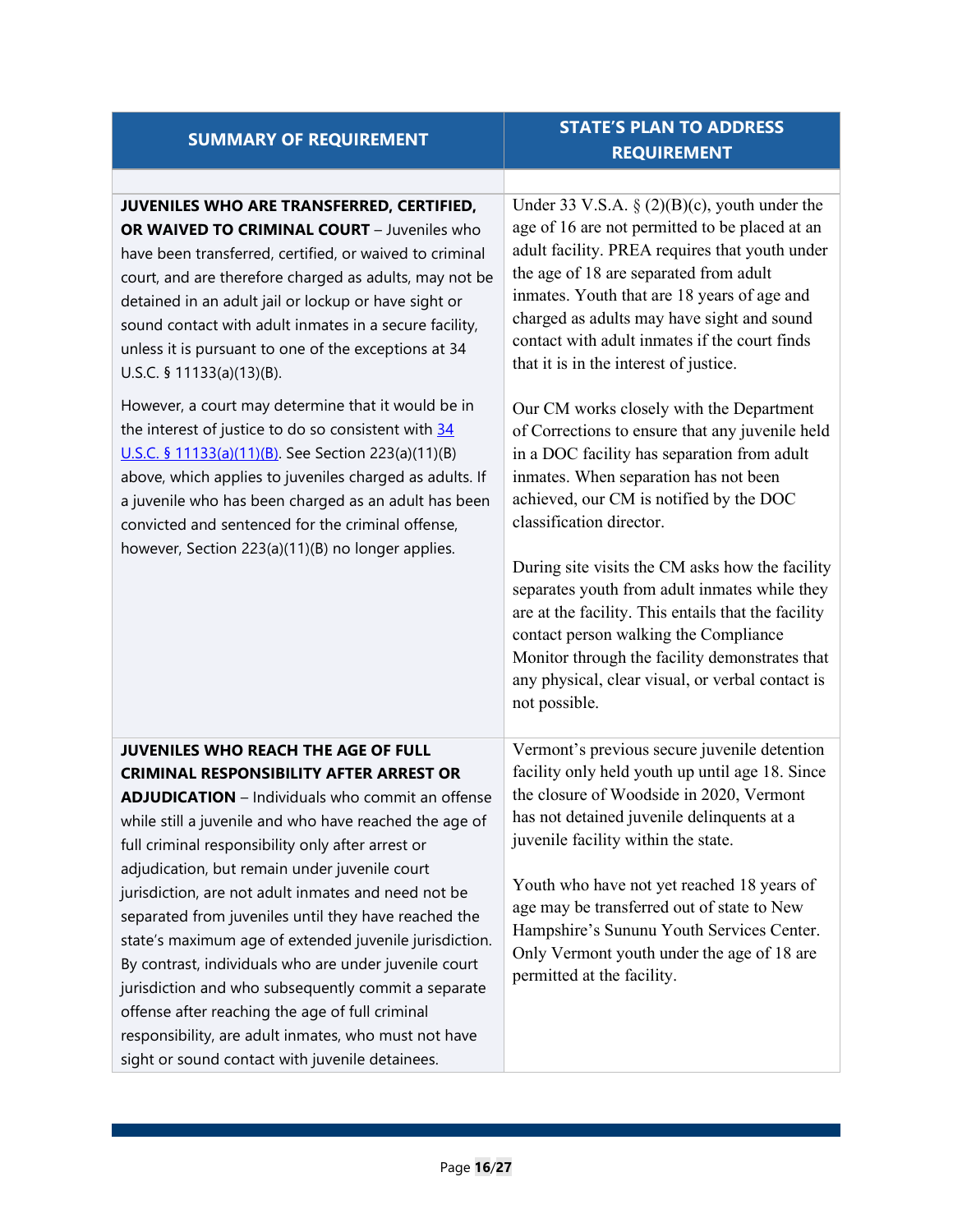| <b>SUMMARY OF REQUIREMENT</b>                            | 11 E 9 I EAR TV ADDRESS<br><b>REQUIREMENT</b> |
|----------------------------------------------------------|-----------------------------------------------|
| <b>PROGRAMS IN WHICH JUVENILES HAVE SIGHT OR</b>         | <b>PLEASE NOTE FOR PURPOSES OF THIS</b>       |
| <b>SOUND CONTACT WITH ADULT INMATES -</b>                | <b>SECTION:</b>                               |
| Programs in which juveniles have sight or sound          |                                               |
| contact with adult inmates in an attempt to educate      |                                               |
| juveniles about life in prison and/or deter them from    | Vermont does not operate any shock            |
| delinquent or criminal behavior (such as Scared          | incarceration programs in which juveniles     |
| Straight or shock incarceration programs) may result     | have sight and sound contact with adult       |
| in instances of noncompliance with the separation        | inmates.                                      |
| (and possibly DSO and jail removal) requirements.        |                                               |
| Whether these programs result in instances of            |                                               |
| noncompliance will depend on the specific manner in      |                                               |
| which the program operates and the circumstances of      |                                               |
| the juveniles' participation in such a program.          |                                               |
| Instances of noncompliance with the separation           |                                               |
| requirement may only occur if a juvenile's               |                                               |
| participation in such a program is pursuant to law       |                                               |
| enforcement or juvenile or criminal court authority. In  |                                               |
| addition, for violations to occur, the juvenile must not |                                               |
| be free to leave or withdraw from participation, even if |                                               |
| her/his parent/guardian has not consented to, or         |                                               |
| wishes to withdraw consent for, the juvenile's           |                                               |
| participation.                                           |                                               |
| ThisD. Removal of Juveniles From Adult Jails and Lockups |                                               |
|                                                          |                                               |

### Pursuant to [34 U.S.C. § 11133\(a\)\(13\),](https://ojjdp.ojp.gov/sites/g/files/xyckuh176/files/media/document/JJDPA-of-1974-as-Amended-12-21-18.pdf) no juvenile shall be detained or confined in any jail or lockup for adults, with exceptions described below. Juveniles who are accused of status offenses. juveniles who are not accused of any offense, and juveniles who have been adjudicated as delinquent may not be detained or confined for any length of time in an adult jail or lockup.

### <span id="page-19-0"></span>**SUMMARY OF REQUIREMENT STATE'S PLAN TO ADDRESS REQUIREMENT**

**STATE'S PLAN TO ADDRESS** 

Our CM collects annual records of juvenile holdings from every law enforcement and court facility in the state. The holding logs used by every facility require entry of any juvenile held at the facility. The holding logs require the facility to submit information regarding the date and time of the holding, the charge, the time of release, and the age/gender/race/ethnicity of the juvenile, and whether the juvenile was detained or not.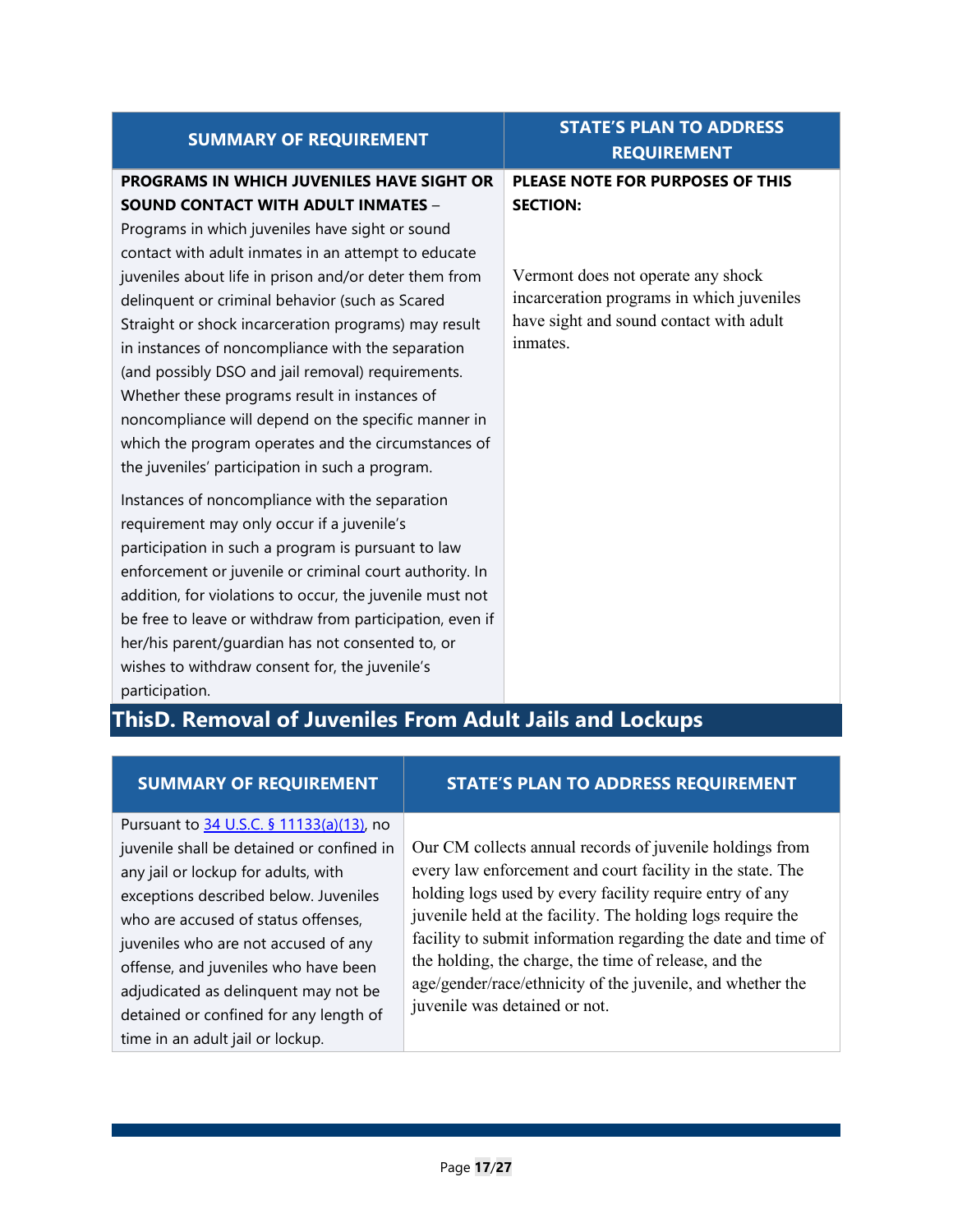### **SUMMARY OF REQUIREMENT STATE'S PLAN TO ADDRESS REQUIREMENT**

The following four statutory exceptions apply to the jail removal requirement, as long as juveniles accused of nonstatus offenses do not have sight or sound contact with adult inmates and the state has in effect a policy that requires individuals who work with both juveniles and adult inmates in collocated facilities to have been trained and certified to work with juveniles:

**SIX-HOUR EXCEPTION** – The jail removal requirement at 34 U.S.C. § [11133\(a\)\(13\)\(A\)](https://ojjdp.ojp.gov/sites/g/files/xyckuh176/files/media/document/JJDPA-of-1974-as-Amended-12-21-18.pdf) allows the detention or confinement in an adult jail or lockup of juveniles accused of delinquent offenses (i.e., offenses that would be a criminal offense if committed by an adult), under the following circumstances:

- a. A juvenile accused of a delinquent offense may be detained for no more than 6 hours for the purposes of processing or release or while awaiting transfer to a juvenile facility.
- b. A juvenile who has been adjudicated as delinquent may not be detained in an adult jail or lockup, for any length of time, without resulting in an instance of noncompliance with the jail removal requirement.

The following three exceptions allow states to detain or confine juveniles accused of non-status offenses in adult An accused juvenile delinquent should not be detained for longer than is necessary to preserve personal or public safety. When a juvenile is first placed within a secure area of a facility, the six-hour countdown begins, regardless of who is accompanying an accused delinquent during detainment (this includes the juvenile's custodian). The clock stops when they are removed from the secure setting and leave the facility or are placed in a non-secure area of the facility. Once placed in a non-secure setting, they are no longer considered to be detained for purposes of the JJRA. If, for purposes of personal or public safety, the juvenile needs to be returned to a secure setting, the countdown resumes with the time remaining. An accused delinquent may not be detained for more than a cumulative total of six hours within a single episode.

Upon review of the annual juvenile holding logs, any accused juvenile delinquent that is detained for six hours or less qualifies for the 6-hour exception and is not reported as a violation of the jail removal requirement. Should the secure juvenile holding exceed six hours, this is reported as a violation to OJJDP. An adjudicated juvenile delinquent detained for any length of time is a violation of this core requirement.

The most notable recent change of the jail removal requirement includes court holding facilities. Since these facilities are now classified as adult jails and lockups, Vermont now monitors them for the jail removal requirement, and reviews holding logs from these facilities.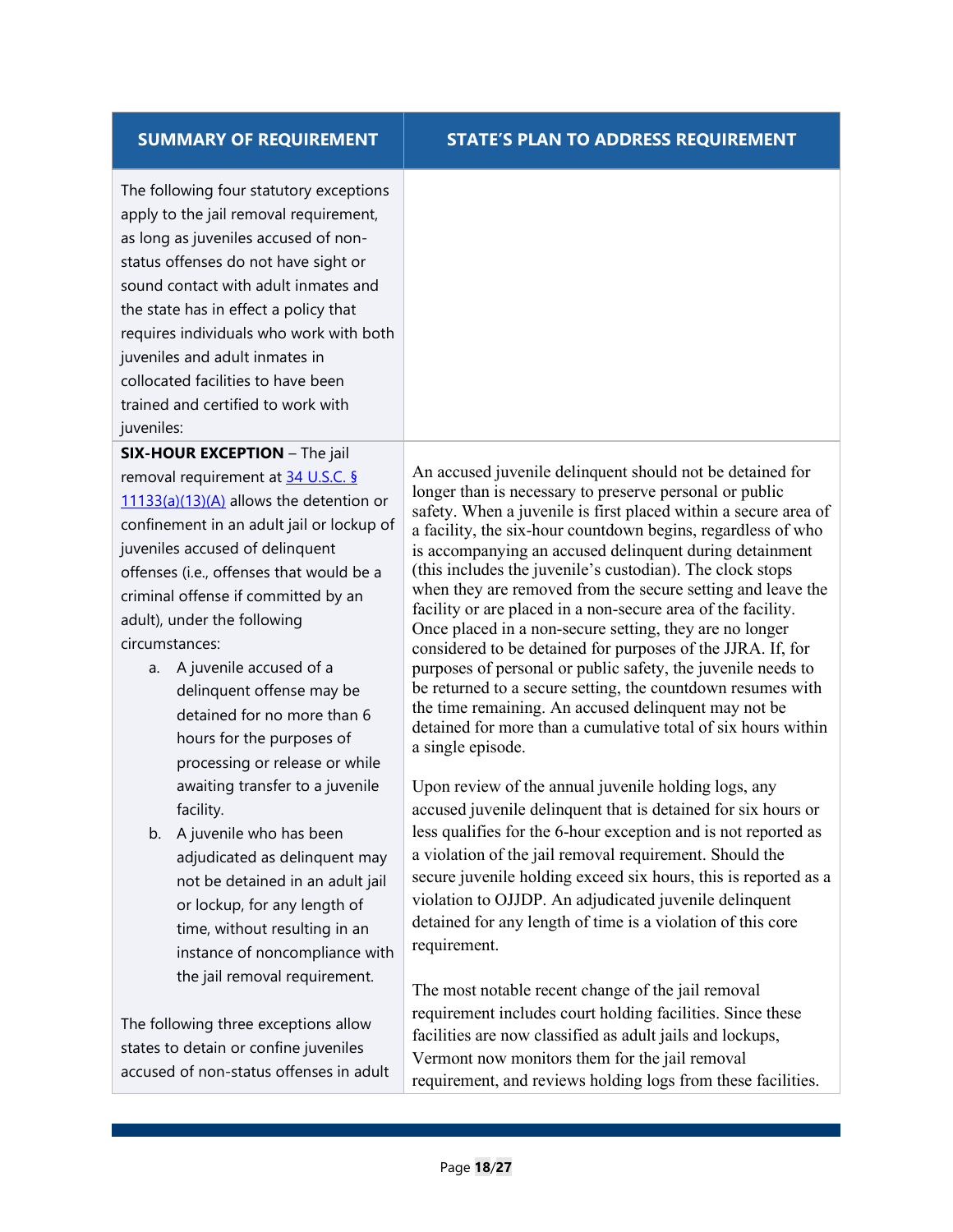#### **SUMMARY OF REQUIREMENT STATE'S PLAN TO ADDRESS REQUIREMENT**

jails or lockups for more than 6 hours while awaiting an initial court appearance and so long as the juveniles do not have sight or sound contact with adult inmates, and the state has in effect a policy that requires individuals who work with such juveniles and adult inmates to be trained and certified to work with juveniles.

Our CM verifies that the date and time of the juvenile holding are recorded to determine if any secure holding would qualify for this exception. The CM may compare the information contained in the holding log with DCF's internal databases for verification purposes. When law enforcement brings an accused juvenile delinquent to their facility, they will contact DCF's centralized intake and emergency services (CIES) for placement purposes. CIES will record notes in the database that the CM can use to confirm the information on the holding log. If the youth is released directly to their parent, then CIES may have no record of the youth.

The CM provides training to facility staff on detainment of youth.

Below are not examples of detainment:

1. The area where the juvenile is held is an unlocked multipurpose area, such as a lobby, office or interrogation room that is not designated, set aside, or used as a secure detention area.

2. The juvenile is not physically secured to a cuffing rail or other stationary object within the facility.

3. A juvenile is handcuffed to a non-stationary object.

4. A juvenile is held solely for the purpose of releasing to their parents/guardian or transfer to the child welfare agency. 5. The juvenile is in a transportation vehicle.

#### **RURAL EXCEPTION** – The exception found at [34 U.S.C. § 11133\(a\)\(13\)\(B\)\(ii\)\(I\)](https://ojjdp.ojp.gov/sites/g/files/xyckuh176/files/media/document/JJDPA-of-1974-as-Amended-12-21-18.pdf) provides that juveniles accused of nonstatus offenses may be detained or confined in jails or lockups for adults for as long as 48 hours (excluding Saturdays, Sundays, and legal holidays) while awaiting an initial court appearance, when the jail or lockup is outside a metropolitan statistical area Vermont does not currently use this exception. However, Vermont has requested review on this issue by OJJDP to determine if we may use this exception in the future. OJJDP has advised that the Rural Removal Exception Form is currently being revised by leadership and will be available in the FY 2022 solicitation. Most of Vermont resides in a Micropolitan Statistical Area, as defined by the Office of Management and Budget here; [https://www2.census.gov/programs-surveys/metro-](https://www2.census.gov/programs-surveys/metro-micro/reference-maps/2020/state-maps/50_Vermont_2020.pdf)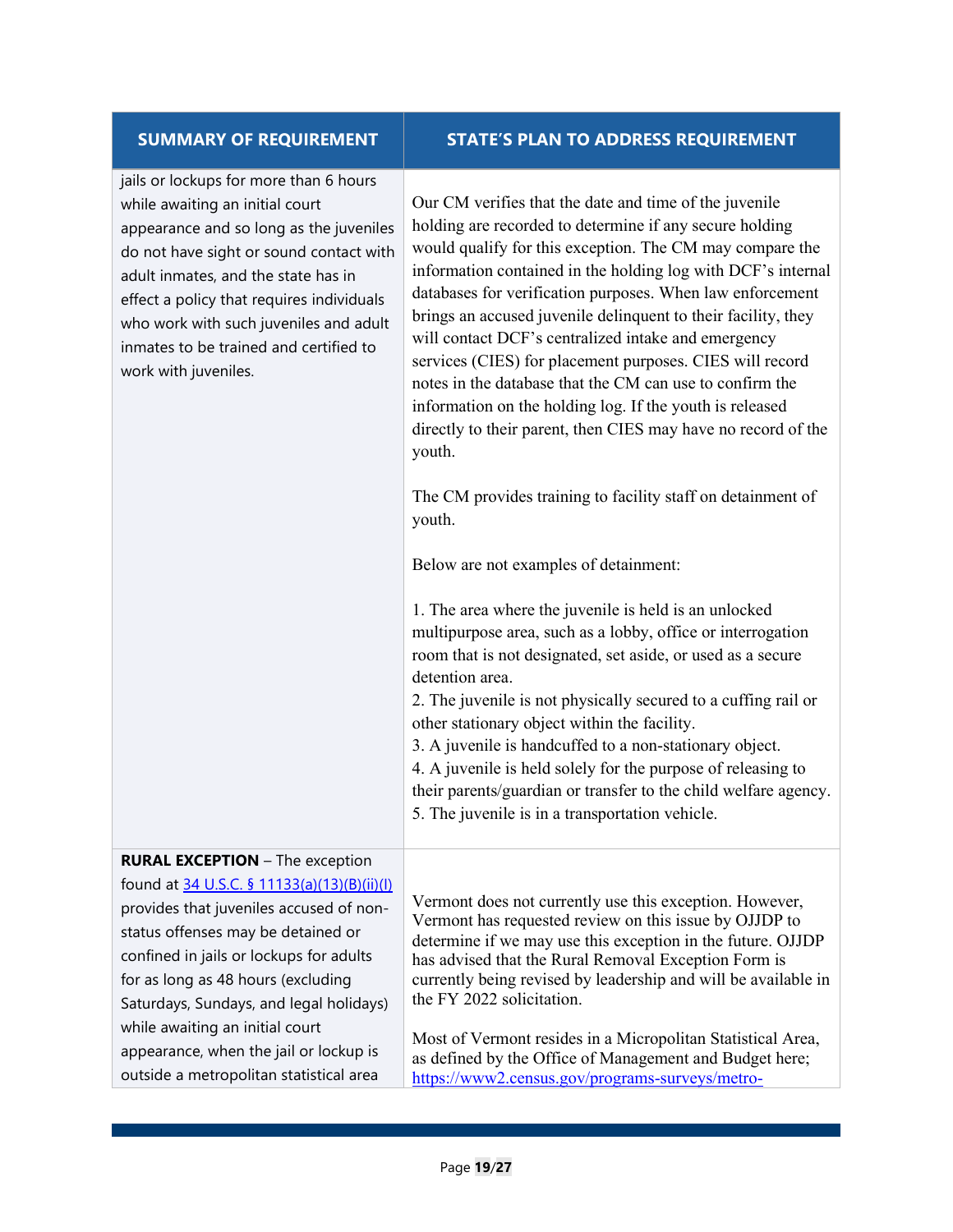#### **SUMMARY OF REQUIREMENT STATE'S PLAN TO ADDRESS REQUIREMENT**

| (as defined by the Office of |  |  |
|------------------------------|--|--|

Management and Budget (OMB)), and the state has no existing acceptable alternative placement available. OMB maintains a list of metropolitan statistical areas which it periodically updates through the posting of a bulletin on its website. OMB bulletins may be found [here.](https://www.whitehouse.gov/omb/information-for-agencies/bulletins/) The relevant bulletin will be titled *OMB Bulletin, Revised Delineations of Metropolitan Statistical Areas, Micropolitan Statistical Areas, and Combined Statistical Areas, and Guidance on Uses of Delineations of These Areas,* and the most recently issued update should be used. In order to determine whether a jurisdiction is outside a metropolitan statistical area, and is, therefore, rural, the state should use the list of "Metropolitan Statistical Areas" that provides the title of the metropolitan statistical area, the principal city or cities, and the counties included in that area. **TRAVEL CONDITIONS EXCEPTION** –

## Under [34 U.S.C. § 11133\(a\)\(13\)\(B\)\(ii\)\(II\)](https://ojjdp.ojp.gov/sites/g/files/xyckuh176/files/media/document/JJDPA-of-1974-as-Amended-12-21-18.pdf), states may detain a juvenile accused of

a delinquent offense in an adult jail or lockup, if the facility is located where conditions of distance to be traveled or the lack of highway, road, or transportation does not allow for court appearances within 48 hours (excluding Saturdays, Sundays, and legal holidays) so that a brief (not to exceed an additional 48 hours) delay is excusable.

## **CONDITIONS OF SAFETY EXCEPTION**

– Under [34 U.S.C. §](https://ojjdp.ojp.gov/sites/g/files/xyckuh176/files/media/document/JJDPA-of-1974-as-Amended-12-21-18.pdf) 

 $11133(a)(13)(B)(ii)(III)$ , if the adult jail or

#### [micro/reference-maps/2020/state-](https://www2.census.gov/programs-surveys/metro-micro/reference-maps/2020/state-maps/50_Vermont_2020.pdf)

maps/50 Vermont 2020.pdf. In addition, Vermont does not have any secure juvenile facilities. This means that there are limited placement options and frequently no existing acceptable alternative placement options other than the jail or lockup for adults.

Vermont has requested confirmation from OJJDP that the start date for this rural exception would be October 1, 2021, if approved through the FFY2022 title II formula grant solicitation.

The Office of Juvenile Justice and Delinquency Prevention requires all states to have a policy in place that requires individuals who work with juvenile and adult inmates to have training and certification to work with juveniles. Although Vermont has no collocated facilities there are local lockups at most police departments that have the authority to detain both juveniles and adults. All police officers in Vermont must be certified by the State of Vermont Criminal Justice Training Council. The links below reference the legislative action requiring certification of all police officers and the juvenile component of the curriculum.

<https://legislature.vermont.gov/statutes/section/20/151/02358> [http://vcjtc.vermont.gov/training/one-and-two.](http://vcjtc.vermont.gov/training/one-and-two)

#### **STATE'S PLAN TO USE EXCEPTION** –

Vermont does not currently use this exception.

#### **STATE'S PLAN TO USE EXCEPTION** –

Vermont does not currently use this exception.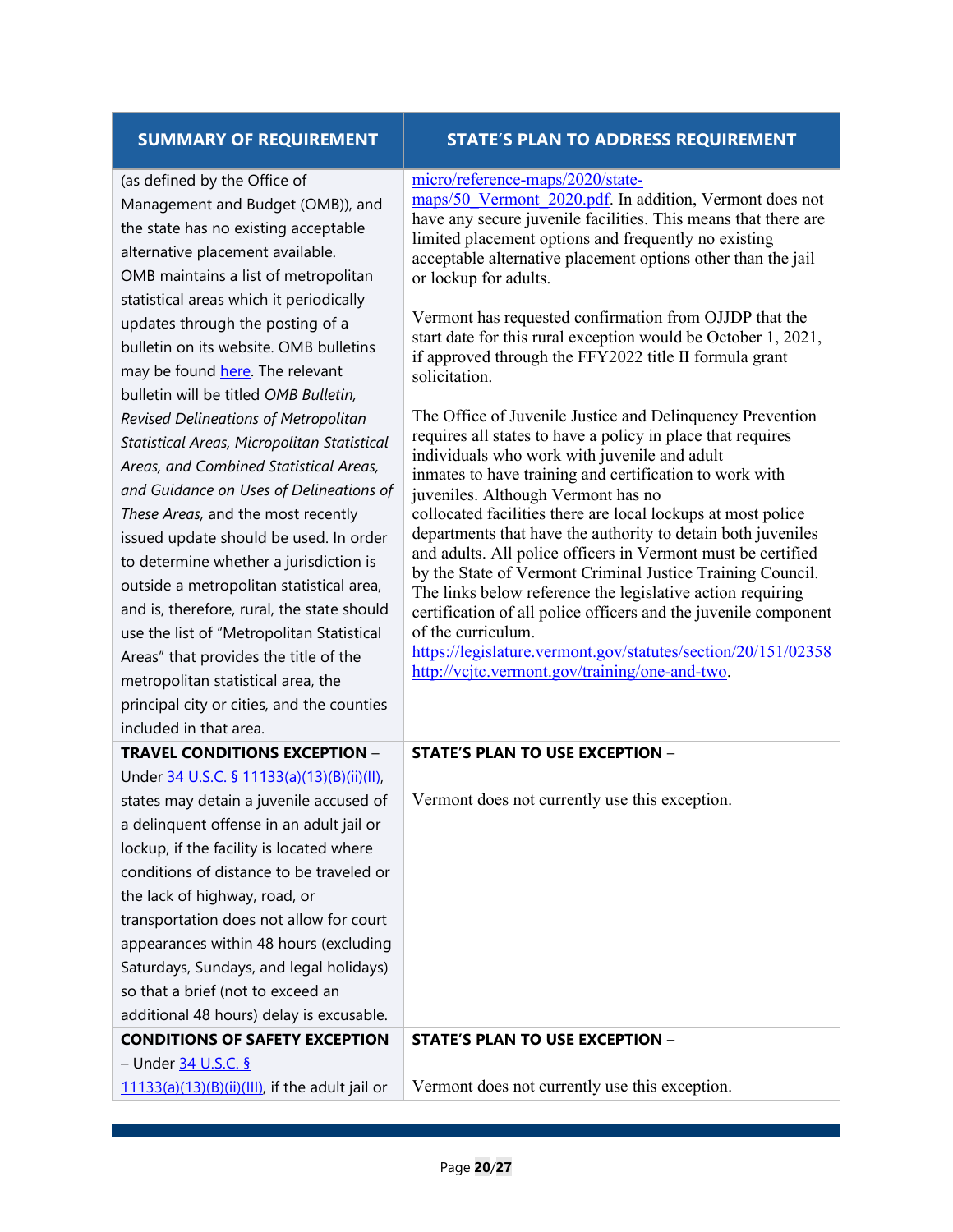| <b>SUMMARY OF REQUIREMENT</b>             | <b>STATE'S PLAN TO ADDRESS REQUIREMENT</b> |
|-------------------------------------------|--------------------------------------------|
| lockup is located where conditions of     |                                            |
| safety exist (such as severely adverse,   |                                            |
| life-threatening weather conditions that  |                                            |
| do not allow for reasonably safe travel), |                                            |
| a juvenile accused of a delinquent        |                                            |
| offense may be detained therein and       |                                            |
| his or her court appearance may be        |                                            |
| delayed until 24 hours after the time     |                                            |
| that such conditions allow for            |                                            |
| reasonably safe travel.                   |                                            |
|                                           |                                            |

# <span id="page-23-0"></span>**III. ELEMENTS OF AN EFFECTIVE SYSTEM OF MONITORING**

## <span id="page-23-1"></span>**A. Summary of Elements**

States participating in the Formula Grants Program must provide for an effective system of monitoring jails, lockups, detention facilities, and correctional facilities to ensure that they meet the core requirements, pursuant to the monitoring and reporting requirement at [34 U.S.C. § 11133\(a\)\(14\).](https://ojjdp.ojp.gov/sites/g/files/xyckuh176/files/media/document/JJDPA-of-1974-as-Amended-12-21-18.pdf) The state's monitoring system, if it is to comply with the statutory and regulatory monitoring requirements, must include all jails, lockups, secure detention facilities, and secure correctional facilities. There are eight elements of an effective system of monitoring.

- 1. Compliance Monitoring Policies and Procedures
- 2. Monitoring Authority
- 3. Violation Procedures
- 4. Adherence to Federal Definitions
- 5. Identification of the Monitoring Universe
- 6. Classification of the Monitoring Universe
- 7. Inspection of Facilities
- 8. Compliance Data Collection and Verification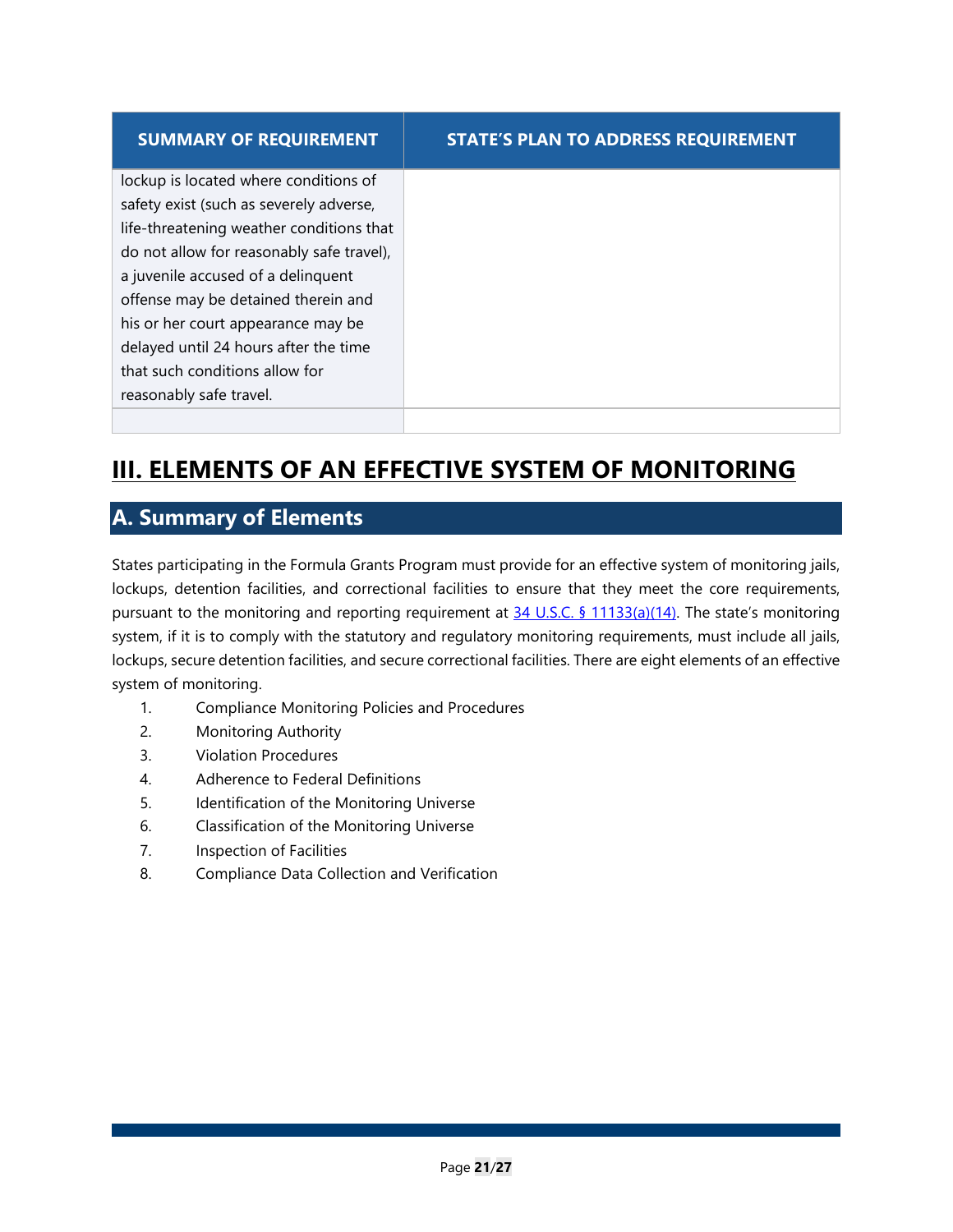# <span id="page-24-0"></span>**B. Compliance Monitoring Policies and Procedures**

| <b>SUMMARY OF ELEMENT</b>                                                                                                                                                                                                                                                                                                                                                                                                                                                                                                                                       | <b>STATE'S PLAN TO ADDRESS ELEMENT</b>                                                                                                                                                                                                                                                                                                                                                                                                                                                                                                                                                                                                                                                                                                                                                                                                                                                                                                                                                                                                                                                                                                                                                                                                                                                                                                                                                               |
|-----------------------------------------------------------------------------------------------------------------------------------------------------------------------------------------------------------------------------------------------------------------------------------------------------------------------------------------------------------------------------------------------------------------------------------------------------------------------------------------------------------------------------------------------------------------|------------------------------------------------------------------------------------------------------------------------------------------------------------------------------------------------------------------------------------------------------------------------------------------------------------------------------------------------------------------------------------------------------------------------------------------------------------------------------------------------------------------------------------------------------------------------------------------------------------------------------------------------------------------------------------------------------------------------------------------------------------------------------------------------------------------------------------------------------------------------------------------------------------------------------------------------------------------------------------------------------------------------------------------------------------------------------------------------------------------------------------------------------------------------------------------------------------------------------------------------------------------------------------------------------------------------------------------------------------------------------------------------------|
| Pursuant to 28 C.F.R. § 31.303(f)(1)(i), one of the<br>required elements of an effective system of<br>monitoring is that states must describe their<br>policies and procedures for monitoring for<br>compliance with the core requirements. The<br>purpose of this manual is to satisfy the policies<br>and procedures element, as well as describe how<br>Vermont satisfies the following additional<br>elements required for an effective system of<br>compliance monitoring (see Section III of this<br>manual).<br>barriers.<br>monitoring tasks.<br>tasks. | Every state is mandated by OJJDP to have a<br>written manual, which provides for an effective<br>system of monitoring all facilities should adhere<br>to. Compliance monitoring affects eligibility for<br>federal formula grant funding and participation in<br>programs available through OJJDP.<br>Noncompliance with any of the three core<br>requirements addressed within will result in a<br>20% reduction of the funds awarded to the state.<br>The compliance monitoring manual describes:<br>1. The barriers faced in implementing and<br>maintaining an effective compliance monitoring<br>system and the strategies to overcome these<br>2. The procedures that have been established for<br>the state to receive, investigate, and respond to<br>reports of compliance violations.<br>3. A detailed description of compliance<br>4. The monitoring authority that has been granted<br>in order to perform the compliance monitoring<br>5. The definition of terms that will be used when<br>performing compliance monitoring.<br>Time is set aside around the anticipated drop of<br>the next solicitation for administrative tasks to be<br>completed, such as updating policies and<br>procedures, the compliance manual, proposing<br>any legislative or policy changes to strengthen or<br>ensure compliance, and planning the site visit<br>schedule for the next reporting cycle. |

**Date of Last Update or Initial Plan Implementation**: 6/13/2022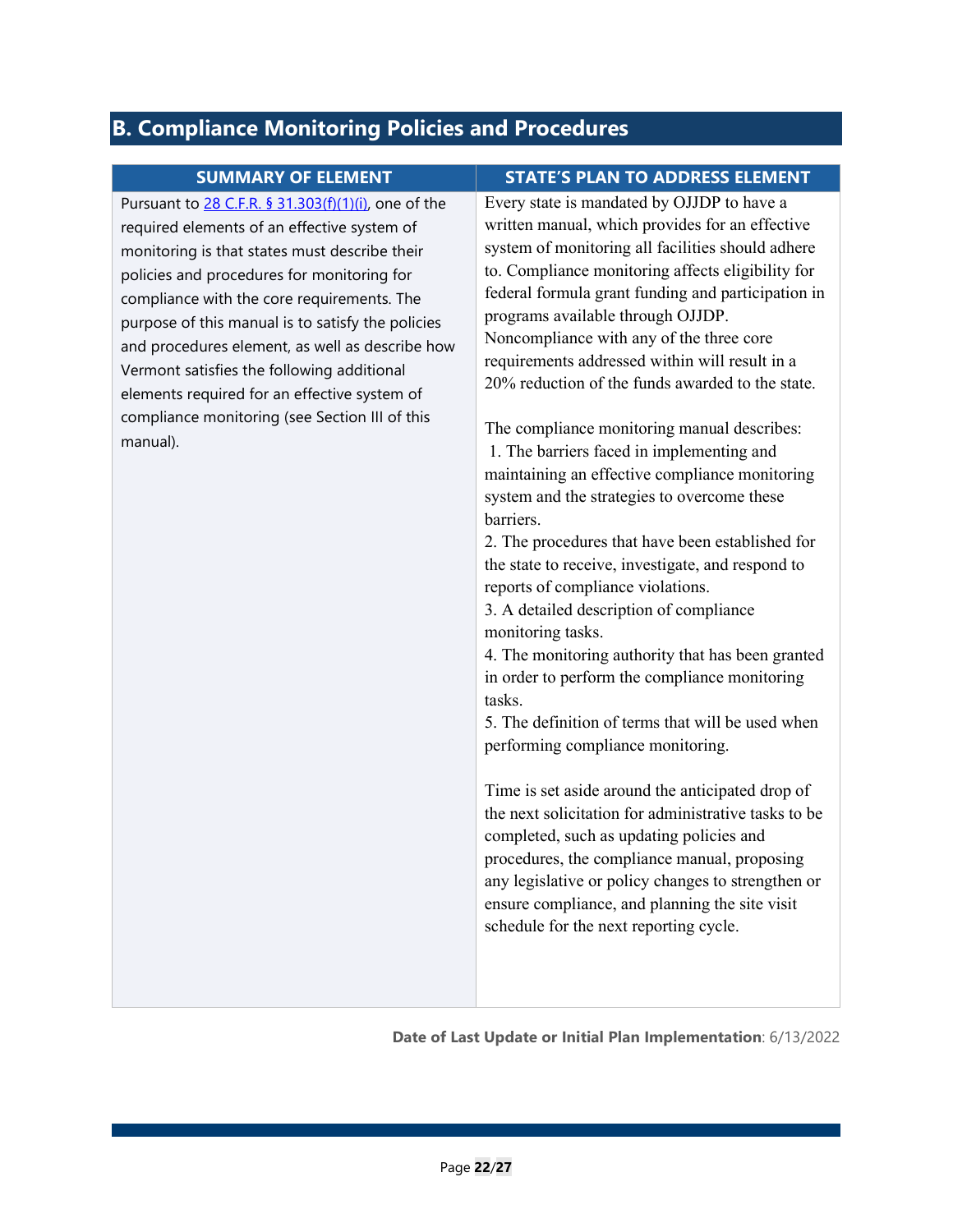*Please provide a date for each section addressing a requirement, exception, definition, or element of an effective system for monitoring.*

## <span id="page-25-0"></span>**C. Monitoring Authority**

States are required under 34 U.S.C. §  $11133(a)(1)$  and  $(2)$  to designate an agency (referred to as the Designated State Agency, or the DSA) and provide satisfactory evidence that the DSA has authority, by legislation, if necessary, to administer the Title II Formula Grants Program, including monitoring for compliance with the deinstitutionalization of status offenders (DSO), Section 223(a)(11)(B), separation, and jail removal requirements.

#### **SUMMARY OF ELEMENT STATE'S PLAN TO ADDRESS ELEMENT**

The agency responsible for compliance monitoring, the Vermont Agency of Human Service, Department for Children and Families has legal authority to conduct on-site monitoring and data collection from appropriate facilities. The monitoring authority allows the compliance monitor to require each facility to be inspected for purposes of classification, to keep specific juvenile admission and release records and allow the Compliance Monitor access to these records during the year.

The Children and Family Council for Prevention Programs, created pursuant to Chapter 33 of Title 33 of Vermont Statutes Annotated, serves as Vermont's State Advisory Group pursuant to section 223 of the JJRA and 34 U.S.C. 11133.

Former Vermont Governor Peter Shumlin designated Vermont's Children and Family Council for Prevention Programs as Vermont's Supervisory Board for purposes of the Juvenile Justice and Delinquency Prevention Act, as amended by the Juvenile Justice Reform Act of 2018.

An OJJDP compliance audit report from January 2018 found that the state has not adequately designated authority to monitor all facilities covered under the JJDPA. During the 2018 legislative session, the authority to monitor compliance and all aspects of the JJDP program were clarified and codified here:

[https://legislature.vermont.gov/statutes/section/33/033/03309.](https://legislature.vermont.gov/statutes/section/33/033/03309)

33 V.S.A. § 3309 Compliance with the Juvenile Justice and Delinquency Prevention Act

The Department for Children and Families, within the Agency of Human Services, is the State agency designated for supervising the preparation and administration of the Juvenile Justice and Delinquency Prevention Act State Plan and is also designated as the State agency responsible for monitoring and data collection for purposes of compliance with the Juvenile Justice and Delinquency Prevention Act. (Added 2017, No. 201 (Adj. Sess.), § 4, eff. May 30, 2018.)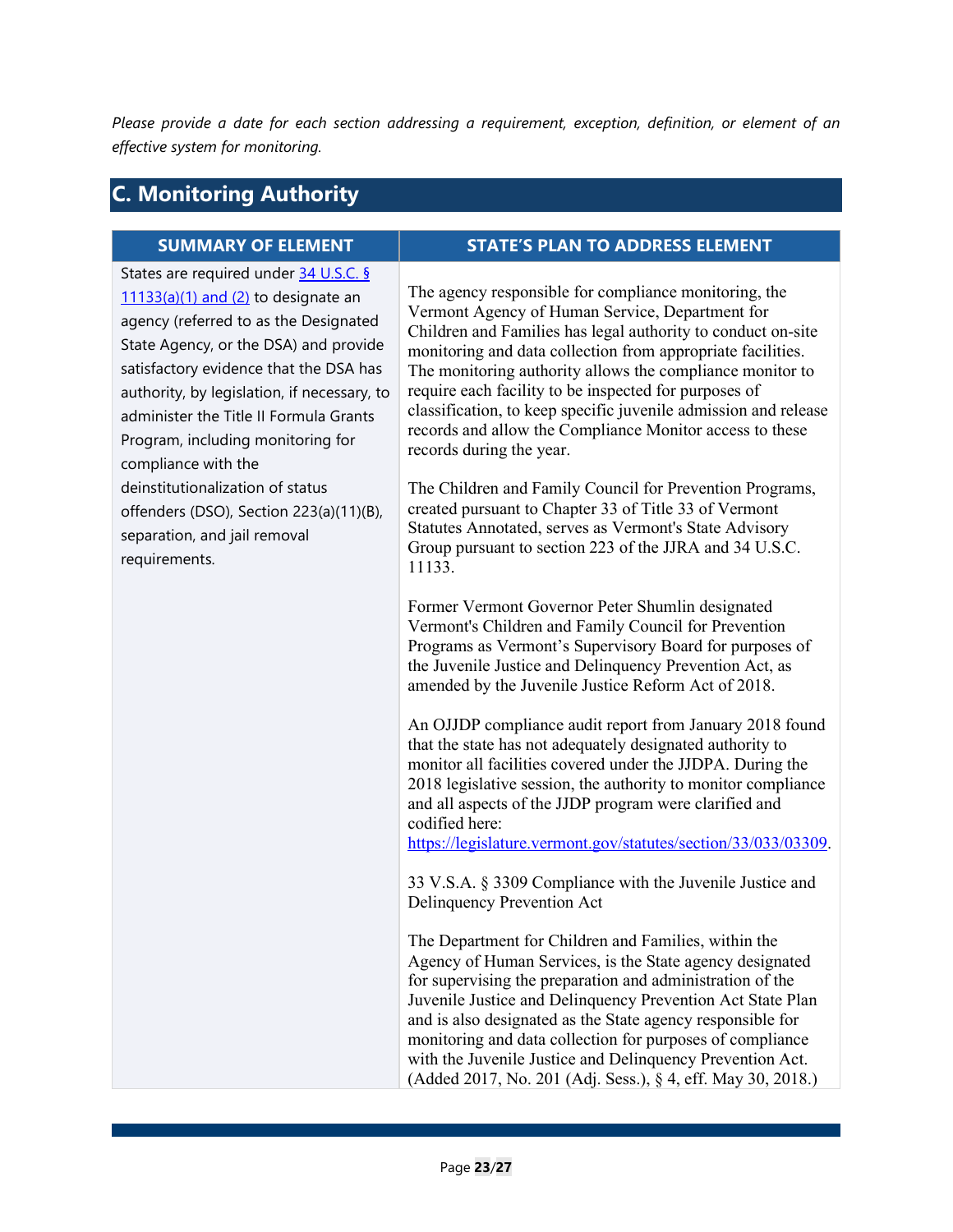### **Date of Last Update or Initial Plan Implementation**: 6/13/2022

# <span id="page-26-0"></span>**D. Violation Procedures**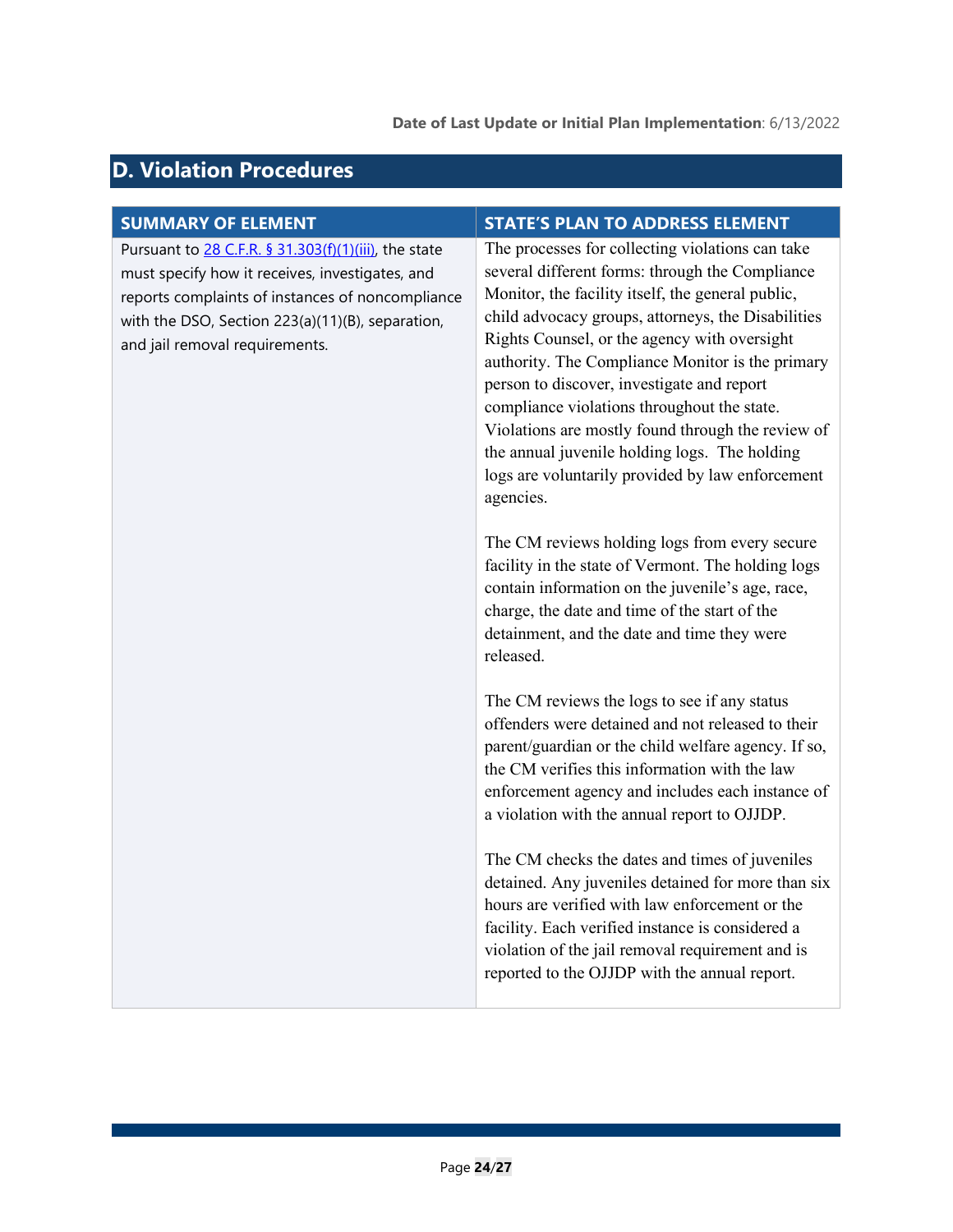If an ICJ youth is at a jail or lockup for adults before being transferred to a secure juvenile facility, the youth may have been detained at the jail or lockup for adults. The CM reviews charges on the holding log to ensure that any ICJ status offenders transferred to a juvenile facility are not held for longer than six hours.

In instances of juveniles held in adult facilities, the CM checks the records submitted by the facility against the records of the judiciary. Each instance is investigated by the CM to determine whether separation was achieved and whether the juvenile was held longer than six hours, absent an approved exception in the JJRA. Any violation investigations begin with a review of the arrest record or incident. In some cases, incorrect information is recorded on the juvenile holding log and the entry may only appear to be a violation. After further investigation, it may be revealed that the times or detaining charge(s) were recorded incorrectly. In addition, the Compliance Monitor may consult DCF internal databases, and the judiciary's online portal. Potential violations are reviewed and investigated to determine if any applicable exception is met.

After the CM completes their investigation, any violations are included in the annual report to the OJJDP. In addition, each violation triggers a violation letter on DCF letterhead to the facility and any other involved agencies or staff to inform them that the holding resulted in a violation that was reported to OJJDP. Violation letters are drafted by the CM and submitted to the Juvenile Justice Specialist, and Policy Director for feedback before they are sent electronically as well as a hard copy mailed to the facility.

Violation letters include the juvenile's date and time of the secured holding, any other relevant information, and a recommendation as to how further violations may be avoided. The CM offers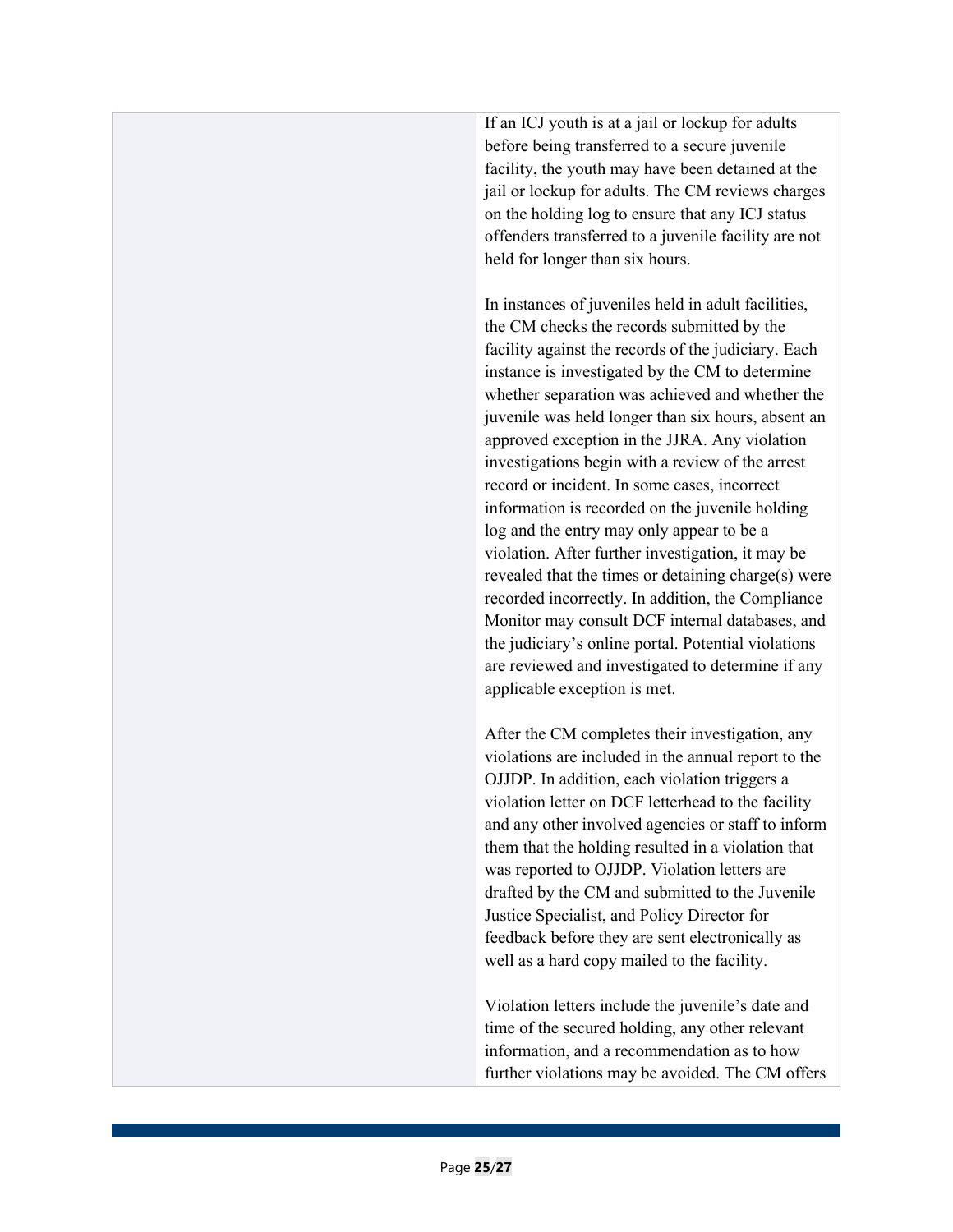| <b>SUMMARY OF ELEMENT</b> | <b>STATE'S PLAN TO ADDRESS ELEMENT</b>                                                                                                                                                                                                                                                                                                                                                                      |
|---------------------------|-------------------------------------------------------------------------------------------------------------------------------------------------------------------------------------------------------------------------------------------------------------------------------------------------------------------------------------------------------------------------------------------------------------|
|                           | technical support and any other useful resources<br>as part of the violation letter.                                                                                                                                                                                                                                                                                                                        |
|                           | The Compliance Monitor will conduct more<br>frequent follow up site visits to facilities where a<br>recent violation has been confirmed. Juvenile<br>holding logs from non-compliant or high-risk<br>facilities may be requested more frequently. The<br>Compliance Monitor and/or Juvenile Justice<br>Specialist will provide progress reports on the<br>violations to the State Advisory Group as needed. |

**Date of Last Update or Initial Plan Implementation**: 6/13/2022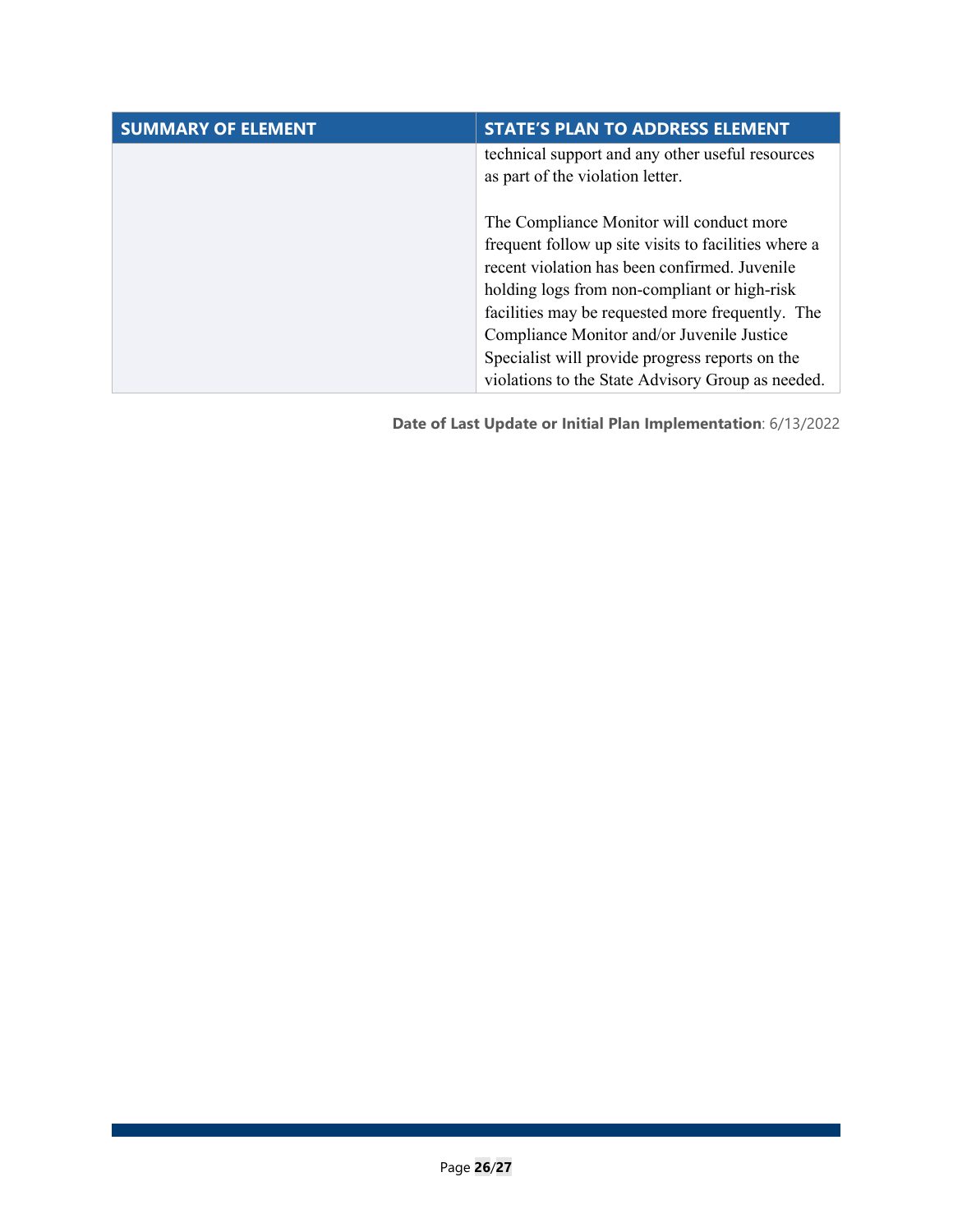### <span id="page-29-0"></span>E. Adherence to Federal Definitions

|                                                                                                                                                                                                                                                                                                                                                                                                                                                                                                                                                                                                | <b>STATE'S PLAN</b>            |
|------------------------------------------------------------------------------------------------------------------------------------------------------------------------------------------------------------------------------------------------------------------------------------------------------------------------------------------------------------------------------------------------------------------------------------------------------------------------------------------------------------------------------------------------------------------------------------------------|--------------------------------|
| <b>SUMMARY OF ELEMENT</b>                                                                                                                                                                                                                                                                                                                                                                                                                                                                                                                                                                      | <b>TO ADDRESS</b>              |
| Definitions that states use for key juvenile and criminal justice terms sometimes<br>differ from the "federal" definitions. The federal definitions, for purposes of<br>compliance monitoring, are only those provided in the JJDPA at 34 U.S.C. § 11103<br>the Formula Grants Program Regulation at 28 C.F.R. § 31.304 and An Overview of<br><b>Statutory and Regulatory Requirements for Monitoring Facilities for Compliance With</b><br>the Deinstitutionalization of Status Offenders, Separation, and Jail Removal<br>Provisions of the Juvenile Justice and Delinquency Prevention Act. | <b>ELEMENT</b><br>$\checkmark$ |
|                                                                                                                                                                                                                                                                                                                                                                                                                                                                                                                                                                                                |                                |

| <b>SUMMARY OF ELEMENT</b>                      |
|------------------------------------------------|
| Federally Defined Terms Relating to Compliance |
| With the Formula Grants Program                |

### **STATE'S PLAN TO ADDRESS ELEMENT**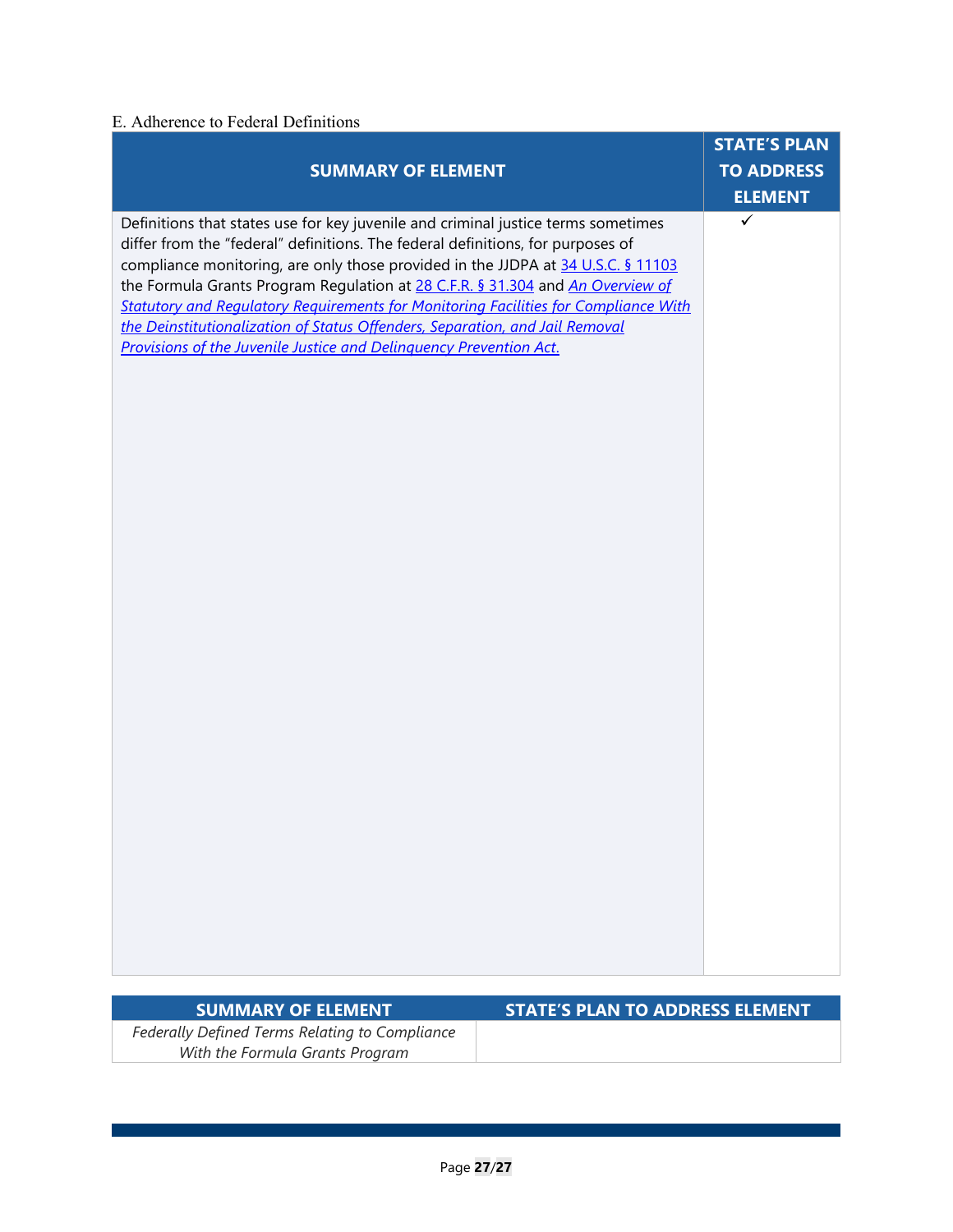| <b>SUMMARY OF ELEMENT</b>                                 | <b>STATE'S PLAN TO ADDRESS ELEMENT</b>                 |
|-----------------------------------------------------------|--------------------------------------------------------|
|                                                           | The State of Vermont applies the federal               |
|                                                           | definition of any term related to compliance           |
|                                                           | monitoring where the state definitions of the term     |
|                                                           | differ from the federal definition. Where there is a   |
|                                                           | difference in the definitions, the State of Vermont    |
|                                                           | Department for Children and Families                   |
|                                                           | acknowledges that the federal definition must be       |
|                                                           | used.                                                  |
| <b>ADULT INMATE</b>   34 U.S.C. § 11103 (26) - means      | When monitoring for compliance with the core           |
| an individual who has reached the age of full             | requirements, Vermont applies the federal              |
| criminal responsibility under applicable state law        | definition of adult inmate related to compliance       |
| and has been arrested and is in custody for or            | monitoring. Given the federal definition, it is        |
| awaiting trial on a criminal charge, or is convicted      | pertinent to note that Vermont does not currently      |
| of a criminal offense, and does not include an            | have a secure juvenile facility in the state, so there |
| individual who (1) at the time of the offense, was        | is no applicable maximum age for a youth to be         |
| younger than the maximum age at which a youth             | held at a juvenile facility.                           |
| can be held in a juvenile facility under applicable       |                                                        |
| state law; and (2) was committed to the care and          |                                                        |
| custody or supervision, including post-placement          |                                                        |
| or parole supervision, of a juvenile correctional         |                                                        |
| agency by a court of competent jurisdiction or by         |                                                        |
| operation of applicable state law.                        |                                                        |
| <b>ASSESSMENT</b>   34 U.S.C. 11103(38) - includes, at a  | Vermont applies the federal definition of              |
| minimum, an interview and review of available             | assessment for purposes of compliance                  |
| records and other pertinent information $-$ (A) by an     | monitoring. Vermont utilizes the Youth                 |
| appropriately trained professional who is licensed        | Assessment and Screening Instrument (YASI),            |
| or certified by the applicable state in the mental        | which is an evidenced-based risk/needs                 |
| health, behavioral health, or substance abuse fields;     | assessment and case planning tool, validated for       |
| and (B) which is designed to identify significant mental  | youth ages 10–25. In Vermont, the YASI shall be        |
| health, behavioral health, or substance abuse treatment   | completed with youth who are at-risk (CHINS C),        |
| needs to be addressed during a youth's confinement.       | truant (CHINS D), or have committed delinquent         |
|                                                           | acts. Please see FSD's policy regarding the use of     |
|                                                           | YASI here: <i>Purpose</i> (vermont.gov).               |
| <b>COLLOCATED FACILITIES</b>   $34$ U.S.C. § 11103 (28) - | Vermont applies the federal definition of              |
| means facilities that are located in the same             | collocated facilities for purposes of compliance       |
| building or are part of a related complex of              | monitoring.                                            |
|                                                           |                                                        |
| buildings located on the same grounds.                    |                                                        |
| <b>CORE REQUIREMENTS</b>   34 U.S.C. § 11103 (30) -       | Vermont applies the federal definition of core         |
| means the requirements described at 34 U.S.C. §           | requirements for purposes of compliance                |
| 11133(11), (12), (13), and (15).                          | monitoring.                                            |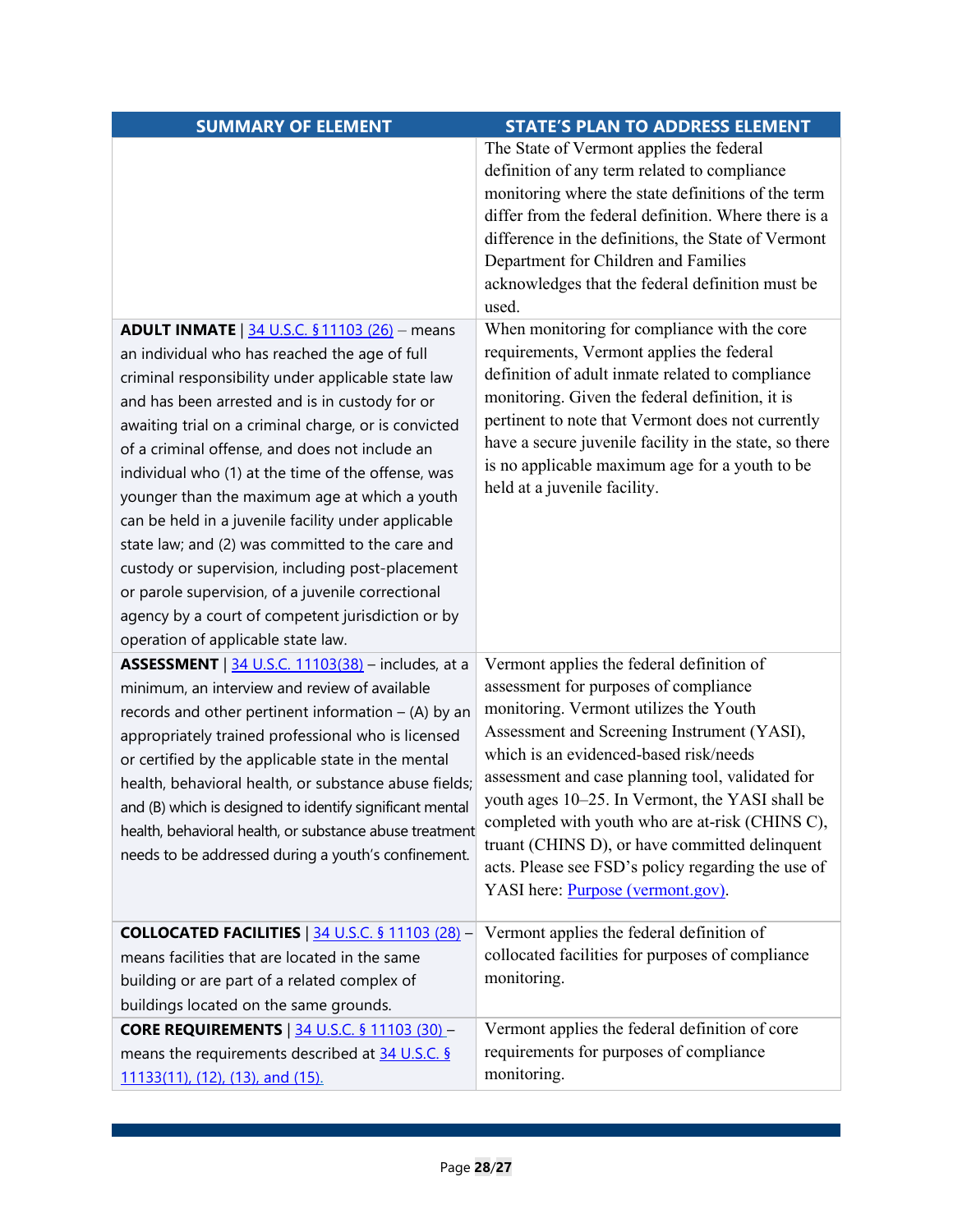| <b>SUMMARY OF ELEMENT</b>                                                                                                                                                                                                                                                                                                                                                                                                                                                                                                                                                                                                                                                                                                     | <b>STATE'S PLAN TO ADDRESS ELEMENT</b>                                                                                                                                                                                                                                                                                                                                                                                                                                                                                                                                                                                                                                                                                                                        |
|-------------------------------------------------------------------------------------------------------------------------------------------------------------------------------------------------------------------------------------------------------------------------------------------------------------------------------------------------------------------------------------------------------------------------------------------------------------------------------------------------------------------------------------------------------------------------------------------------------------------------------------------------------------------------------------------------------------------------------|---------------------------------------------------------------------------------------------------------------------------------------------------------------------------------------------------------------------------------------------------------------------------------------------------------------------------------------------------------------------------------------------------------------------------------------------------------------------------------------------------------------------------------------------------------------------------------------------------------------------------------------------------------------------------------------------------------------------------------------------------------------|
| <b>CRIMINAL-TYPE OFFENDER   28 C.F.R. §</b><br>31.304(a) - means a juvenile offender who has<br>been charged who or adjudicated for conduct<br>which would, under the law of the jurisdiction in<br>which the offense was committed, be a crime, if<br>committed by an adult.<br><b>DETAIN OR CONFINE</b> $\frac{28 \text{ C.F.R. }$ § 31.304 (b) –<br>means to hold, keep, or restrain a person such<br>that he or she is not free to leave or that a<br>reasonable person would believe that he is not<br>free to leave. The exception is a juvenile that law<br>enforcement holds solely to return him to his<br>parent or guardian or pending his transfer to the<br>custody of a child welfare or social service agency. | Vermont applies the federal definition of criminal-<br>type offender for purposes of compliance<br>monitoring. These youth are typically referred to<br>as accused or adjudicated juvenile delinquents.<br>Status offenses are not charged as delinquencies<br>in the state of Vermont, but rather as children in<br>need of supervision.<br>Vermont applies the federal definition of detain or<br>confine for purposes of compliance monitoring.<br>This definition is particularly important to<br>Vermont, given that status offenders are not<br>charged as delinquents. Instead, they are treated as<br>nonoffenders and defined in state statute as<br>children in need of supervision (CHINS) (33<br>V.S.A. § $5102(3)$ ). If appropriate, custody of |
| In this case, the youth is not detained or confined<br>within the meaning of this definition.                                                                                                                                                                                                                                                                                                                                                                                                                                                                                                                                                                                                                                 | CHINS youth will be granted to DCF, which is<br>both the child welfare and juvenile justice agency<br>for Vermont. However, since status offenders<br>remain solely in the child welfare portion of the<br>system, law enforcement may detain the youth<br>until a FSD worker arrives.                                                                                                                                                                                                                                                                                                                                                                                                                                                                        |
| <b>INSTITUTION</b>   Compliance Monitoring TA Tool                                                                                                                                                                                                                                                                                                                                                                                                                                                                                                                                                                                                                                                                            | Vermont applies the federal definition of                                                                                                                                                                                                                                                                                                                                                                                                                                                                                                                                                                                                                                                                                                                     |
| means "a secure facility that law enforcement or a                                                                                                                                                                                                                                                                                                                                                                                                                                                                                                                                                                                                                                                                            | institution for the purposes of compliance                                                                                                                                                                                                                                                                                                                                                                                                                                                                                                                                                                                                                                                                                                                    |
| juvenile or criminal court authority uses to detain                                                                                                                                                                                                                                                                                                                                                                                                                                                                                                                                                                                                                                                                           | monitoring.                                                                                                                                                                                                                                                                                                                                                                                                                                                                                                                                                                                                                                                                                                                                                   |
| or confine juveniles or adults (1) accused of having                                                                                                                                                                                                                                                                                                                                                                                                                                                                                                                                                                                                                                                                          |                                                                                                                                                                                                                                                                                                                                                                                                                                                                                                                                                                                                                                                                                                                                                               |
| committed a delinquent or criminal offense, (2)                                                                                                                                                                                                                                                                                                                                                                                                                                                                                                                                                                                                                                                                               |                                                                                                                                                                                                                                                                                                                                                                                                                                                                                                                                                                                                                                                                                                                                                               |
| awaiting adjudication or trial for the delinquent or                                                                                                                                                                                                                                                                                                                                                                                                                                                                                                                                                                                                                                                                          |                                                                                                                                                                                                                                                                                                                                                                                                                                                                                                                                                                                                                                                                                                                                                               |
| criminal offense, or (3) found to have committed                                                                                                                                                                                                                                                                                                                                                                                                                                                                                                                                                                                                                                                                              |                                                                                                                                                                                                                                                                                                                                                                                                                                                                                                                                                                                                                                                                                                                                                               |
| the delinquent or criminal offense."                                                                                                                                                                                                                                                                                                                                                                                                                                                                                                                                                                                                                                                                                          |                                                                                                                                                                                                                                                                                                                                                                                                                                                                                                                                                                                                                                                                                                                                                               |
| <b>JAIL OR LOCKUP FOR ADULTS   34 U.S.C.</b>                                                                                                                                                                                                                                                                                                                                                                                                                                                                                                                                                                                                                                                                                  | Vermont applies the federal definition of jail or                                                                                                                                                                                                                                                                                                                                                                                                                                                                                                                                                                                                                                                                                                             |
| $\underline{\S}$ 11103 (22) – means a locked facility that a state,                                                                                                                                                                                                                                                                                                                                                                                                                                                                                                                                                                                                                                                           | lockup for Vermont.                                                                                                                                                                                                                                                                                                                                                                                                                                                                                                                                                                                                                                                                                                                                           |
| unit of local government, or any law enforcement                                                                                                                                                                                                                                                                                                                                                                                                                                                                                                                                                                                                                                                                              |                                                                                                                                                                                                                                                                                                                                                                                                                                                                                                                                                                                                                                                                                                                                                               |
| authority uses to detain or confine adult inmates.                                                                                                                                                                                                                                                                                                                                                                                                                                                                                                                                                                                                                                                                            |                                                                                                                                                                                                                                                                                                                                                                                                                                                                                                                                                                                                                                                                                                                                                               |
| JUVENILE OFFENDER $\vert$ 28 C.F.R. § 31.304 (d) –<br>means an individual subject to the exercise of                                                                                                                                                                                                                                                                                                                                                                                                                                                                                                                                                                                                                          | Vermont uses the federal definition of juvenile<br>offender for purposes of compliance monitoring.                                                                                                                                                                                                                                                                                                                                                                                                                                                                                                                                                                                                                                                            |
| juvenile court jurisdiction for purposes of                                                                                                                                                                                                                                                                                                                                                                                                                                                                                                                                                                                                                                                                                   |                                                                                                                                                                                                                                                                                                                                                                                                                                                                                                                                                                                                                                                                                                                                                               |
| adjudication and treatment based on age and                                                                                                                                                                                                                                                                                                                                                                                                                                                                                                                                                                                                                                                                                   | In Federal Fiscal Year 2020, Act 201 (the "Raise                                                                                                                                                                                                                                                                                                                                                                                                                                                                                                                                                                                                                                                                                                              |
| offense limitations as defined by state law (i.e., a                                                                                                                                                                                                                                                                                                                                                                                                                                                                                                                                                                                                                                                                          | the Age" law (RTA)) came into effect, and                                                                                                                                                                                                                                                                                                                                                                                                                                                                                                                                                                                                                                                                                                                     |
| criminal-type offender or a status offender).                                                                                                                                                                                                                                                                                                                                                                                                                                                                                                                                                                                                                                                                                 | Vermont become the first state in the nation to                                                                                                                                                                                                                                                                                                                                                                                                                                                                                                                                                                                                                                                                                                               |
|                                                                                                                                                                                                                                                                                                                                                                                                                                                                                                                                                                                                                                                                                                                               | raise its upper age of juvenile jurisdiction past a<br>youth's 18th birthday. Beginning on July 1, 2020,                                                                                                                                                                                                                                                                                                                                                                                                                                                                                                                                                                                                                                                      |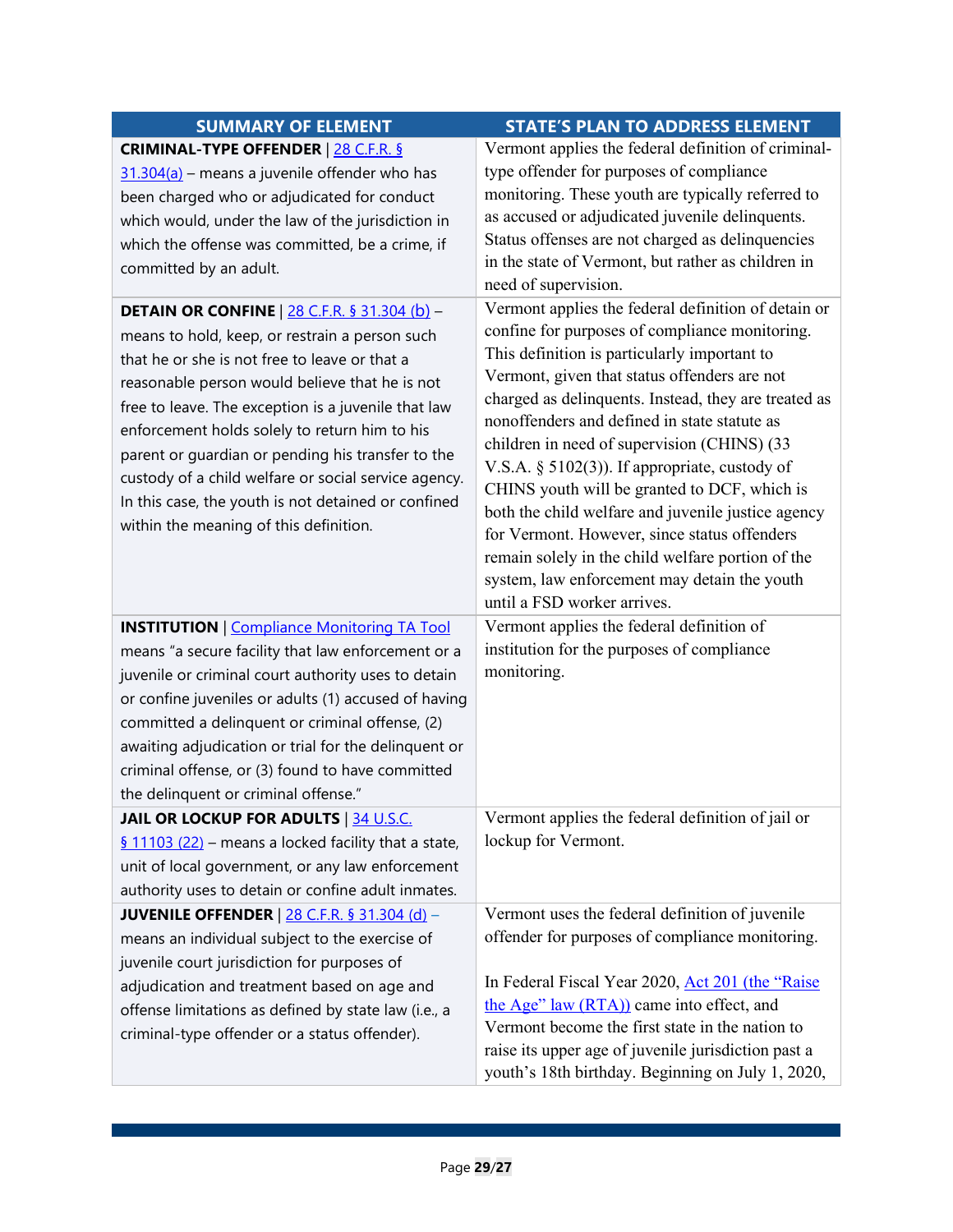| <b>SUMMARY OF ELEMENT</b>                                              | <b>STATE'S PLAN TO ADDRESS ELEMENT</b>                                                            |
|------------------------------------------------------------------------|---------------------------------------------------------------------------------------------------|
|                                                                        | 18-year-olds charged with a criminal offense                                                      |
|                                                                        | (excluding the more serious "Big 12" offenses)                                                    |
|                                                                        | were prosecuted in the Family Division of the                                                     |
|                                                                        | Superior Court (rather than the adult Criminal                                                    |
|                                                                        | Division), with supervision and coordination of                                                   |
|                                                                        | services provided by the Department for Children                                                  |
|                                                                        | and Families (DCF), rather than the Department                                                    |
|                                                                        | of Corrections.                                                                                   |
|                                                                        | Vermont classifies a juvenile as a person at or                                                   |
|                                                                        | under age 17, from October 1, 2019, to June 30,                                                   |
|                                                                        | 2020. VT classifies a juvenile as a person at or                                                  |
|                                                                        | under age 18, as of July 1, 2020. Violations of the                                               |
|                                                                        | DSO, Jail Removal and Sight & Sound Separation                                                    |
|                                                                        | for the end of FFY2020 (from July 1, 2020 -                                                       |
|                                                                        | September 30, 2020) and entirety of FFY 2021                                                      |
|                                                                        | will include 18-year-old juveniles. The                                                           |
|                                                                        | Compliance Monitor has updated holding logs for                                                   |
|                                                                        | all facilities to include 18-year-olds. These youth                                               |
|                                                                        | are treated the same for all core requirements of                                                 |
|                                                                        | the JJRA as their 17- year-old counterparts.                                                      |
|                                                                        |                                                                                                   |
| <b>MAXIMUM AGE OF EXTENDED JUVENILE</b>                                | Vermont uses the federal definition of maximum                                                    |
| <b>COURT JURISDICTION   Compliance Monitoring</b>                      | age of extended juvenile court jurisdiction for                                                   |
| TA Tool by OJJDP - means the age above which a                         | purposes of compliance monitoring.                                                                |
| juvenile court may no longer exercise jurisdiction<br>under state law. | Under 33 V.S.A. § 5103 (C)(2)(A), jurisdiction                                                    |
|                                                                        | over a child with a delinquency may be extended                                                   |
|                                                                        | until six months beyond the child's (i) 19th                                                      |
|                                                                        | birthday if the child was 16 or 17 years of age                                                   |
|                                                                        | when the offense was committed or (ii) 20th                                                       |
|                                                                        | birthday if the child was 18 when the offense was                                                 |
|                                                                        | committed.                                                                                        |
|                                                                        |                                                                                                   |
|                                                                        | Youth are eligible for youthful offender status                                                   |
|                                                                        | until age 21. When a youth is on youthful offender                                                |
|                                                                        | status, both a Family Services Worker and                                                         |
|                                                                        | Department for Corrections assigned Officer                                                       |
|                                                                        | supervise probation and help make sure the youth                                                  |
|                                                                        | meets the conditions of probation. By connecting<br>eligible youth to the Family Division and the |
|                                                                        | Department for Children and Families (DCF),                                                       |
|                                                                        |                                                                                                   |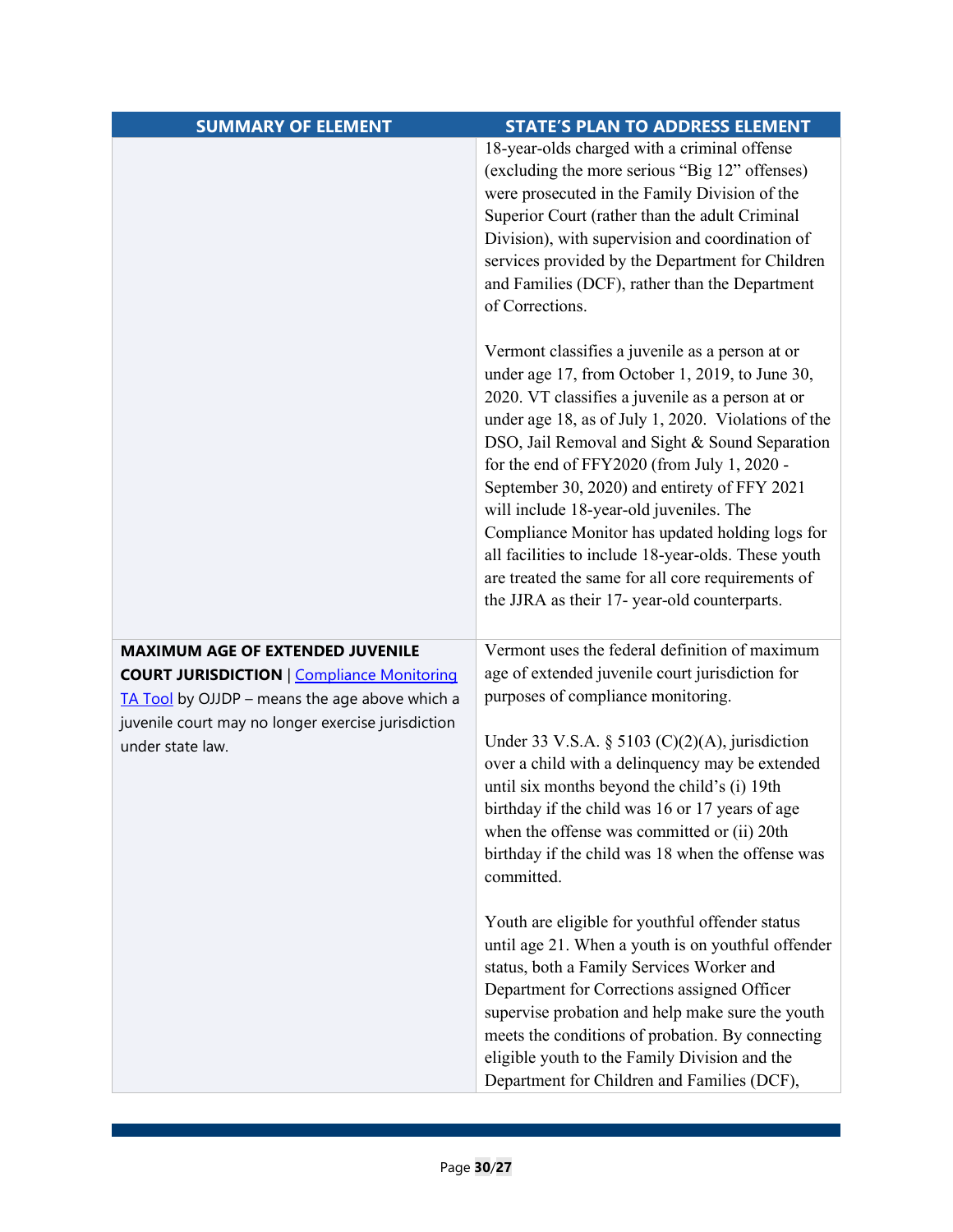| <b>SUMMARY OF ELEMENT</b>                                                   | <b>STATE'S PLAN TO ADDRESS ELEMENT</b>                                                                 |
|-----------------------------------------------------------------------------|--------------------------------------------------------------------------------------------------------|
|                                                                             | Youthful Offender status allows youth to receive                                                       |
|                                                                             | age-appropriate treatment and supervision. For                                                         |
|                                                                             | youth with this status who complete the terms of                                                       |
|                                                                             | their probation successfully, their Family Division                                                    |
|                                                                             | record will be sealed thus avoiding the conviction                                                     |
|                                                                             | on their permanent record.                                                                             |
| <b>MONITORING UNIVERSE   Compliance</b>                                     | Vermont uses the federal definition of monitoring                                                      |
| Monitoring TA Tool - means all public and private                           | universe for purposes of compliance monitoring                                                         |
| facilities in which law enforcement or criminal or                          | submission to OJJDP.                                                                                   |
| juvenile court authority detain juveniles and/or                            |                                                                                                        |
| adult inmates.                                                              | The CM maintains the monitoring universe and                                                           |
|                                                                             | dates of each facility site visit to ensure that<br>secured facilities are visited at least once every |
|                                                                             | three years. The CM updates the monitoring                                                             |
|                                                                             | universe if any new facilities are being used or if                                                    |
|                                                                             | any previously utilized facilities are no longer in                                                    |
|                                                                             | operation. As of June 13, 2022, there are 90 total                                                     |
|                                                                             | secure facilities in the state of Vermont:<br>48 Municipal P.D.'s                                      |
|                                                                             | 11 County Sheriffs                                                                                     |
|                                                                             | <b>11 VSP</b>                                                                                          |
|                                                                             | 14 Court facilities                                                                                    |
|                                                                             | 6 Prisons                                                                                              |
|                                                                             | Vermont maintains an internal monitoring                                                               |
|                                                                             | universe includes facilities that cannot detain                                                        |
|                                                                             | juveniles and/or adult inmates. The CM spot                                                            |
|                                                                             | checks these facilities to ensure that they are still                                                  |
|                                                                             | classified as non-secure. If their status changes,                                                     |
|                                                                             | they are moved to the external monitoring                                                              |
|                                                                             | universe as submitted to OJJDP.                                                                        |
| <b>NONOFFENDER</b> $\left  \frac{28 \text{ C.F.R. }$ § 31.304 (i) - means a | Vermont uses the federal definition of                                                                 |
| juvenile who is subject to the jurisdiction of the                          | nonoffender for purposes of compliance                                                                 |
| juvenile court, usually under abuse, dependency,                            | monitoring.                                                                                            |
| or neglect statutes for reasons other than legally                          |                                                                                                        |
| prohibited conduct of the juvenile.                                         | In Vermont, status offenders are also considered                                                       |
|                                                                             | nonoffenders and are subject to the jurisdiction of                                                    |
|                                                                             | the family division as Children in Need of                                                             |
|                                                                             | Supervision (CHINS), under 33 V.S.A. § 5102.                                                           |
| RESIDENTIAL   Compliance Monitoring TA Tool -                               | Vermont uses the federal definition of residential                                                     |
| means equipped with beds, cots, or other sleeping                           | for purposes of compliance monitoring.                                                                 |
| quarters and has the capacity to provide for                                |                                                                                                        |
| overnight accommodations for juveniles or adults                            |                                                                                                        |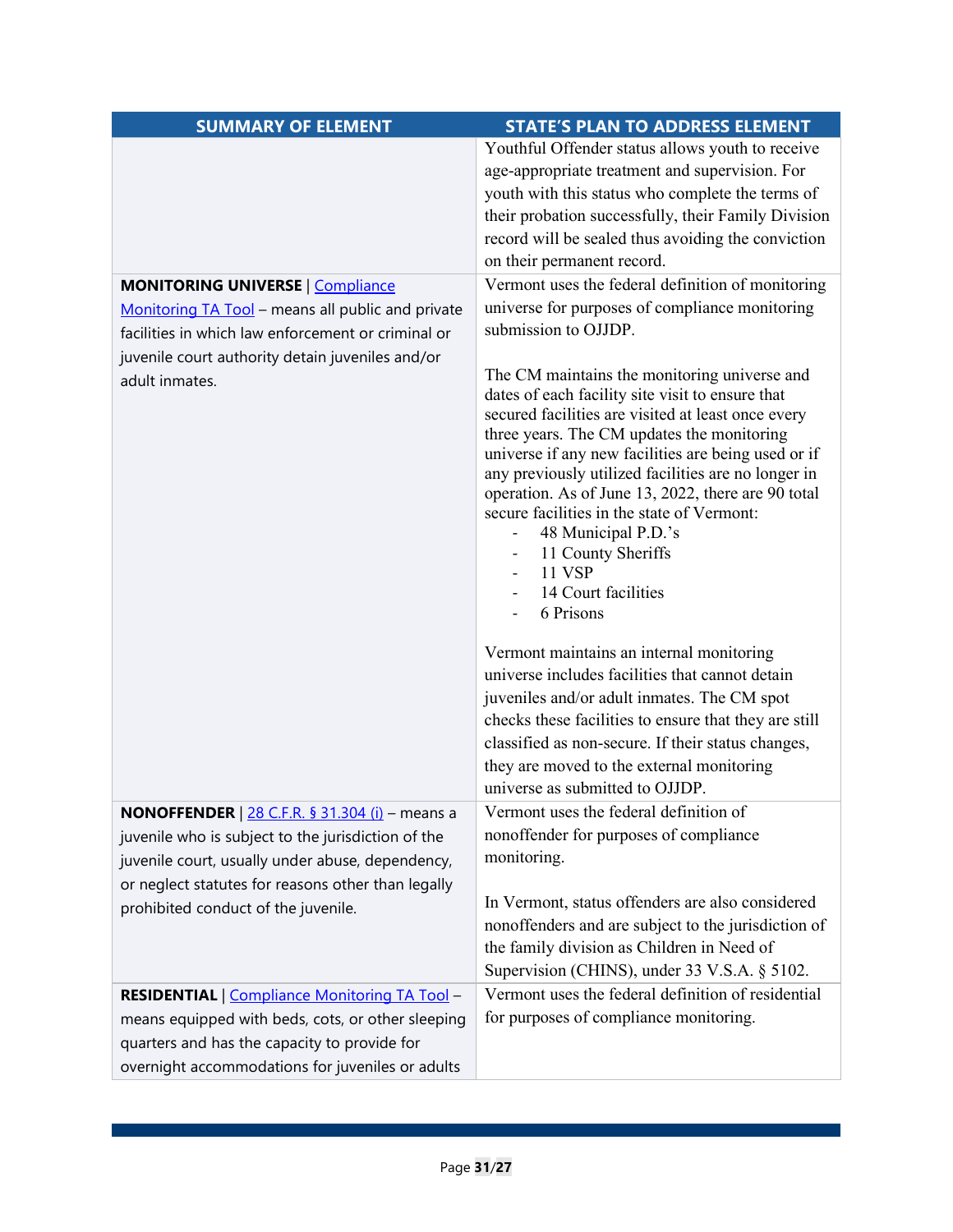| <b>SUMMARY OF ELEMENT</b>                               | <b>STATE'S PLAN TO ADDRESS ELEMENT</b>              |
|---------------------------------------------------------|-----------------------------------------------------|
| who are accused of committing or who have               |                                                     |
| committed an offense.                                   |                                                     |
| <b>SECURE</b> as defined under 28 C.F.R. § 31.304 (m)   | Vermont uses the federal definition of secure for   |
| and used to define a detention or correctional          | purposes of compliance monitoring.                  |
| facility - includes residential facilities that include |                                                     |
| construction features designed to physically            |                                                     |
| restrict the movements and activities of persons in     |                                                     |
| custody, such as locked rooms and buildings,            |                                                     |
| fences, or other physical structures. It does not       |                                                     |
| include facilities where physical restriction of        |                                                     |
| movement or activity is provided solely through         |                                                     |
| facility staff.                                         |                                                     |
| <b>SECURE CORRECTIONAL FACILITY   34 U.S.C.</b>         | Vermont uses the federal definition of secure       |
| $\frac{6}{9}$ 11103 (13) – means any public or private  | correctional facility for purposes of compliance    |
| residential facility which-(1) includes construction    | monitoring.                                         |
| fixtures designed to physically restrict the            |                                                     |
| movements and activities of juveniles or other          | There are currently no secure juvenile correctional |
| individuals held in lawful custody in such facility;    | facilities operating in the state of Vermont.       |
| and (2) is used for the placement, after                |                                                     |
| adjudication and disposition, of any juvenile who       |                                                     |
| has been adjudicated as having committed an             |                                                     |
| offense or any other individual convicted of a          |                                                     |
| criminal offense.                                       |                                                     |
| <b>SECURE DETENTION FACILITY   34 U.S.C. § 11103</b>    | Vermont uses the federal definition of secure       |
| $(12)$ – means any public or private residential        | detention facility for purposes of compliance       |
| facility which-(1) includes construction fixtures       | monitoring.                                         |
| designed to physically restrict the movements and       |                                                     |
| activities of juveniles or other individuals held in    | There are currently no secure juvenile detention    |
| lawful custody in such facility; and (2) is used for    | facilities in the state of Vermont                  |
| the temporary placement of any juvenile who is          |                                                     |
| accused of having committed an offense or of any        |                                                     |
| other individual accused of having committed a          |                                                     |
| criminal offense.                                       |                                                     |
| <b>SIGHT OR SOUND CONTACT   34 U.S.C. § 11103</b>       | Vermont uses the federal definition of sight or     |
| (25) – means any physical, clear visual, or verbal      | sound contact for purposes of compliance            |
| contact that is not brief and inadvertent.              | monitoring. Vermont's Compliance Monitor            |
|                                                         | educates law enforcement and other stakeholders     |
|                                                         | on contact that is brief and inadvertent when they  |
|                                                         | perform site visits.                                |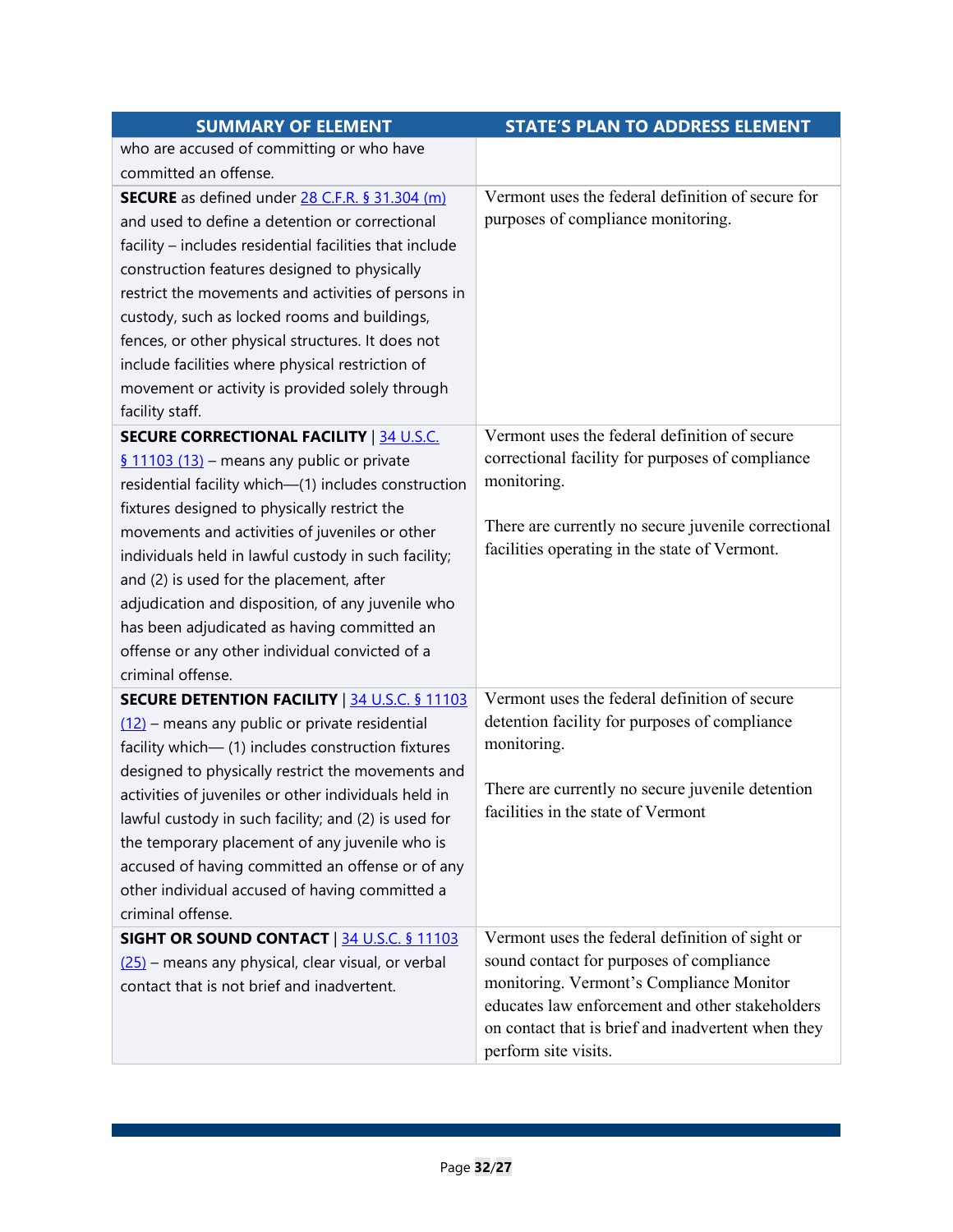| <b>SUMMARY OF ELEMENT</b>                                  | <b>STATE'S PLAN TO ADDRESS ELEMENT</b>             |
|------------------------------------------------------------|----------------------------------------------------|
| <b>STATE</b>   $34$ U.S.C. § 11103(7) – means any state of | Vermont uses the federal definition of state for   |
| the United States, the District of Columbia, the           | purposes of compliance monitoring.                 |
| Commonwealth of Puerto Rico, the U.S. Virgin               |                                                    |
| Islands, Guam, American Samoa, and the                     |                                                    |
| Commonwealth of the Northern Mariana Islands.              |                                                    |
| <b>STATUS OFFENDER</b>   34 U.S.C. § 11103(42) -           | Vermont uses the federal definition of status      |
| means a juvenile who is charged with or has                | offender for purposes of compliance monitoring.    |
| committed an offense that would not be criminal            |                                                    |
| if committed by an adult.                                  | In Vermont, nonoffenders and status offenders are  |
|                                                            | both defined as children in need of supervision.   |
| <b>TWENTY-FOUR HOURS Compliance Monitoring</b>             | Vermont uses the federal definition of 24-hour     |
| TA Tool - means a consecutive 24-hour period,              | period for purposes of compliance monitoring.      |
| exclusive of any hours on Saturdays, Sundays,              |                                                    |
| public holidays, or days on which the courts in a          |                                                    |
| jurisdiction otherwise are closed.                         |                                                    |
| VALID COURT ORDER 34 U.S.C. § 11103(16) -                  | Vermont uses the federal definition of valid court |
| means a court order that a juvenile court judge            | order for purposes of compliance monitoring but    |
| gives to a juvenile who was brought before the             | does not utilize VCO's as an exception to the      |
| court and made subject to the order and who                | DSO core requirement.                              |
| received, before the issuance of the order, the full       |                                                    |
| due process rights that the U.S. Constitution              |                                                    |
| guarantees to the juvenile.                                |                                                    |

**Date of Last Update or Initial Plan Implementation**: 6/13/2022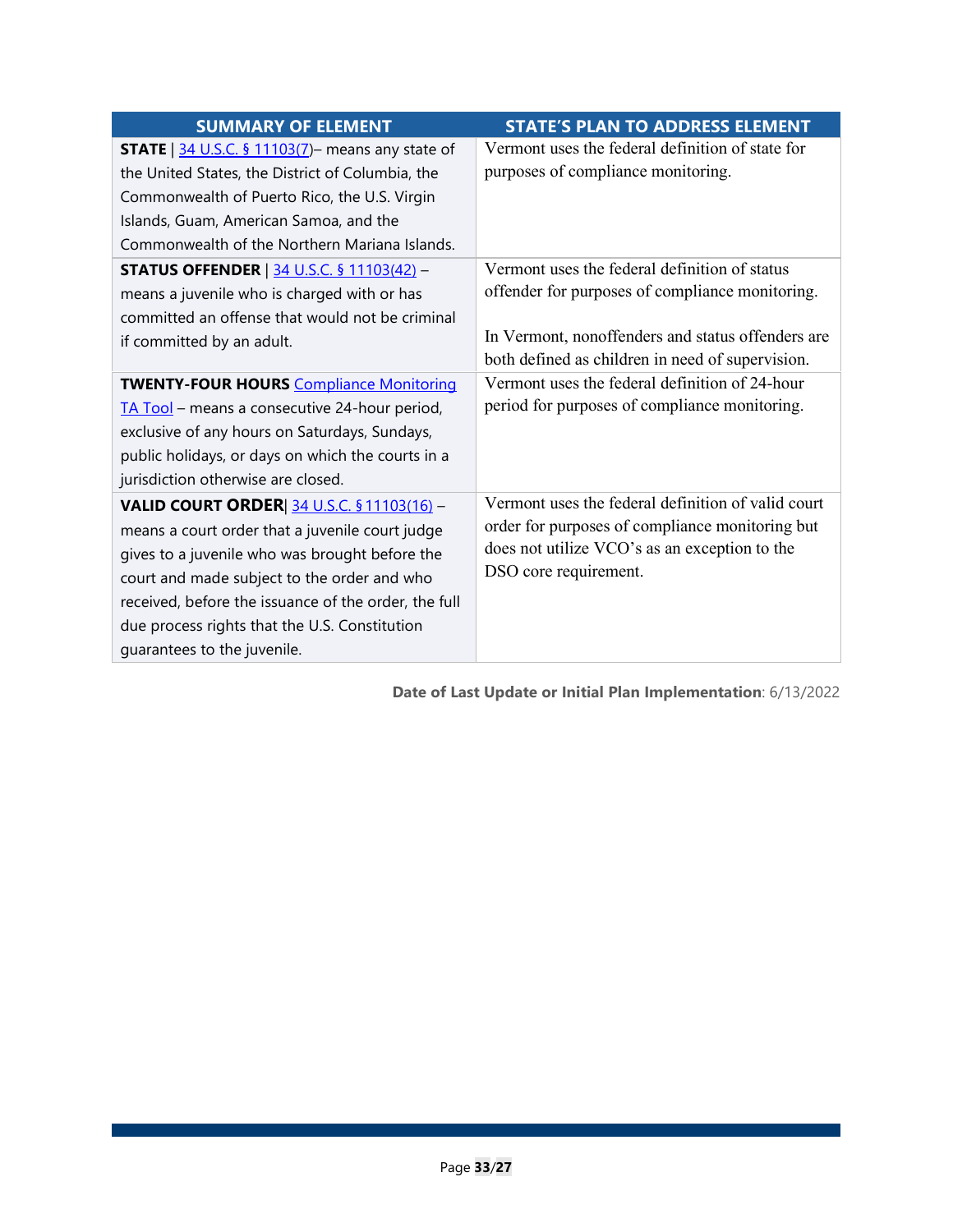## <span id="page-36-0"></span>**F. Identification of the Monitoring Universe**

The reporting of instances of noncompliance with the core requirements is facility-based and therefore the "monitoring universe" includes all facilities within the state (public and private) that are jails and lockups for adults (including court holding facilities), secure detention facilities, and secure correctional facilities (including adult prisons), as listed at  $34$  U.S.C. § 11133(a)(14). These are the facilities in which instances of noncompliance with the core requirements may occur. States must ensure that they identify and include all of these facilities as part of the monitoring universe.

#### **SUMMARY OF ELEMENT STATE'S PLAN TO ADDRESS ELEMENT**

The CM monitors all secure facilities as well as nonsecure facilities. Within three-year cycles, the CM conducts site visits to every law enforcement agency or department in the state, and every court facility that could potentially detain a juvenile. The CM identifies secure facilities in the monitoring universe.

The monitoring universe refers to the identification of adult jails, adult lockups, secure detention facilities, and secure correctional facilities within the state. The below steps outline the Compliance Monitor's process of identification.

- 1. The identification of the universe is an ongoing process, but at a minimum the Compliance Monitor will annually update the compliance monitoring universe spreadsheet in preparation for the title II solicitation. The Compliance Monitor contains records of all the police departments in the state, names of chiefs of police, mail and email addresses and telephone numbers. This list also contains sheriffs, state police and state prison contact information. A list of all police jurisdictions in the state is kept current by the Vermont Criminal Justice Training Council (VCJTC) and the Vermont Police Academy (VPA). The Compliance Monitor utilizes the published list and makes direct contact with the VPA to identify possible additions or reductions to the monitoring universe.
- 2. During site visits, the Compliance Monitor assesses any proposed new construction or remodeling of the current facility that could impact classification or changes to the universe.
- 3. Both the County Department & Vermont State Police Stations are utilized to verify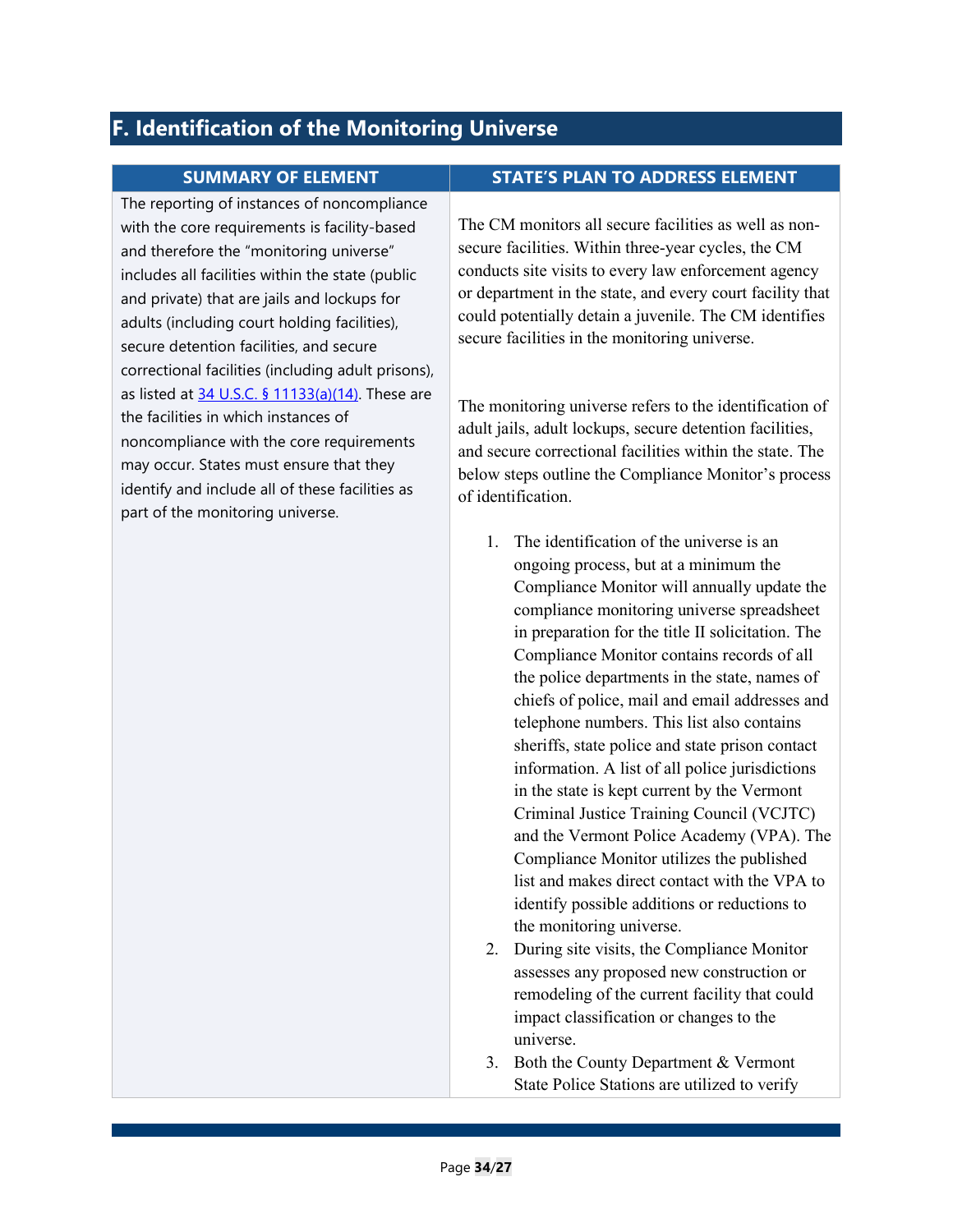| <b>SUMMARY OF ELEMENT</b> | <b>STATE'S PLAN TO ADDRESS ELEMENT</b>                                                          |
|---------------------------|-------------------------------------------------------------------------------------------------|
|                           | information from the VPA regarding any<br>changes in local law enforcement entities             |
|                           | within their regional jurisdictions. If a new<br>department is identified and confirmed it will |
|                           | be added to the Universe. Similarly, if a                                                       |
|                           | department has been disbanded and                                                               |
|                           | confirmed, it will be deleted from the                                                          |
|                           | Universe. Any new department will be                                                            |
|                           | scheduled for a site visit, classified, and                                                     |
|                           | provided with holding logs and instructions                                                     |
|                           | for data collection process by the Compliance<br>Monitor.                                       |
|                           | Court holding facilities are identified by the<br>4.                                            |
|                           | Compliance Monitor contacting the Director                                                      |
|                           | of Security for the Vermont Superior Courts.                                                    |
|                           | The director's office maintains a list of                                                       |
|                           | facilities and current Court Operations                                                         |
|                           | Managers (COM). Site visits are normally<br>coordinated with the COM. These sites are           |
|                           | included and classified in the Universe as                                                      |
|                           | adult jails or lockups.                                                                         |
|                           | 5. Department of Corrections (DOC) maintains                                                    |
|                           | the six (6) Regional Correctional Centers for                                                   |
|                           | adults. The Compliance Monitor utilizes their                                                   |
|                           | public website for identification of facilities<br>and current administrators and connects with |
|                           | DOC's director of classification regarding                                                      |
|                           | changes to facilities. Site visits are pre-                                                     |
|                           | arranged with superintendents of each                                                           |
|                           | facility. The Compliance Monitor also cross-                                                    |
|                           | verifies use of any of those sites with the                                                     |
|                           | Director of Classification regarding any                                                        |
|                           | detainment of a 16, 17, or 18-year-old person.<br>Under 33 V.S.A. § 5293 (2)(B)(c), no youth    |
|                           | under the age of 16 may be placed at a DOC                                                      |
|                           | facility.                                                                                       |
|                           | Identification of the non-secure, residential,<br>6.                                            |
|                           | group homes, is accomplished by the                                                             |
|                           | Compliance Monitor obtaining the current list                                                   |
|                           | of licensed care facilities from the DCF/                                                       |
|                           | Residential, Licensing, and Special                                                             |
|                           | Investigations (RSLI) Unit. While these are                                                     |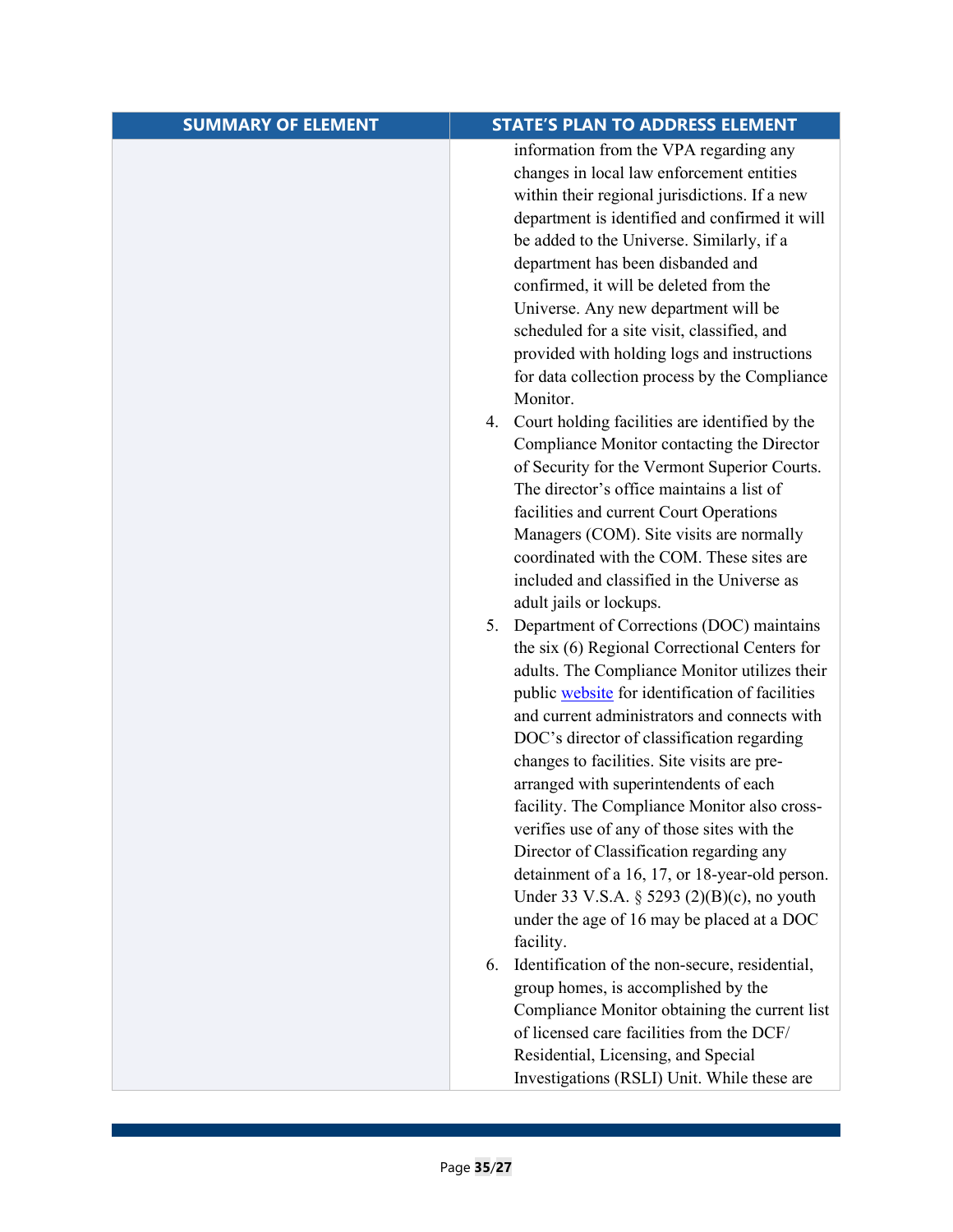| <b>SUMMARY OF ELEMENT</b> | <b>STATE'S PLAN TO ADDRESS ELEMENT</b>                                                                                                                                                                                                                                                                                                                                                                                                                                                                                                                                                                                                                                                                                                                                                                                                                                                                                                                                                                                                                                                                               |
|---------------------------|----------------------------------------------------------------------------------------------------------------------------------------------------------------------------------------------------------------------------------------------------------------------------------------------------------------------------------------------------------------------------------------------------------------------------------------------------------------------------------------------------------------------------------------------------------------------------------------------------------------------------------------------------------------------------------------------------------------------------------------------------------------------------------------------------------------------------------------------------------------------------------------------------------------------------------------------------------------------------------------------------------------------------------------------------------------------------------------------------------------------|
|                           | not in the official compliance universe, it is<br>critical that the Compliance Monitor is aware<br>of these programs to ensure that they remain<br>non-secure. If the facility becomes secure, it<br>will be reclassified and monitored as<br>appropriate based on its new status. The RSLI<br>unit is responsible for investigation and<br>inspection of these residential programs.<br>Inspections done every two years, at<br>minimum, by the RLSI staff.<br>DCF maintained a secure youth treatment facility<br>(Woodside Juvenile Rehabilitation Center) from 1986<br>to Fall of 2020. The last youth left Woodside on<br>August 27, 2020, with no further admissions to the<br>facility. Act 154 authorized the Agency of Human<br>Services (AHS) to cease operations and the facility<br>permanently closed on October 17, 2020. Instead, to<br>meet the state's needs for secure treatment, the DSA<br>has established a contract effective November 15th,<br>2020, with the Sununu Youth Services Center (SYSC)<br>in New Hampshire for Vermont youth in need of<br>secure treatment for an interim period. |

**Date of Last Update or Initial Plan Implementation**: June 13, 20222

# <span id="page-38-0"></span>**G. Classification of the Monitoring Universe**

| <b>SUMMARY OF ELEMENT</b>                                                                                                                                                                                                                                                                                                                   | <b>STATE'S PLAN TO ADDRESS ELEMENT</b>                                                                                                                                                                                                                                                                     |
|---------------------------------------------------------------------------------------------------------------------------------------------------------------------------------------------------------------------------------------------------------------------------------------------------------------------------------------------|------------------------------------------------------------------------------------------------------------------------------------------------------------------------------------------------------------------------------------------------------------------------------------------------------------|
| States are required under 28 C.F.R. §<br>$31.303(f)(1)(i)(B)$ to classify each facility in the<br>monitoring universe to specify whether it is a (1) a<br>jail or lockup for adults (34 U.S.C. § 11103(22)); (2)<br>secure detention facility (34 U.S.C. § 11103(12)); or<br>(3) secure correctional facility (34 U.S.C. §<br>$11103(13)$ . | The classification of the monitoring universe is<br>completed and reviewed annually by the<br>Compliance Monitor. During inspection of<br>facilities, the CM confirms the current<br>classification of the facility. The CM re-assesses<br>classification by reviewing the following for each<br>facility: |
|                                                                                                                                                                                                                                                                                                                                             | 1. Has the facility changed from secure to<br>nonsecure?                                                                                                                                                                                                                                                   |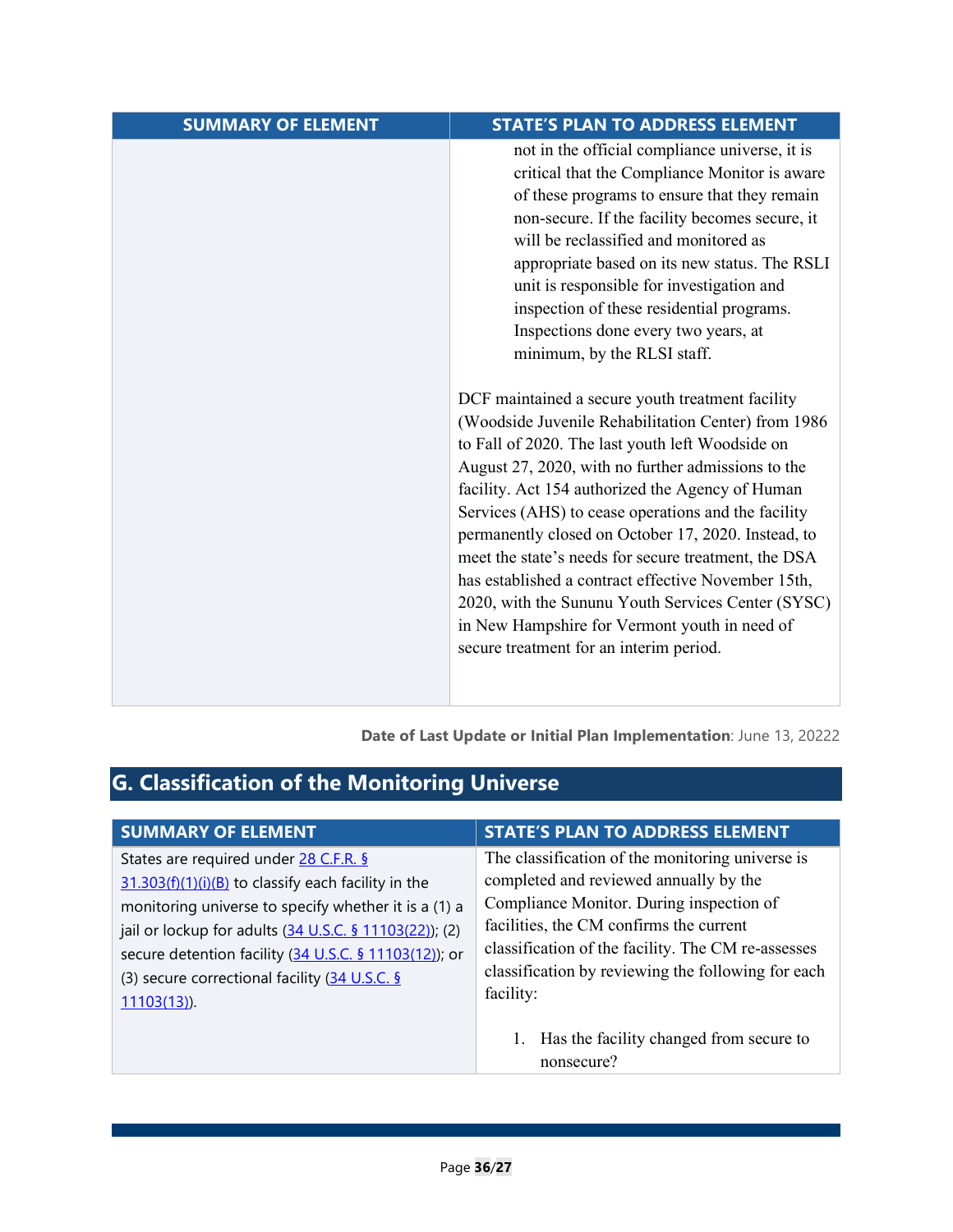| <b>SUMMARY OF ELEMENT</b> | <b>STATE'S PLAN TO ADDRESS ELEMENT</b>                                                                                                                                                                                                                                                                                                                                                                                                                                                                                                          |
|---------------------------|-------------------------------------------------------------------------------------------------------------------------------------------------------------------------------------------------------------------------------------------------------------------------------------------------------------------------------------------------------------------------------------------------------------------------------------------------------------------------------------------------------------------------------------------------|
|                           | Is the facility residential or non-<br>2.<br>residential?<br>Is the facility for juveniles only, adult<br>3.<br>only or both?<br>Is the facility equipped with beds or cots<br>4.<br>and has the capacity for overnight stays<br>for individuals accused of an offense?<br>5. Is the facility open 24 hours?<br>Is the facility used for temporary<br>6.<br>placement of individuals accused of an<br>offense, or used for placement after<br>adjudication or conviction?                                                                       |
|                           | Facilities are classified as secure or non-secure,<br>residential, or nonresidential and public or private.                                                                                                                                                                                                                                                                                                                                                                                                                                     |
|                           | Residential facilities are open 24 hours and have<br>beds or other sleeping quarters. Secure detention<br>and secure correctional facilities are residential.<br>Secure detention facilities are used for individuals<br>who are accused, and secure correctional facilities<br>are used for individuals after adjudication or<br>conviction.                                                                                                                                                                                                   |
|                           | When a facility indicates renovations or new build<br>plans, the Compliance Monitor will include that<br>into the site visit worksheet and plan another site<br>visit for the next FFY to insure current, accurate,<br>and complete classification. Changes in the<br>physical structure of the buildings could either be<br>adding or reducing secure capabilities. Facilities<br>can meet the definition of more than one facility<br>type, for example a lockup can be a secure<br>detention facility and a secure correctional<br>facility. |
|                           | The Compliance Monitor's site visit is critical to<br>maintain accurate classification and update the<br>monitoring universe. If the incorrect classification<br>of a facility occurs, then violations may be<br>missed.                                                                                                                                                                                                                                                                                                                        |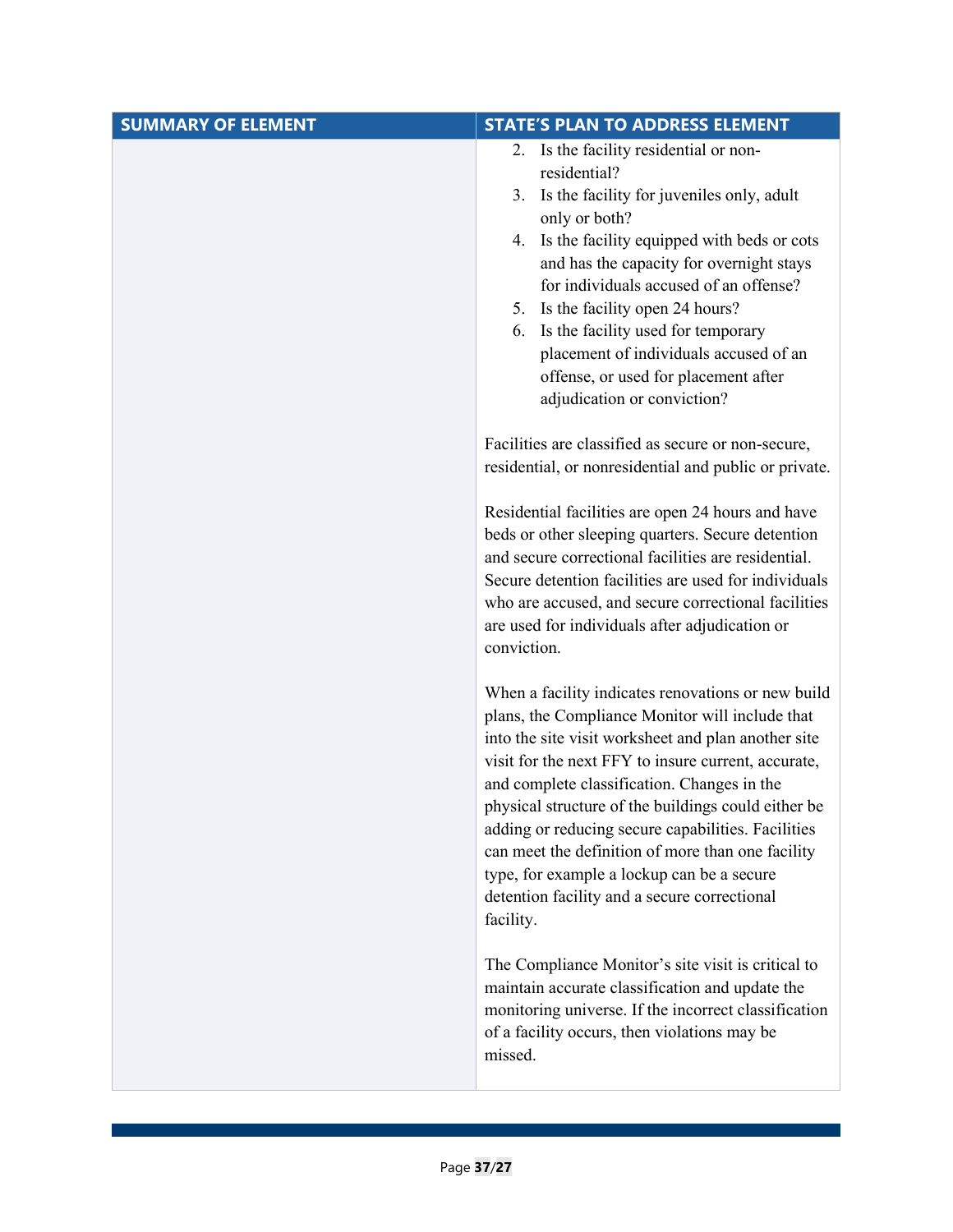| <b>SUMMARY OF ELEMENT</b> | <b>STATE'S PLAN TO ADDRESS ELEMENT</b> |
|---------------------------|----------------------------------------|
|                           |                                        |
|                           |                                        |
|                           |                                        |

**Date of Last Update or Initial Plan Implementation**: 6/13/2022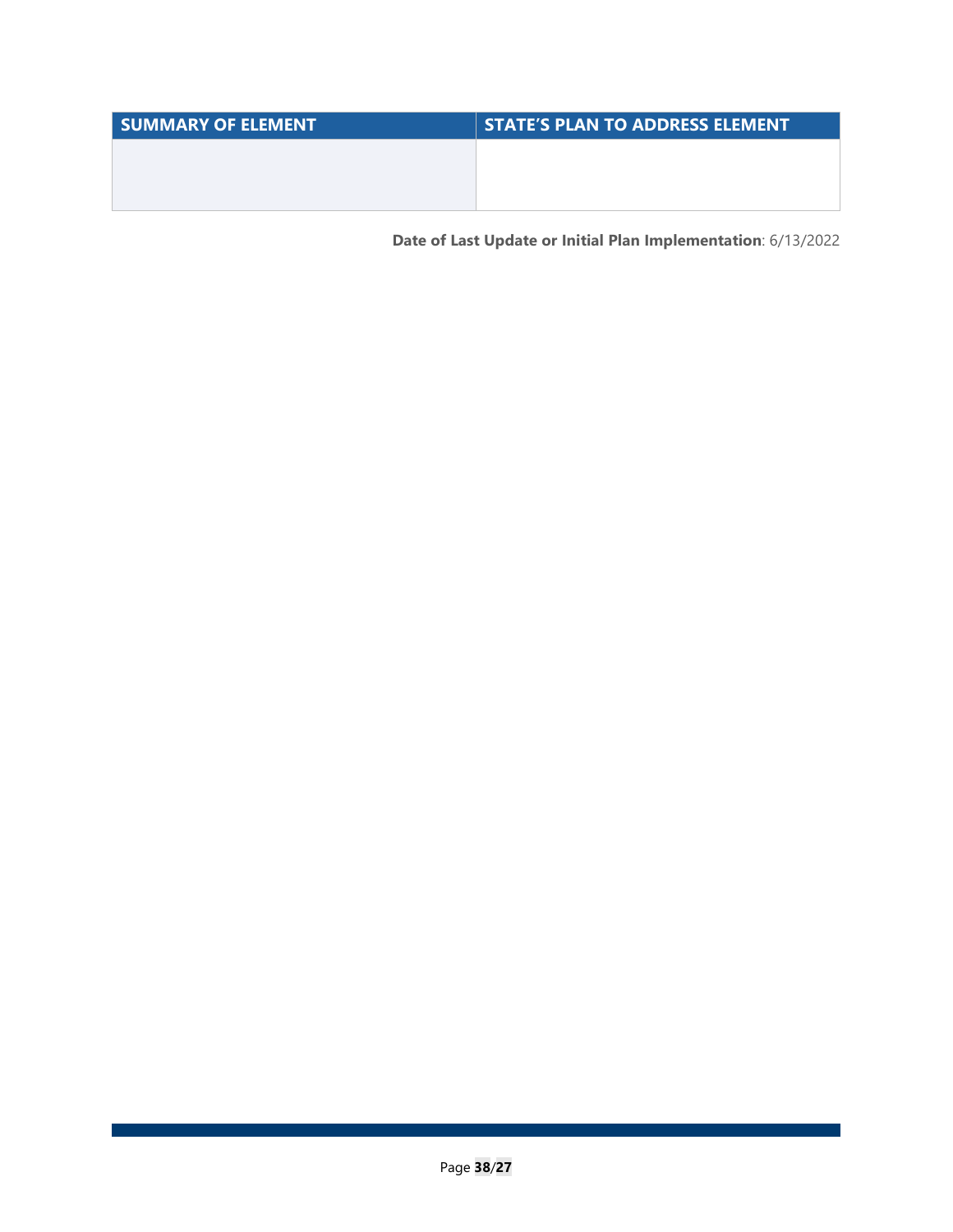# <span id="page-41-0"></span>**H. Inspection of Facilities**

| <b>SUMMARY OF ELEMENT</b>                                                                                  | <b>STATE'S PLAN TO ADDRESS ELEMENT</b>                                                                                                                                                                                                                                                                                                                                                                                                                                                                                                                                                                                                                                                                                                                                                                                                                                                                                                                                                                                                                                                                                      |
|------------------------------------------------------------------------------------------------------------|-----------------------------------------------------------------------------------------------------------------------------------------------------------------------------------------------------------------------------------------------------------------------------------------------------------------------------------------------------------------------------------------------------------------------------------------------------------------------------------------------------------------------------------------------------------------------------------------------------------------------------------------------------------------------------------------------------------------------------------------------------------------------------------------------------------------------------------------------------------------------------------------------------------------------------------------------------------------------------------------------------------------------------------------------------------------------------------------------------------------------------|
|                                                                                                            | At least ten percent of all facilities identified in                                                                                                                                                                                                                                                                                                                                                                                                                                                                                                                                                                                                                                                                                                                                                                                                                                                                                                                                                                                                                                                                        |
| Pursuant to 28 C.F.R. § 31.303(f)(1)(i)(C), inspection<br>of facilities is necessary to ensure an accurate | the monitoring universe are to be inspected                                                                                                                                                                                                                                                                                                                                                                                                                                                                                                                                                                                                                                                                                                                                                                                                                                                                                                                                                                                                                                                                                 |
| assessment of each facility's classification and<br>record keeping.                                        | annually, and all facilities within three years.<br>Inspection of facilities is required to classify them<br>according to federal regulations and to determine<br>whether adequate separation exists between<br>juveniles and adult offenders in secure facilities.<br>These inspections are also used to determine<br>whether adequate data are maintained for<br>compliance with the three mandated core<br>requirements.                                                                                                                                                                                                                                                                                                                                                                                                                                                                                                                                                                                                                                                                                                 |
|                                                                                                            | Each facility used to detain juveniles shall<br>maintain a holding log for all juveniles detained.<br>The log shall contain the DOB, gender, race and<br>ethnicity of the youth, the charge, the date and<br>time locked in secure detention, the date and time<br>released from secure detention, to whom released,<br>and the reason for secure detention. The log shall<br>be kept confidential both by the agency or facility<br>that maintains it, and by the Department that<br>receives copies. Facility inspections confirm the<br>classification and assess separation of juveniles<br>and adult inmates. Prior to the inspection of a<br>facility, the site visit is arranged with the contact<br>person at the facility. A minimum of one hour<br>should be allotted for a site visit for each facility.<br>The Compliance Monitor will be responsible for<br>maintaining records of when facilities are visited<br>and reports annually to OJJDP. A site visit begins<br>with discussion on any changes since the last<br>inspection. The Compliance Monitor will:<br>Request a copy of policies and procedures |
|                                                                                                            | for the processing of juveniles in their<br>custody.                                                                                                                                                                                                                                                                                                                                                                                                                                                                                                                                                                                                                                                                                                                                                                                                                                                                                                                                                                                                                                                                        |
|                                                                                                            | Request to see any non-secure areas and<br>confirm if status offenders (and non-<br>offenders) are held there.                                                                                                                                                                                                                                                                                                                                                                                                                                                                                                                                                                                                                                                                                                                                                                                                                                                                                                                                                                                                              |
|                                                                                                            | Request a walk through or tour of the<br>facility as if the Compliance Monitor was                                                                                                                                                                                                                                                                                                                                                                                                                                                                                                                                                                                                                                                                                                                                                                                                                                                                                                                                                                                                                                          |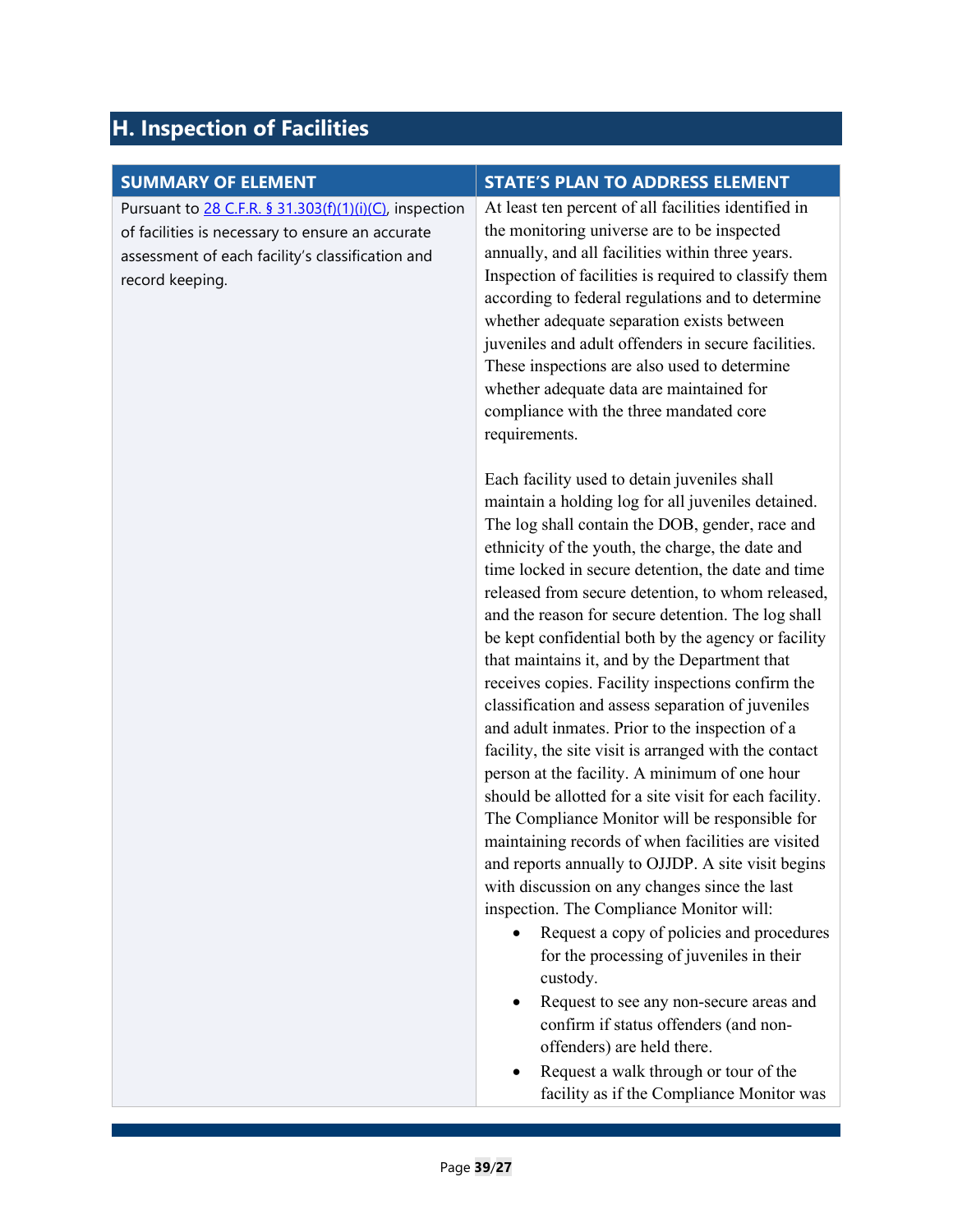| <b>SUMMARY OF ELEMENT</b> | <b>STATE'S PLAN TO ADDRESS ELEMENT</b>                                                                                                                                                                                                                                                                                                                                                                                                                                                                                                                                                                                                                                                                                                                                                                                                                                                                                                                                                                                                                                                                                                                                                                                                                                                                                                                                                                                                                                                                                                             |
|---------------------------|----------------------------------------------------------------------------------------------------------------------------------------------------------------------------------------------------------------------------------------------------------------------------------------------------------------------------------------------------------------------------------------------------------------------------------------------------------------------------------------------------------------------------------------------------------------------------------------------------------------------------------------------------------------------------------------------------------------------------------------------------------------------------------------------------------------------------------------------------------------------------------------------------------------------------------------------------------------------------------------------------------------------------------------------------------------------------------------------------------------------------------------------------------------------------------------------------------------------------------------------------------------------------------------------------------------------------------------------------------------------------------------------------------------------------------------------------------------------------------------------------------------------------------------------------|
|                           | an accused juvenile delinquent in order to<br>determine if separation is maintained<br>from adult inmates. At the conclusion of<br>the tour, it is important to confirm that the<br>Compliance Monitor has seen every room<br>a juvenile could be held in.<br>Ask how juveniles are monitored while in<br>custody, i.e., camera/video systems or<br>personnel supervision.<br>Request information on all juveniles held<br>in secure custody. All juveniles that are<br>held in secure custody are required to be<br>recorded on a juvenile holding log.<br>Confirm classification and sight and<br>$\bullet$<br>sound separation while on-site.<br>Make sure to assess sound separation<br>between adult and juvenile cells that are<br>in close proximity of one another.<br>Facilities use the juvenile holding log as<br>provided by the Compliance Monitor.<br>Most of the facilities that use the juvenile<br>holding log form keep it in the<br>booking/processing area in a binder and it<br>is completed at the time of arrest. If the<br>lockup logs have not been forwarded to<br>the Compliance Monitor already, site<br>visits are a good time to collect any logs<br>that need collecting.<br>During this time, the Compliance Monitor<br>will compare the juvenile holding logs<br>previously received from the facility that<br>are on file to the lockup<br>logs/admission/release records at the<br>facility to verify their authenticity and<br>accuracy. Any missing information is to<br>be collected at this time as well as |
|                           | correcting any other discrepancies that<br>may exist on the lockup logs. The<br>Compliance Monitor will make sure to                                                                                                                                                                                                                                                                                                                                                                                                                                                                                                                                                                                                                                                                                                                                                                                                                                                                                                                                                                                                                                                                                                                                                                                                                                                                                                                                                                                                                               |
|                           | answer any questions that the facility<br>contact may have and provide any<br>recommendations or changes for their                                                                                                                                                                                                                                                                                                                                                                                                                                                                                                                                                                                                                                                                                                                                                                                                                                                                                                                                                                                                                                                                                                                                                                                                                                                                                                                                                                                                                                 |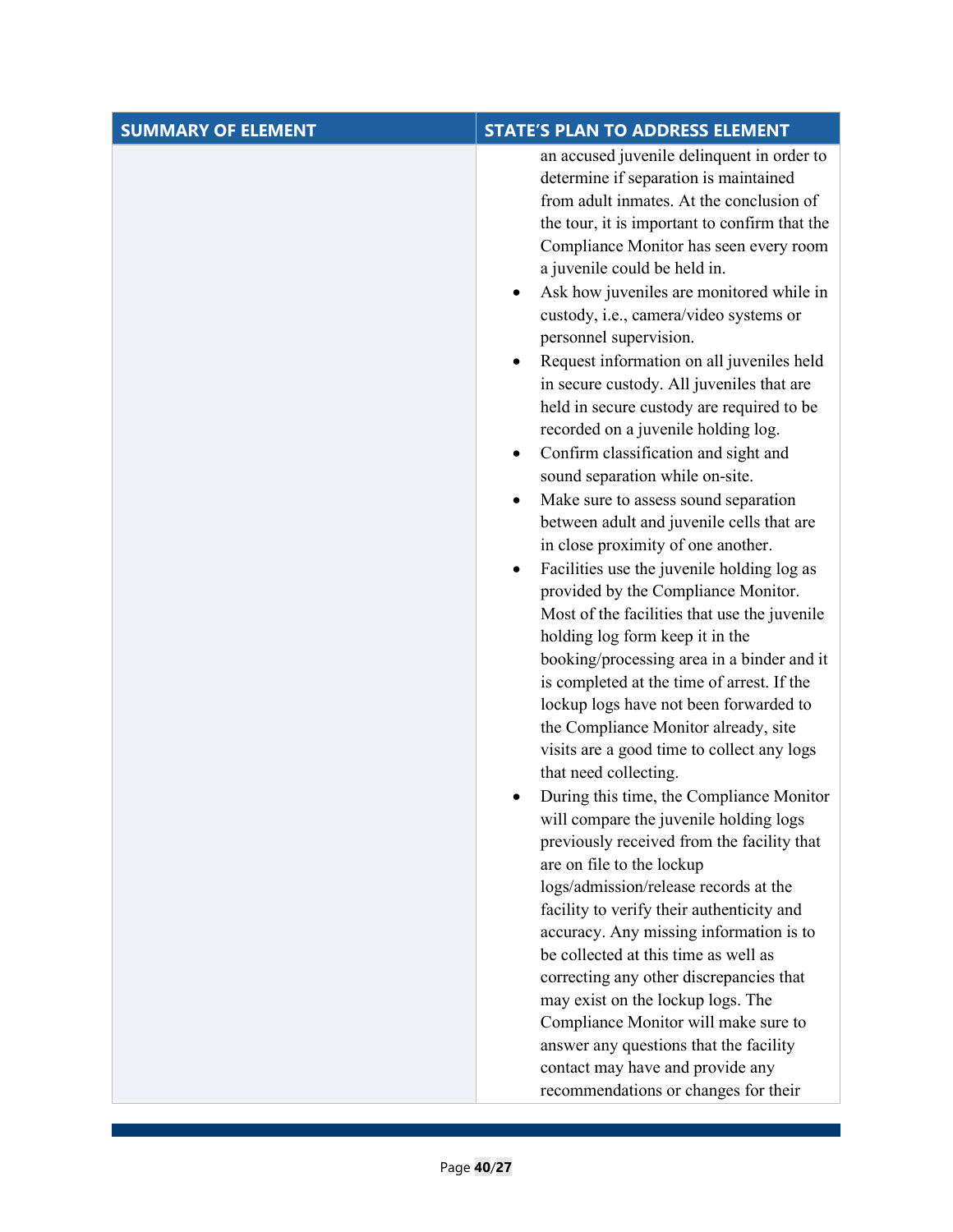| facility. After a site visit is completed, the<br>Compliance Monitor will document it in<br>the compliance monitoring universe.<br>At every inspection, a site visit worksheet<br>(will be completed and kept in the annual<br>facility site inspection folder.<br>Questions the Compliance Monitor will ask of the<br>facility point of contact include:<br>$\mathbf{i}$ .<br>Where are adult inmates at all times,<br>in all areas when juveniles are in the<br>facility? |
|-----------------------------------------------------------------------------------------------------------------------------------------------------------------------------------------------------------------------------------------------------------------------------------------------------------------------------------------------------------------------------------------------------------------------------------------------------------------------------|
|                                                                                                                                                                                                                                                                                                                                                                                                                                                                             |
|                                                                                                                                                                                                                                                                                                                                                                                                                                                                             |
|                                                                                                                                                                                                                                                                                                                                                                                                                                                                             |
|                                                                                                                                                                                                                                                                                                                                                                                                                                                                             |
| ii.<br>Are adult inmates used in the facility<br>and if so for what purpose?                                                                                                                                                                                                                                                                                                                                                                                                |
| iii.<br>Are juveniles supervised at all times?                                                                                                                                                                                                                                                                                                                                                                                                                              |
| What areas are dedicated for juvenile<br>iv.<br>use?                                                                                                                                                                                                                                                                                                                                                                                                                        |
| How is the juvenile brought into the<br>V.<br>facility and how are they processed<br>through the facility?                                                                                                                                                                                                                                                                                                                                                                  |
| Is time-phasing used (using the same<br>vi.<br>area for both adults and juveniles just<br>not at the same time)?                                                                                                                                                                                                                                                                                                                                                            |
| Are policies in place to prohibit<br>vii.<br>contact between adults and juveniles?                                                                                                                                                                                                                                                                                                                                                                                          |
| viii.<br>How are special population needs<br>served (suicidal, intoxication)?                                                                                                                                                                                                                                                                                                                                                                                               |
| How are status offenders and non-<br>ix.<br>offenders handled? Where do they<br>stay when in the facility, if<br>applicable?                                                                                                                                                                                                                                                                                                                                                |
| What are the facilities hours?<br>х.                                                                                                                                                                                                                                                                                                                                                                                                                                        |
| Who fills out the holding log with the<br>xi.                                                                                                                                                                                                                                                                                                                                                                                                                               |
| appropriate information?                                                                                                                                                                                                                                                                                                                                                                                                                                                    |
| Do individuals leave for court<br>xii.<br>appearances? How is that handled?                                                                                                                                                                                                                                                                                                                                                                                                 |
| While all questions may not be relevant to a                                                                                                                                                                                                                                                                                                                                                                                                                                |
| specific potential violation for each facility, the                                                                                                                                                                                                                                                                                                                                                                                                                         |
| CM will still ask all. It is important that the CM is<br>aware of the population and practices that every                                                                                                                                                                                                                                                                                                                                                                   |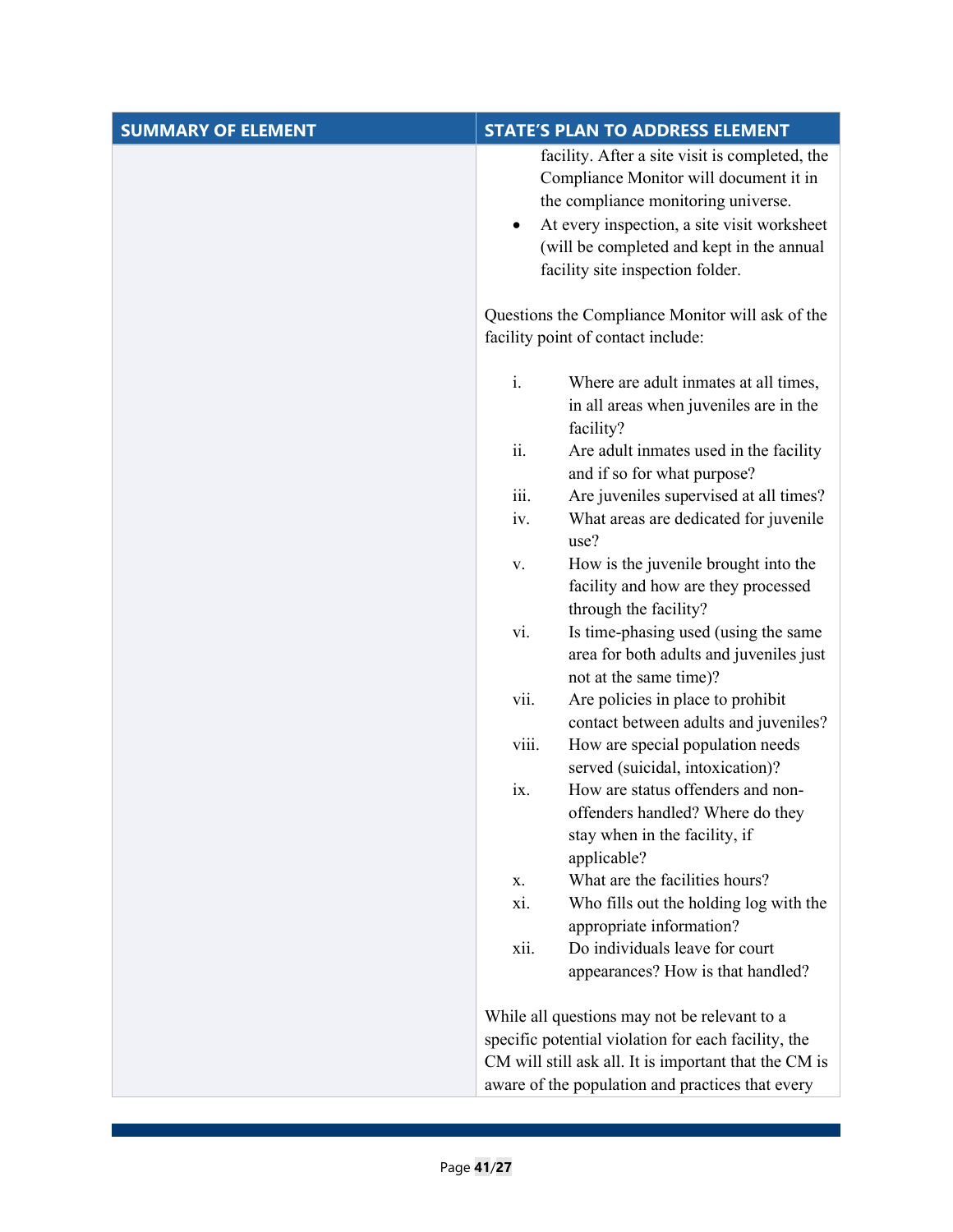| <b>SUMMARY OF ELEMENT</b> | <b>STATE'S PLAN TO ADDRESS ELEMENT</b>                                                                                                                                                                  |
|---------------------------|---------------------------------------------------------------------------------------------------------------------------------------------------------------------------------------------------------|
|                           | facility conducts when working with delinquents,<br>status offenders or youth charged as adults. For<br>example, the CM will still ask non-residential<br>facilities how they address status offenders. |
|                           |                                                                                                                                                                                                         |
|                           |                                                                                                                                                                                                         |
|                           |                                                                                                                                                                                                         |
|                           |                                                                                                                                                                                                         |
|                           |                                                                                                                                                                                                         |
|                           |                                                                                                                                                                                                         |

### **Date of Last Update or Initial Plan Implementation**: 6/13/2022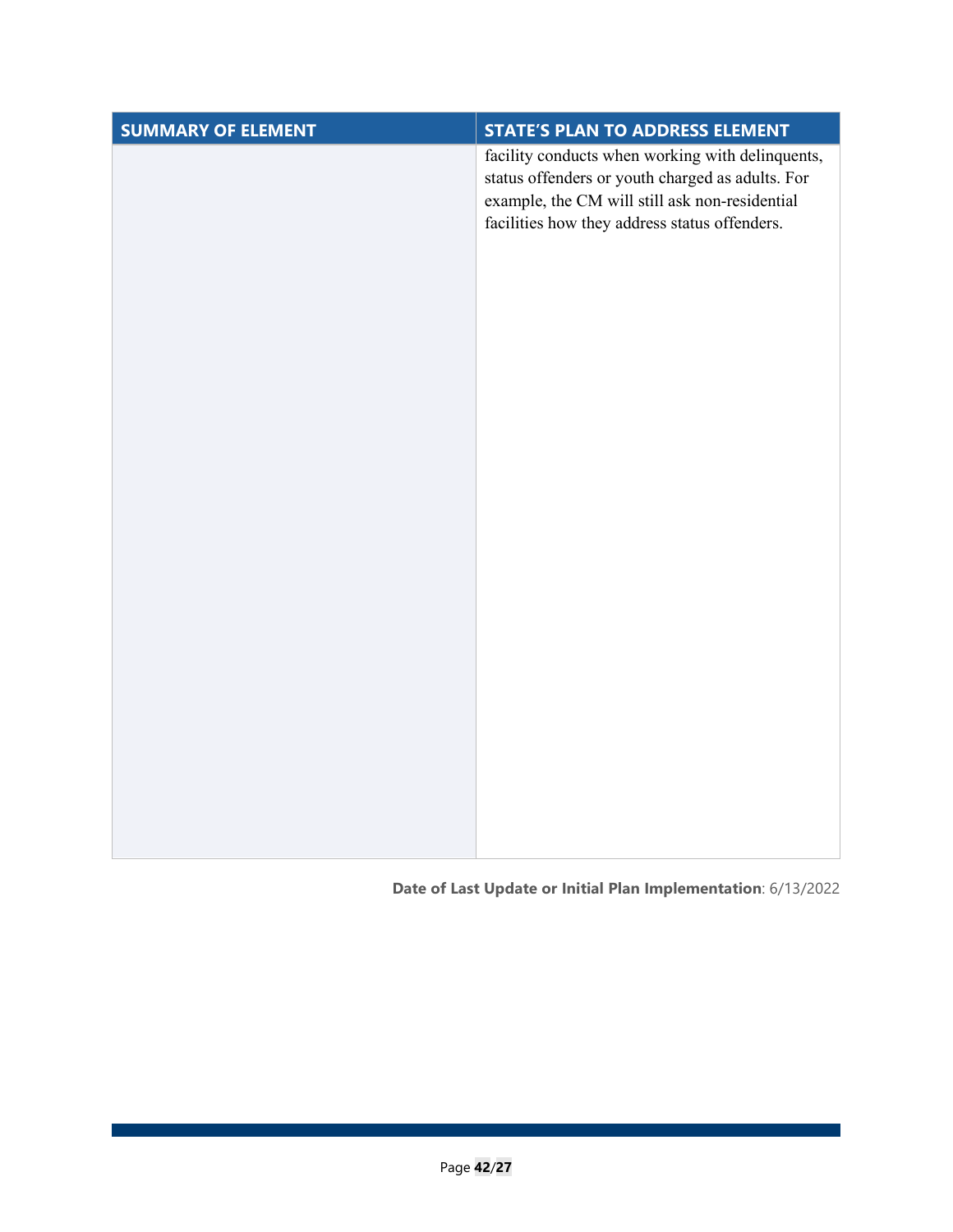## <span id="page-45-0"></span>**I. Compliance Data Collection and Verification**

Pursuant to [28 C.F.R. § 31.303\(f\)\(1\)\(i\)\(D\)](https://www.ecfr.gov/current/title-28/chapter-I/part-31/subpart-A#p-31.303(f)(1)(i)(D)) and [\(5\),](https://www.ecfr.gov/current/title-28/chapter-I/part-31/subpart-A#p-31.303(f)(5)) the state must collect and verify data from all adult jails, adult lockups, secure detention facilities, and secure correctional facilities for the 12-month federal fiscal year (FY) reporting period, to determine whether the facilities are in compliance with the applicable requirements of DSO, Section 223(a)(11)(B), separation, and jail removal. The federal fiscal year is October 1 to September 30. States that are unable to report data for 100% of facilities must report data for at least 85% of facilities within the state that are required to report.

#### **SUMMARY OF ELEMENT STATE'S PLAN TO ADDRESS ELEMENT**

The Compliance Monitor collects data via holding logs for all juveniles held in all adult jails, adult lockups, secure detention facilities, and secure correctional facilities. These facilities include municipal police stations, sheriff's departments, state police, county jails, local lockups, state prisons, court holding facilities and colleges and universities (the University of Vermont is the only college/university that currently has secure detention capabilities).

The reporting cycle runs from October 1 through September 30 and logs are collected by the Compliance Monitor annually. Once the logs are collected, their content is verified for proper detaining offenses and correct detainment times. When the Compliance Monitor performs site visits at facilities, they should review the holding logs and confirm the appropriate data with the facility contact. Typically, this is completed through asking the contact to use their internal database to confirm the full information in the holding log with the Compliance Monitor. The Compliance Monitor will also review a copy of the juvenile's arrest record. After the information is verified, it will be entered into a compliance spreadsheet, as is all data that is obtained via the juvenile holding logs. Documentation is kept of all violations committed throughout the reporting cycle. This record should include the initials of the juvenile, the date of the violation, the type of violation and the facility that committed the violation. The data obtained throughout the reporting cycle, both by lockup logs and site visits, is analyzed to determine the progress toward meeting the core requirements of the JJRA.

In addition to the review conducted during facility inspections, the Compliance Monitor may also utilize the internal DCF database and judicial portal to check for any discrepancies in the holding logs.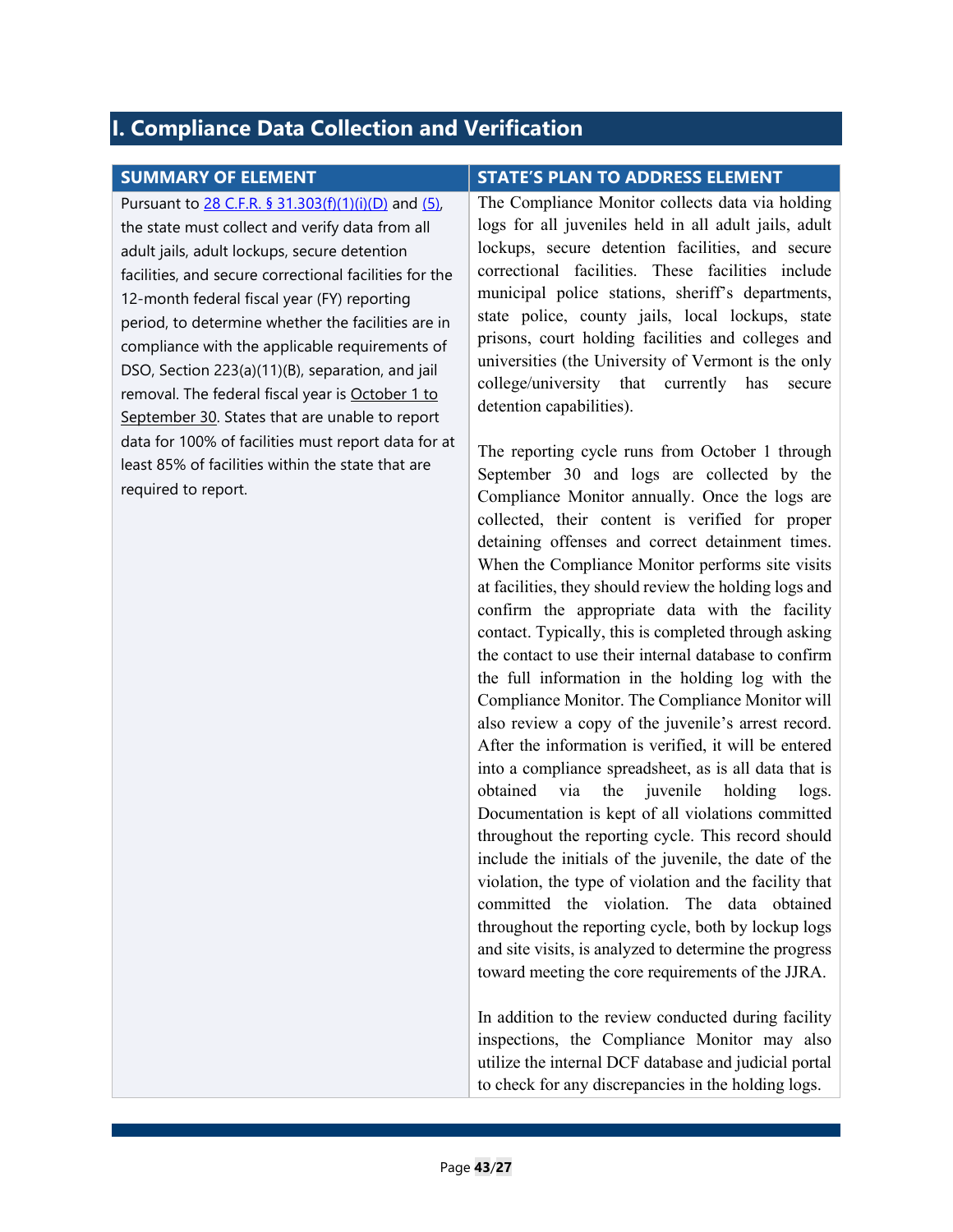| <b>SUMMARY OF ELEMENT</b> | <b>STATE'S PLAN TO ADDRESS ELEMENT</b>                                                                                                                                                                                               |
|---------------------------|--------------------------------------------------------------------------------------------------------------------------------------------------------------------------------------------------------------------------------------|
|                           | The first two to three months of the new reporting<br>period is reserved for collecting and documenting<br>the data from the previous reporting period as well<br>as completing the annual compliance monitoring<br>data submission. |

**Date of Last Update or Initial Plan Implementation**: 6/13/2022

# <span id="page-46-0"></span>**IV. COMPLIANCE MONITORING REPORTING REQUIREMENT**

| After the data for the current reporting period is<br>Under 28 C.F.R. § 31.303(f)(5), annual compliance<br>collected, reviewed, and analyzed, the Annual<br>Compliance Monitoring Report is completed<br>using the template provided by OJJDP. Any<br>violations found should be recorded and<br>reporting deadline, for good cause, upon a state's<br>documented in a violation letter on DCF<br>letterhead to the facility and any other involved<br>agencies or staff. Violation letters are drafted by<br><b>DOCUMENTATION - Compliance data and</b><br>the CM and submitted to the Juvenile Justice<br>Specialist, and Policy Director for feedback<br>before they are sent electronically as well as a<br>hard copy mailed to the facility.<br>Violation letters include the juvenile's date and<br>time of the secured holding, any other relevant<br>information, and a recommendation as to how<br>further violations may be avoided. The CM offers<br>technical support and any other useful resources<br>as part of the violation letter. These letters are<br>used as the basis of the report to OJJDP.<br>This report should be made available to the | <b>COMPLIANCE REPORTING PERIOD</b>                                                                                                                                                                                                                                                           | <b>NOTES</b>                                 |
|--------------------------------------------------------------------------------------------------------------------------------------------------------------------------------------------------------------------------------------------------------------------------------------------------------------------------------------------------------------------------------------------------------------------------------------------------------------------------------------------------------------------------------------------------------------------------------------------------------------------------------------------------------------------------------------------------------------------------------------------------------------------------------------------------------------------------------------------------------------------------------------------------------------------------------------------------------------------------------------------------------------------------------------------------------------------------------------------------------------------------------------------------------------------|----------------------------------------------------------------------------------------------------------------------------------------------------------------------------------------------------------------------------------------------------------------------------------------------|----------------------------------------------|
| Commissioner, and DCF Commissioner at least 2-<br>4 weeks in advance of the date it is due to OJJDP.<br>This report will be submitted to OJJDP by the<br>date set by the office.                                                                                                                                                                                                                                                                                                                                                                                                                                                                                                                                                                                                                                                                                                                                                                                                                                                                                                                                                                                   | monitoring reports must cover the previous<br>federal fiscal year, except that the OJJDP<br>Administrator may grant an extension of the<br>request.<br><b>COMPLIANCE DATA AND SUPPORTING</b><br>supporting documentation is submitted annually<br>through OJJDP's Compliance Reporting Tool. | Juvenile Justice Specialist, SAG, FSD Deputy |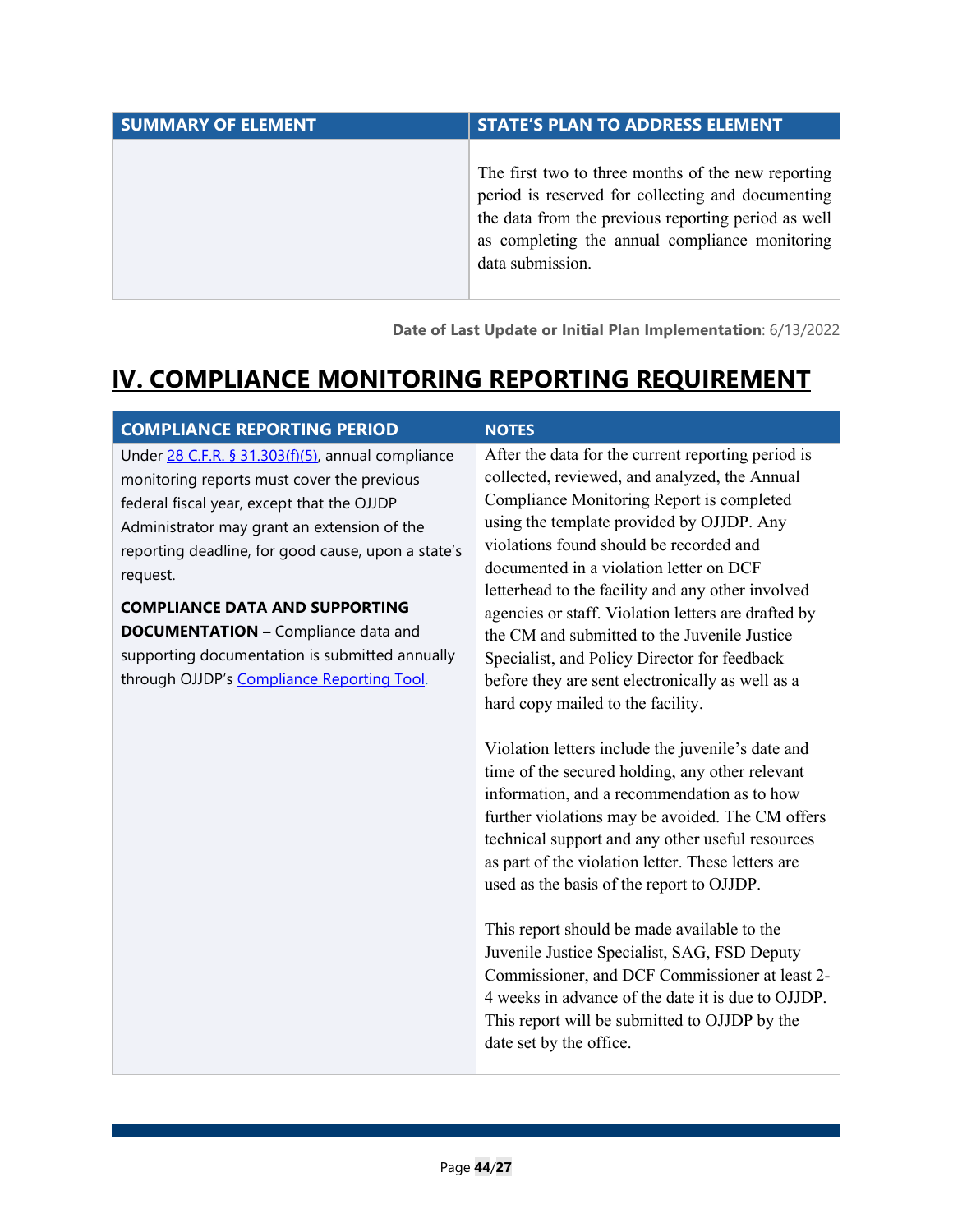# <span id="page-47-0"></span>**APPENDIX A – ONLINE RESOURCES**

| <b>Title</b>                                                                                                                                                     | <b>Description</b>                                                                                                                                                                                                                                                                                                                                                                                                                                                                           |             |
|------------------------------------------------------------------------------------------------------------------------------------------------------------------|----------------------------------------------------------------------------------------------------------------------------------------------------------------------------------------------------------------------------------------------------------------------------------------------------------------------------------------------------------------------------------------------------------------------------------------------------------------------------------------------|-------------|
| Office of Juvenile Justice<br>and Delinquency<br>Prevention (OJJDP)<br>Webpage                                                                                   | A component of the <b>Office of Justice Programs</b> within the U.S.<br>Department of Justice, OJJDP works to prevent and respond to<br>youth delinquency and protect children.<br>Through its divisions, OJJDP sponsors research, program, and<br>training initiatives; develops priorities and goals and sets<br>policies to guide federal juvenile justice issues; disseminates<br>information about juvenile justice issues; and awards funds to<br>states to support local programming. | Link        |
| Authorizing Legislation                                                                                                                                          | This OJJDP webpage reviews the authorizing Legislation that<br>Congress enacted in regards to the Juvenile Justice and<br>Delinquency Prevention (JJDP) Act (Pub. L. No. 93-415, 34<br>U.S.C. § 11101 et seq.) in 1974. This landmark legislation<br>established OJJDP to support local and state efforts to prevent<br>delinquency and improve the juvenile justice system.                                                                                                                 | Link        |
| Juvenile Justice and<br><b>Delinquency Prevention</b><br>Act                                                                                                     | This is the text of the Juvenile Justice and Delinquency<br>Prevention Act of 1974 as amended.                                                                                                                                                                                                                                                                                                                                                                                               | <b>Link</b> |
| Redline Version Juvenile<br>Justice and Delinquency<br>Prevention Act as<br>Amended by the Juvenile<br>Justice Reform Act of<br>2018                             | This version of the Juvenile Justice and Delinquency Prevention<br>Act (JJDPA, includes the amendments made by the Juvenile<br>Justice Reform Act of 2018 (in red).                                                                                                                                                                                                                                                                                                                          | Link        |
| <b>OJJDP Core Requirements</b><br>Webpage                                                                                                                        | The information on this page assists states in monitoring and<br>achieving compliance with the core requirements of the<br>Formula Grants Program, including information on the<br>background of the JJDPA, supporting regulations, state<br>compliance with JJDPA core requirements, reporting<br>requirements, guidance and resources, and staff contact<br>information.                                                                                                                   | Link        |
| OJJDP Fact Sheet: Key<br>Amendments to the<br>Juvenile Justice and<br><b>Delinquency Prevention</b><br>Act Made by the Juvenile<br>Justice Reform Act of<br>2018 | This fact sheet describes several significant amendments to<br>the JJDPA made by the JJRA.                                                                                                                                                                                                                                                                                                                                                                                                   | <b>Link</b> |
| National Archives: Code<br>of Federal Regulations for<br>Part 31 - OJJDP Grant<br>Programs                                                                       | This is the existing regulation implementing the Formula<br>Grants Program authorized under the JJDPA.                                                                                                                                                                                                                                                                                                                                                                                       | Link        |